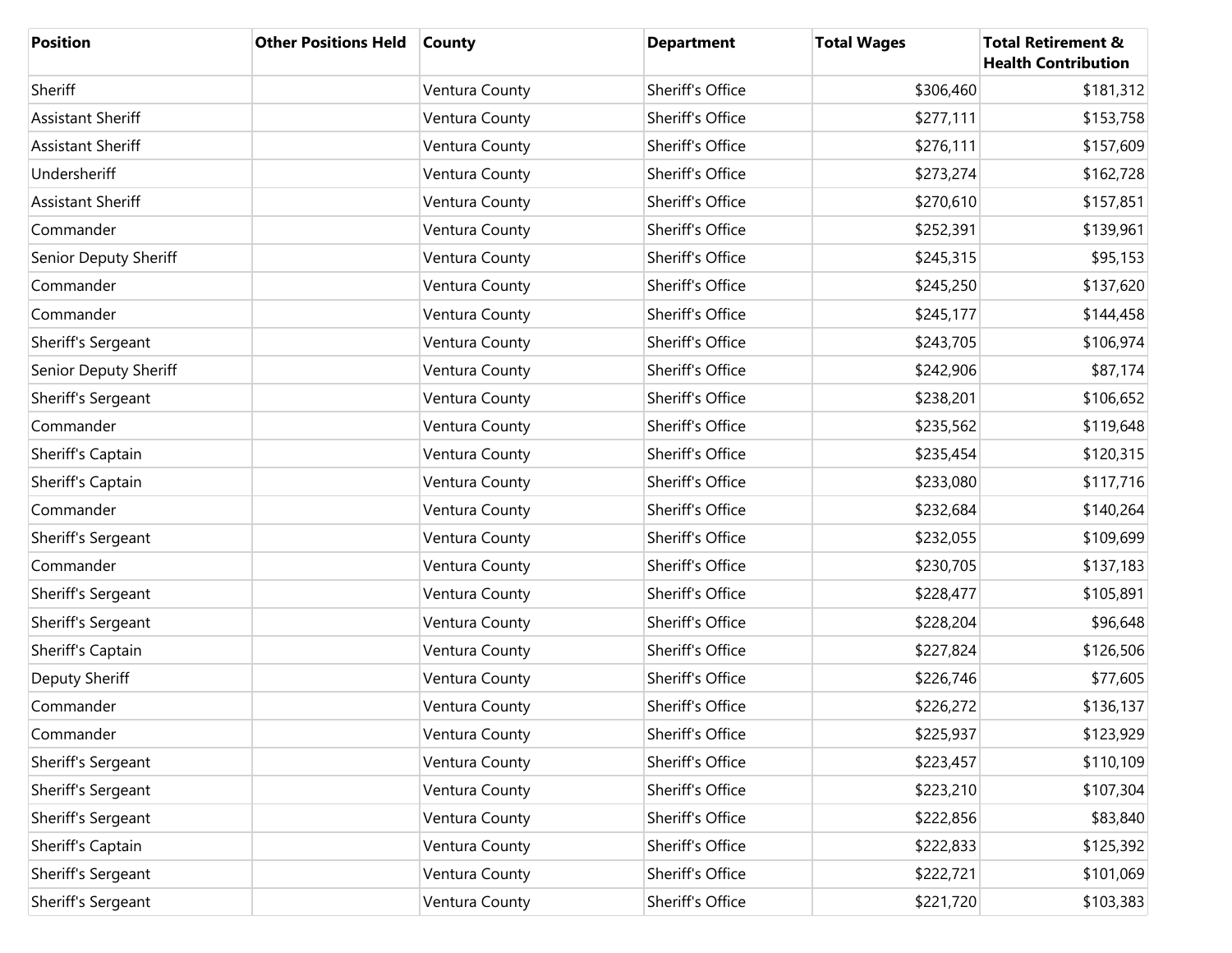| Sheriff's Captain        | Ventura County | Sheriff's Office | \$221,344 | \$127,263 |
|--------------------------|----------------|------------------|-----------|-----------|
| Sheriff's Bureau Manager | Ventura County | Sheriff's Office | \$220,995 | \$58,225  |
| Sheriff's Sergeant       | Ventura County | Sheriff's Office | \$220,408 | \$107,447 |
| Senior Deputy Sheriff    | Ventura County | Sheriff's Office | \$220,293 | \$91,770  |
| Sheriff's Sergeant       | Ventura County | Sheriff's Office | \$219,022 | \$103,102 |
| Senior Deputy Sheriff    | Ventura County | Sheriff's Office | \$218,189 | \$86,317  |
| Fire/Sheriffs Pilot      | Ventura County | Sheriff's Office | \$217,804 | \$78,555  |
| Sheriff's Sergeant       | Ventura County | Sheriff's Office | \$217,715 | \$109,078 |
| Senior Deputy Sheriff    | Ventura County | Sheriff's Office | \$217,364 | \$89,261  |
| Sheriff's Captain        | Ventura County | Sheriff's Office | \$217,098 | \$132,838 |
| Senior Deputy Sheriff    | Ventura County | Sheriff's Office | \$215,278 | \$88,913  |
| Sheriff's Captain        | Ventura County | Sheriff's Office | \$215,038 | \$108,375 |
| Sheriff's Captain        | Ventura County | Sheriff's Office | \$214,614 | \$130,123 |
| Sheriff's Captain        | Ventura County | Sheriff's Office | \$214,293 | \$129,842 |
| Senior Deputy Sheriff    | Ventura County | Sheriff's Office | \$214,034 | \$88,619  |
| Sheriff's Captain        | Ventura County | Sheriff's Office | \$212,816 | \$129,260 |
| Fire/Sheriffs Pilot      | Ventura County | Sheriff's Office | \$212,662 | \$82,767  |
| Sheriff's Sergeant       | Ventura County | Sheriff's Office | \$212,464 | \$97,383  |
| Sheriff's Captain        | Ventura County | Sheriff's Office | \$212,376 | \$130,372 |
| Sheriff's Sergeant       | Ventura County | Sheriff's Office | \$212,300 | \$108,053 |
| Sheriff's Captain        | Ventura County | Sheriff's Office | \$211,580 | \$122,293 |
| Sheriff's Sergeant       | Ventura County | Sheriff's Office | \$210,547 | \$108,991 |
| Sheriff's Captain        | Ventura County | Sheriff's Office | \$209,909 | \$130,492 |
| Sheriff's Captain        | Ventura County | Sheriff's Office | \$208,997 | \$125,779 |
| Fire/Sheriffs Pilot      | Ventura County | Sheriff's Office | \$208,980 | \$82,076  |
| Sheriff's Captain        | Ventura County | Sheriff's Office | \$208,836 | \$118,311 |
| Sheriff's Sergeant       | Ventura County | Sheriff's Office | \$207,902 | \$98,041  |
| Sheriff's Captain        | Ventura County | Sheriff's Office | \$207,510 | \$125,488 |
| Sheriff's Sergeant       | Ventura County | Sheriff's Office | \$207,293 | \$104,627 |
| Sheriff's Captain        | Ventura County | Sheriff's Office | \$207,284 | \$126,473 |
| Sheriff's Captain        | Ventura County | Sheriff's Office | \$206,757 | \$126,263 |
| Deputy Sheriff           | Ventura County | Sheriff's Office | \$206,035 | \$83,142  |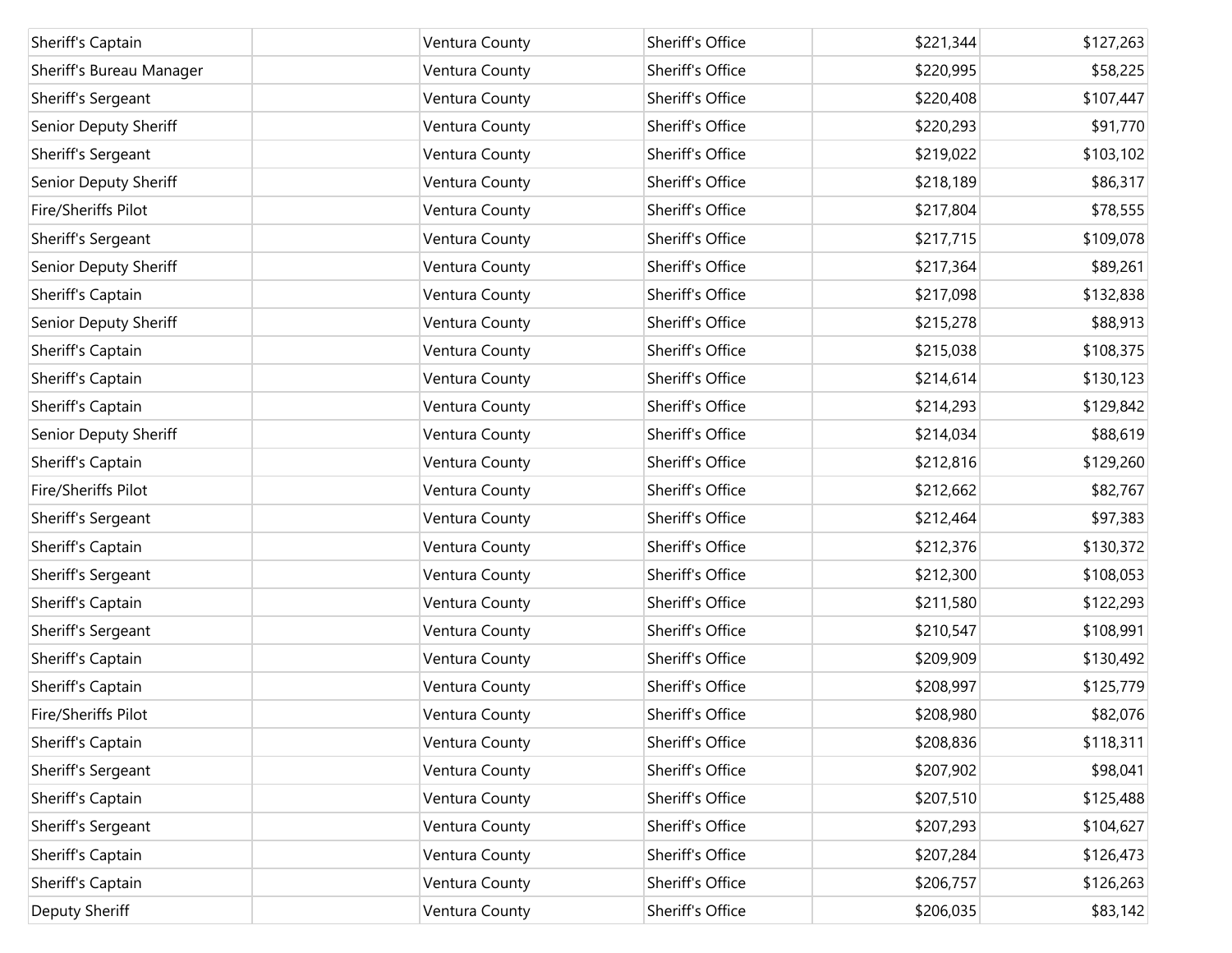| Sheriff's Captain     | Ventura County | Sheriff's Office | \$205,838 | \$124,654 |
|-----------------------|----------------|------------------|-----------|-----------|
| Sheriff's Captain     | Ventura County | Sheriff's Office | \$204,477 | \$121,383 |
| Senior Deputy Sheriff | Ventura County | Sheriff's Office | \$204,229 | \$87,392  |
| Senior Deputy Sheriff | Ventura County | Sheriff's Office | \$204,036 | \$91,045  |
| Sheriff's Captain     | Ventura County | Sheriff's Office | \$203,558 | \$124,489 |
| Sheriff's Captain     | Ventura County | Sheriff's Office | \$203,544 | \$124,534 |
| Sheriff's Sergeant    | Ventura County | Sheriff's Office | \$202,512 | \$103,252 |
| Sheriff's Sergeant    | Ventura County | Sheriff's Office | \$202,094 | \$104,432 |
| Sheriff's Captain     | Ventura County | Sheriff's Office | \$202,023 | \$126,473 |
| Deputy Sheriff        | Ventura County | Sheriff's Office | \$201,172 | \$84,227  |
| Sheriff's Captain     | Ventura County | Sheriff's Office | \$201,064 | \$124,007 |
| Sheriff's Sergeant    | Ventura County | Sheriff's Office | \$200,148 | \$103,226 |
| Sheriff's Sergeant    | Ventura County | Sheriff's Office | \$199,722 | \$100,205 |
| Sheriff's Sergeant    | Ventura County | Sheriff's Office | \$199,720 | \$108,751 |
| Deputy Sheriff        | Ventura County | Sheriff's Office | \$199,308 | \$83,671  |
| Sheriff's Sergeant    | Ventura County | Sheriff's Office | \$198,028 | \$105,637 |
| Senior Deputy Sheriff | Ventura County | Sheriff's Office | \$197,824 | \$93,740  |
| Sheriff's Sergeant    | Ventura County | Sheriff's Office | \$197,795 | \$108,163 |
| Sheriff's Sergeant    | Ventura County | Sheriff's Office | \$197,773 | \$102,640 |
| Sheriff's Sergeant    | Ventura County | Sheriff's Office | \$197,739 | \$104,363 |
| Sheriff's Sergeant    | Ventura County | Sheriff's Office | \$197,222 | \$105,530 |
| Senior Deputy Sheriff | Ventura County | Sheriff's Office | \$196,840 | \$91,305  |
| Sheriff's Sergeant    | Ventura County | Sheriff's Office | \$196,631 | \$101,238 |
| Sheriff's Sergeant    | Ventura County | Sheriff's Office | \$196,057 | \$105,385 |
| Sheriff's Sergeant    | Ventura County | Sheriff's Office | \$195,224 | \$98,897  |
| Sheriff's Sergeant    | Ventura County | Sheriff's Office | \$195,041 | \$101,131 |
| Sheriff's Sergeant    | Ventura County | Sheriff's Office | \$194,762 | \$111,732 |
| Sheriff's Captain     | Ventura County | Sheriff's Office | \$194,593 | \$121,973 |
| Senior Deputy Sheriff | Ventura County | Sheriff's Office | \$194,461 | \$86,348  |
| Senior Deputy Sheriff | Ventura County | Sheriff's Office | \$193,987 | \$93,176  |
| Sheriff's Sergeant    | Ventura County | Sheriff's Office | \$193,883 | \$106,042 |
| Deputy Sheriff        | Ventura County | Sheriff's Office | \$192,802 | \$82,884  |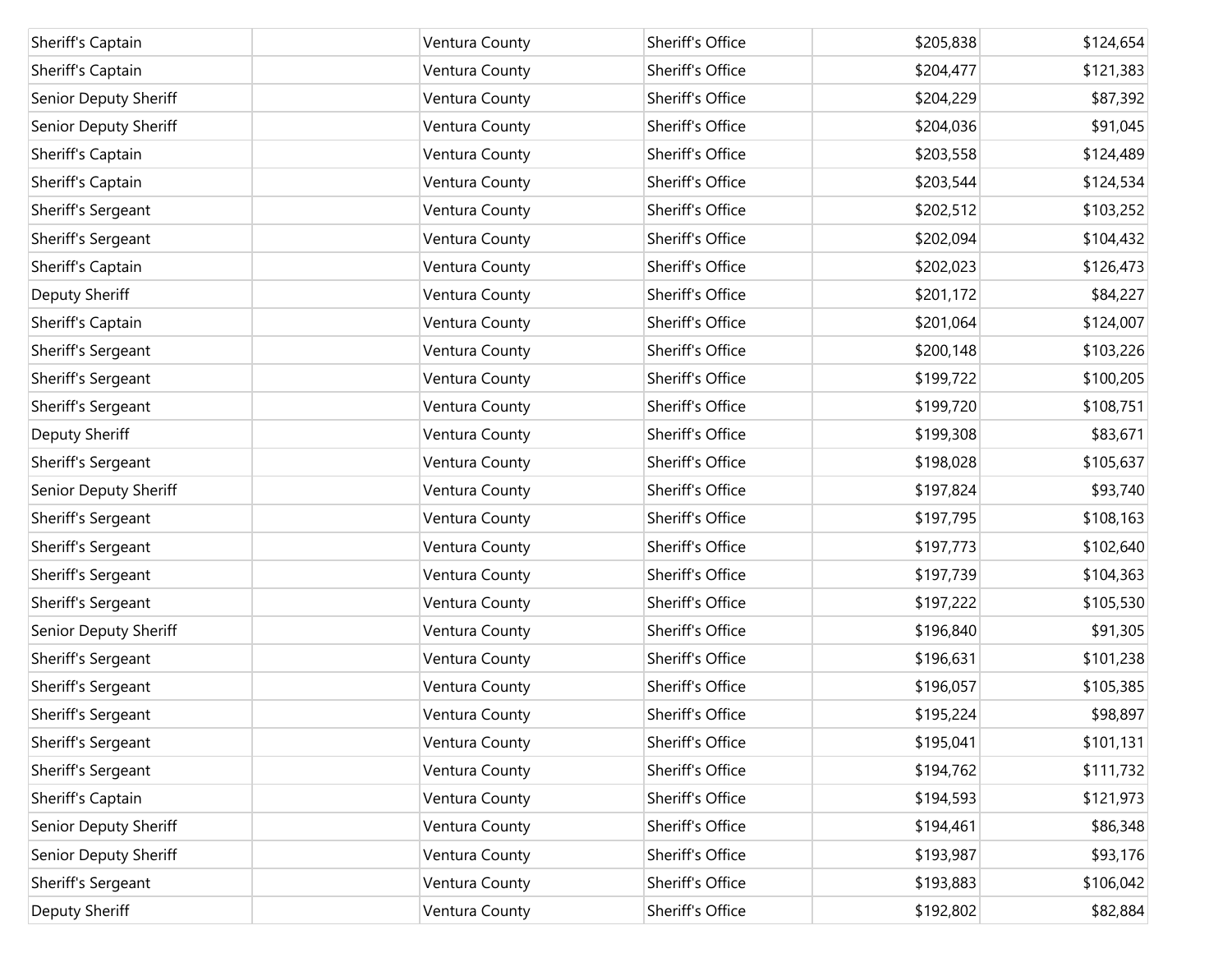| Sheriff's Sergeant               | Ventura County | Sheriff's Office | \$192,717 | \$106,199 |
|----------------------------------|----------------|------------------|-----------|-----------|
| Senior Deputy Sheriff            | Ventura County | Sheriff's Office | \$192,157 | \$90,864  |
| Sheriff's Sergeant               | Ventura County | Sheriff's Office | \$192,143 | \$97,842  |
| Senior Deputy Sheriff            | Ventura County | Sheriff's Office | \$191,994 | \$88,660  |
| Sheriff's Sergeant               | Ventura County | Sheriff's Office | \$191,832 | \$96,723  |
| Sheriff's Bureau Manager         | Ventura County | Sheriff's Office | \$191,361 | \$50,620  |
| Senior Deputy Sheriff            | Ventura County | Sheriff's Office | \$191,081 | \$92,084  |
| Deputy Sheriff                   | Ventura County | Sheriff's Office | \$190,954 | \$78,873  |
| Sheriff's Sergeant               | Ventura County | Sheriff's Office | \$190,644 | \$106,321 |
| Senior Deputy Sheriff            | Ventura County | Sheriff's Office | \$190,449 | \$88,338  |
| Senior Deputy Sheriff            | Ventura County | Sheriff's Office | \$190,306 | \$98,720  |
| Sheriff's Captain                | Ventura County | Sheriff's Office | \$189,730 | \$103,677 |
| Senior Deputy Sheriff            | Ventura County | Sheriff's Office | \$189,726 | \$91,404  |
| Sheriff's Senior Manager II      | Ventura County | Sheriff's Office | \$189,680 | \$53,502  |
| Sheriff's Sergeant               | Ventura County | Sheriff's Office | \$189,383 | \$102,892 |
| Deputy Sheriff                   | Ventura County | Sheriff's Office | \$189,270 | \$84,587  |
| Deputy Sheriff                   | Ventura County | Sheriff's Office | \$189,265 | \$82,587  |
| Senior Deputy Sheriff            | Ventura County | Sheriff's Office | \$189,207 | \$85,047  |
| Sheriff's Sergeant               | Ventura County | Sheriff's Office | \$189,127 | \$79,963  |
| Senior Deputy Sheriff            | Ventura County | Sheriff's Office | \$188,676 | \$88,030  |
| Senior Deputy Sheriff            | Ventura County | Sheriff's Office | \$188,586 | \$87,235  |
| Sheriff's Captain                | Ventura County | Sheriff's Office | \$188,327 | \$112,372 |
| Sheriff's Sergeant               | Ventura County | Sheriff's Office | \$188,107 | \$91,982  |
| Deputy Sheriff                   | Ventura County | Sheriff's Office | \$188,068 | \$79,225  |
| Sheriff's Sergeant               | Ventura County | Sheriff's Office | \$187,889 | \$105,976 |
| Sheriff's Sergeant               | Ventura County | Sheriff's Office | \$187,872 | \$102,707 |
| Sheriff's Sergeant               | Ventura County | Sheriff's Office | \$187,495 | \$100,544 |
| Sheriff's Sergeant               | Ventura County | Sheriff's Office | \$186,784 | \$103,249 |
| Sheriff's Sergeant               | Ventura County | Sheriff's Office | \$186,662 | \$95,058  |
| Sheriff's Dir Emergency Services | Ventura County | Sheriff's Office | \$186,498 | \$43,858  |
| Sheriff's Sergeant               | Ventura County | Sheriff's Office | \$185,965 | \$94,644  |
| Deputy Sheriff                   | Ventura County | Sheriff's Office | \$185,525 | \$83,364  |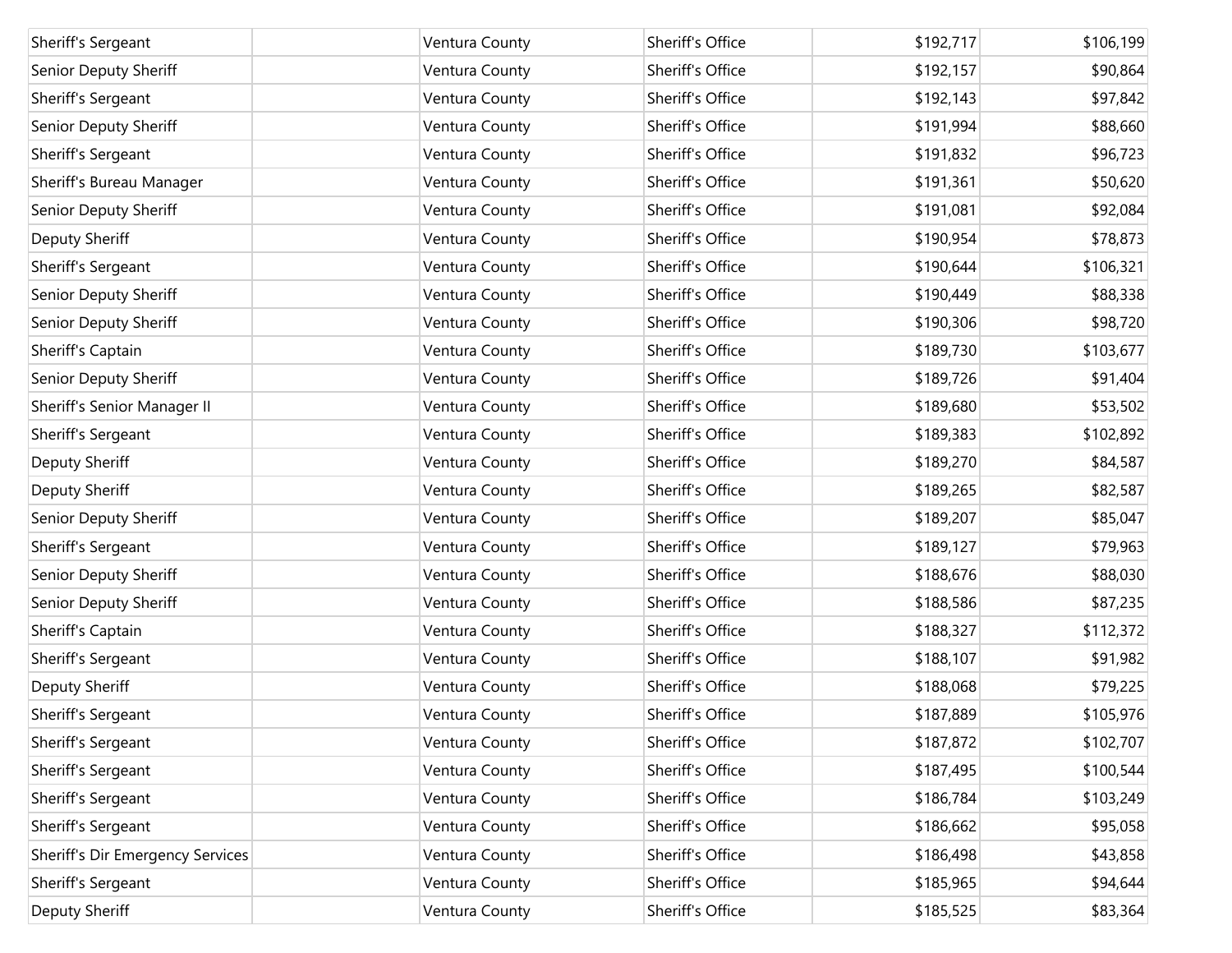| Sheriff's Sergeant            | Ventura County | Sheriff's Office | \$185,385 | \$93,910  |
|-------------------------------|----------------|------------------|-----------|-----------|
| Sheriff's Sergeant            | Ventura County | Sheriff's Office | \$185,372 | \$104,256 |
| Deputy Sheriff                | Ventura County | Sheriff's Office | \$184,877 | \$83,785  |
| Senior Deputy Sheriff         | Ventura County | Sheriff's Office | \$184,852 | \$91,832  |
| Sheriff's Sergeant            | Ventura County | Sheriff's Office | \$184,452 | \$92,500  |
| Sheriff's Sergeant            | Ventura County | Sheriff's Office | \$184,251 | \$100,000 |
| Senior Deputy Sheriff         | Ventura County | Sheriff's Office | \$183,971 | \$85,567  |
| Sheriff's Sergeant            | Ventura County | Sheriff's Office | \$183,140 | \$93,162  |
| Senior Deputy Sheriff         | Ventura County | Sheriff's Office | \$182,558 | \$88,619  |
| Senior Deputy Sheriff         | Ventura County | Sheriff's Office | \$182,363 | \$94,526  |
| Senior Deputy Sheriff         | Ventura County | Sheriff's Office | \$182,178 | \$93,536  |
| Senior Deputy Sheriff         | Ventura County | Sheriff's Office | \$181,822 | \$86,215  |
| Sheriff's Sergeant            | Ventura County | Sheriff's Office | \$181,094 | \$95,519  |
| Senior Deputy Sheriff         | Ventura County | Sheriff's Office | \$180,451 | \$92,347  |
| Sheriff's Sergeant            | Ventura County | Sheriff's Office | \$179,742 | \$91,620  |
| Deputy Sheriff                | Ventura County | Sheriff's Office | \$179,499 | \$84,613  |
| Senior Deputy Sheriff         | Ventura County | Sheriff's Office | \$179,419 | \$81,266  |
| Senior Deputy Sheriff         | Ventura County | Sheriff's Office | \$179,137 | \$87,256  |
| Sheriff's Sergeant            | Ventura County | Sheriff's Office | \$179,128 | \$98,744  |
| Sheriff's Sergeant            | Ventura County | Sheriff's Office | \$178,904 | \$95,551  |
| Sheriff's Sergeant            | Ventura County | Sheriff's Office | \$178,834 | \$100,224 |
| Deputy Sheriff                | Ventura County | Sheriff's Office | \$178,510 | \$79,028  |
| Senior Deputy Sheriff         | Ventura County | Sheriff's Office | \$178,299 | \$93,129  |
| Sheriff's Sergeant            | Ventura County | Sheriff's Office | \$178,275 | \$100,830 |
| Senior Deputy Sheriff         | Ventura County | Sheriff's Office | \$178,012 | \$86,064  |
| Deputy Sheriff                | Ventura County | Sheriff's Office | \$177,833 | \$64,765  |
| Deputy Sheriff                | Ventura County | Sheriff's Office | \$177,704 | \$82,373  |
| Deputy Sheriff                | Ventura County | Sheriff's Office | \$177,464 | \$83,437  |
| Deputy Sheriff                | Ventura County | Sheriff's Office | \$176,287 | \$80,498  |
| Supervising Sheriff's Tc Spec | Ventura County | Sheriff's Office | \$176,161 | \$49,268  |
| Sheriff's Sergeant            | Ventura County | Sheriff's Office | \$176,099 | \$101,535 |
| Deputy Sheriff                | Ventura County | Sheriff's Office | \$176,092 | \$82,985  |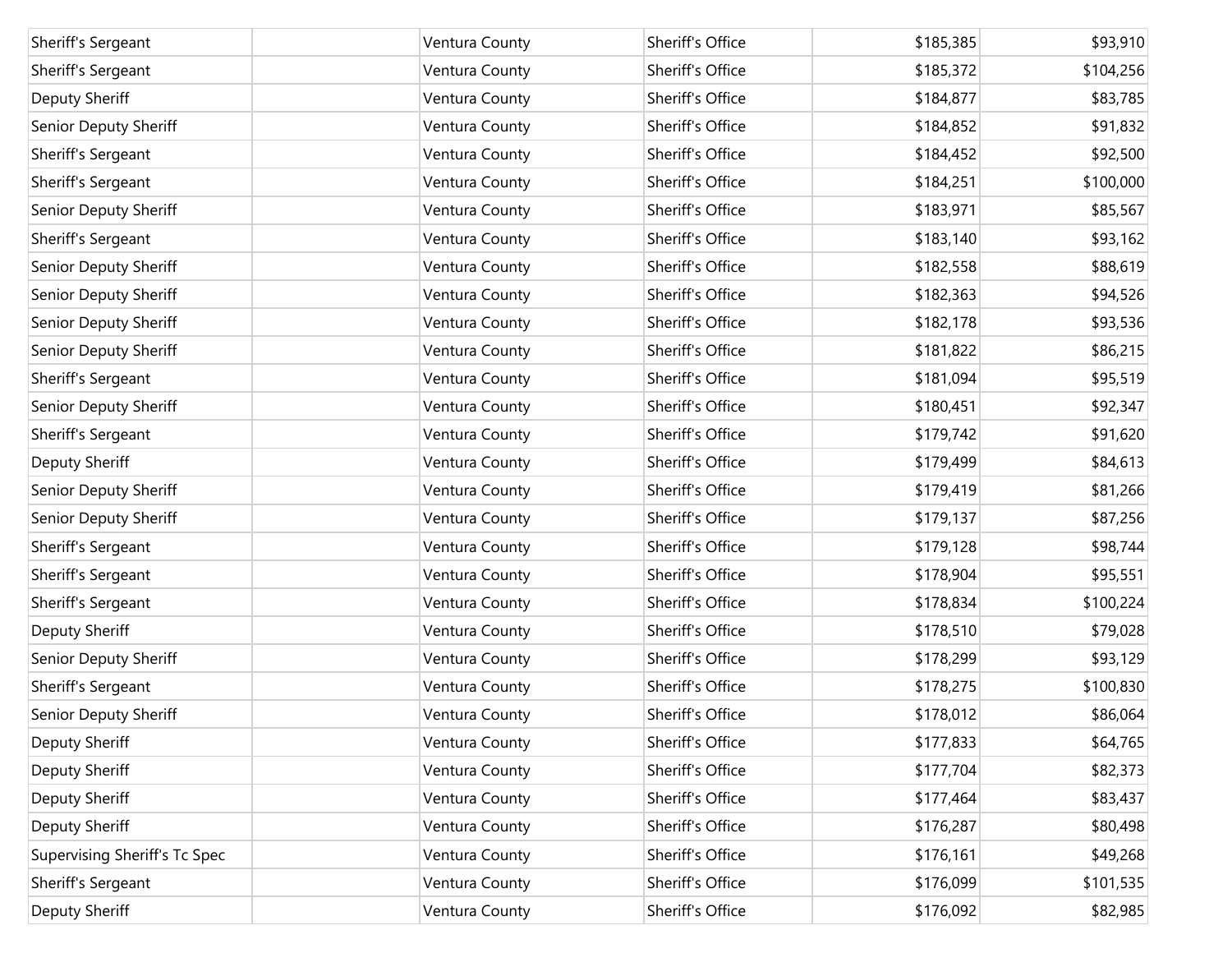| Senior Deputy Sheriff | Ventura County | Sheriff's Office | \$176,059 | \$96,897  |
|-----------------------|----------------|------------------|-----------|-----------|
| Deputy Sheriff        | Ventura County | Sheriff's Office | \$175,823 | \$84,459  |
| Sheriff's Sergeant    | Ventura County | Sheriff's Office | \$175,567 | \$99,325  |
| Deputy Sheriff        | Ventura County | Sheriff's Office | \$175,484 | \$80,549  |
| Senior Deputy Sheriff | Ventura County | Sheriff's Office | \$174,986 | \$89,383  |
| Deputy Sheriff        | Ventura County | Sheriff's Office | \$174,914 | \$75,492  |
| Senior Deputy Sheriff | Ventura County | Sheriff's Office | \$174,509 | \$93,074  |
| Sheriff's Sergeant    | Ventura County | Sheriff's Office | \$174,348 | \$93,685  |
| Senior Deputy Sheriff | Ventura County | Sheriff's Office | \$174,203 | \$86,849  |
| Deputy Sheriff        | Ventura County | Sheriff's Office | \$173,982 | \$85,183  |
| Sheriff's Sergeant    | Ventura County | Sheriff's Office | \$173,953 | \$95,014  |
| Deputy Sheriff        | Ventura County | Sheriff's Office | \$173,704 | \$73,957  |
| Deputy Sheriff        | Ventura County | Sheriff's Office | \$173,641 | \$85,259  |
| Senior Deputy Sheriff | Ventura County | Sheriff's Office | \$173,269 | \$88,317  |
| Deputy Sheriff        | Ventura County | Sheriff's Office | \$173,116 | \$80,748  |
| Sheriff's Sergeant    | Ventura County | Sheriff's Office | \$172,840 | \$97,128  |
| Senior Deputy Sheriff | Ventura County | Sheriff's Office | \$172,837 | \$85,832  |
| Sheriff's Sergeant    | Ventura County | Sheriff's Office | \$172,694 | \$97,316  |
| Sheriff's Sergeant    | Ventura County | Sheriff's Office | \$172,234 | \$86,397  |
| Sheriff's Sergeant    | Ventura County | Sheriff's Office | \$172,160 | \$93,677  |
| Senior Deputy Sheriff | Ventura County | Sheriff's Office | \$172,057 | \$90,849  |
| Sheriff's Sergeant    | Ventura County | Sheriff's Office | \$171,990 | \$77,175  |
| Deputy Sheriff        | Ventura County | Sheriff's Office | \$171,871 | \$79,939  |
| Deputy Sheriff        | Ventura County | Sheriff's Office | \$171,585 | \$81,219  |
| Sheriff's Sergeant    | Ventura County | Sheriff's Office | \$171,568 | \$100,226 |
| Deputy Sheriff        | Ventura County | Sheriff's Office | \$171,269 | \$82,829  |
| Senior Deputy Sheriff | Ventura County | Sheriff's Office | \$171,119 | \$88,644  |
| Sheriff's Sergeant    | Ventura County | Sheriff's Office | \$171,058 | \$97,979  |
| Sheriff's Sergeant    | Ventura County | Sheriff's Office | \$170,724 | \$91,752  |
| Sheriff's Sergeant    | Ventura County | Sheriff's Office | \$169,987 | \$98,593  |
| Senior Deputy Sheriff | Ventura County | Sheriff's Office | \$169,851 | \$89,915  |
| Senior Deputy Sheriff | Ventura County | Sheriff's Office | \$169,805 | \$90,257  |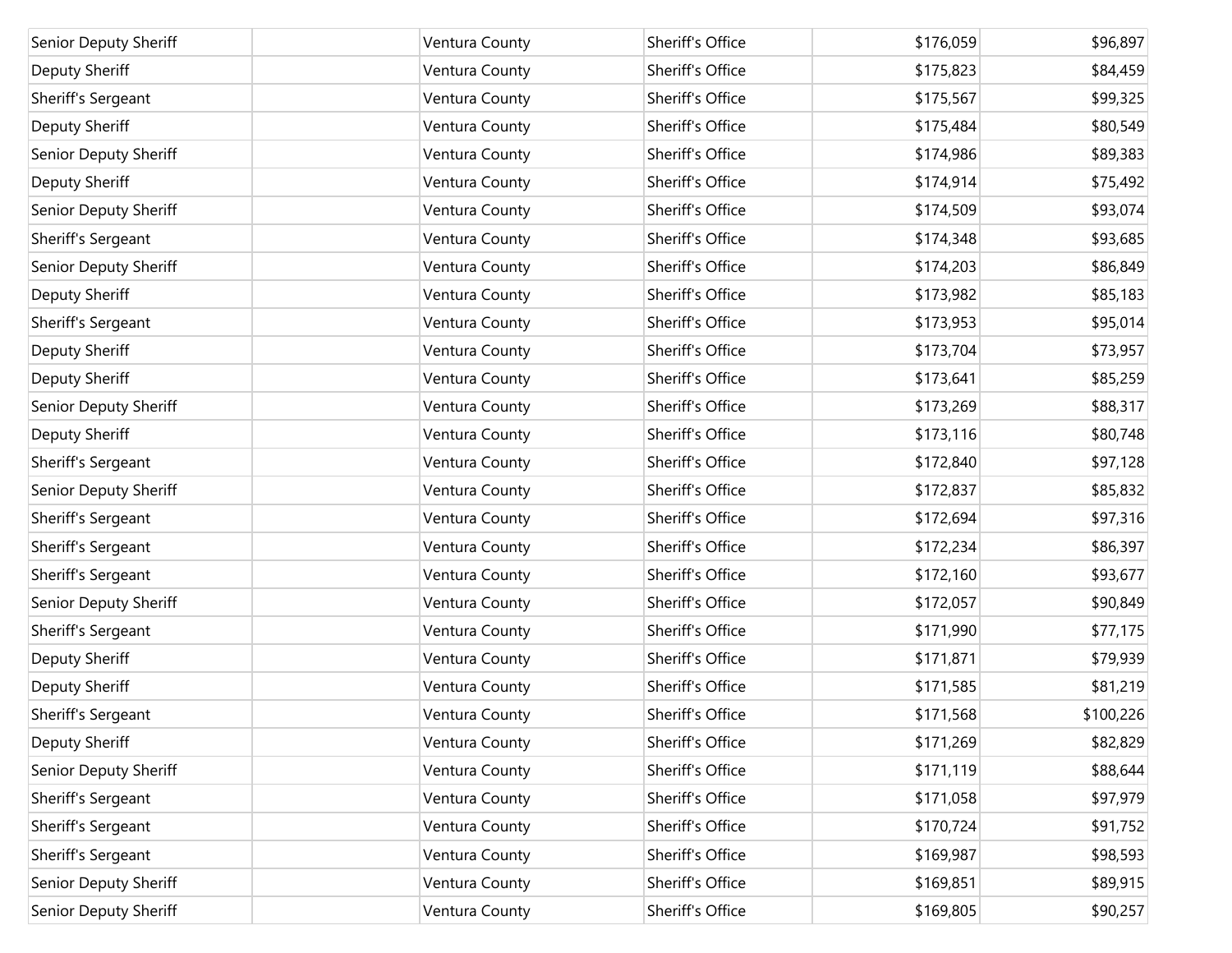| Senior Deputy Sheriff         | Ventura County | Sheriff's Office | \$169,774 | \$88,196 |
|-------------------------------|----------------|------------------|-----------|----------|
| Sheriff's Sergeant            | Ventura County | Sheriff's Office | \$169,477 | \$98,158 |
| Senior Deputy Sheriff         | Ventura County | Sheriff's Office | \$169,122 | \$81,508 |
| Deputy Sheriff                | Ventura County | Sheriff's Office | \$168,904 | \$84,992 |
| Deputy Sheriff                | Ventura County | Sheriff's Office | \$168,717 | \$84,206 |
| Sheriff's Sergeant            | Ventura County | Sheriff's Office | \$168,358 | \$98,592 |
| Sheriff's Sergeant            | Ventura County | Sheriff's Office | \$168,169 | \$84,638 |
| Sheriff's Sergeant            | Ventura County | Sheriff's Office | \$167,885 | \$91,747 |
| Deputy Sheriff                | Ventura County | Sheriff's Office | \$167,792 | \$80,170 |
| Sheriff's Sergeant            | Ventura County | Sheriff's Office | \$167,501 | \$93,418 |
| Senior Deputy Sheriff         | Ventura County | Sheriff's Office | \$167,442 | \$92,532 |
| Senior Deputy Sheriff         | Ventura County | Sheriff's Office | \$167,318 | \$88,655 |
| Sheriff's Sergeant            | Ventura County | Sheriff's Office | \$167,199 | \$93,051 |
| Senior Deputy Sheriff         | Ventura County | Sheriff's Office | \$166,997 | \$91,523 |
| Senior Deputy Sheriff         | Ventura County | Sheriff's Office | \$166,909 | \$89,122 |
| Sheriff's Sergeant            | Ventura County | Sheriff's Office | \$166,413 | \$95,043 |
| Deputy Sheriff                | Ventura County | Sheriff's Office | \$166,339 | \$68,545 |
| Deputy Sheriff                | Ventura County | Sheriff's Office | \$166,173 | \$83,326 |
| Sheriff's Sergeant            | Ventura County | Sheriff's Office | \$165,663 | \$88,299 |
| Senior Deputy Sheriff         | Ventura County | Sheriff's Office | \$165,625 | \$88,858 |
| Sheriff's Sergeant            | Ventura County | Sheriff's Office | \$165,593 | \$95,797 |
| Senior Deputy Sheriff         | Ventura County | Sheriff's Office | \$165,546 | \$92,163 |
| Sheriff's Sergeant            | Ventura County | Sheriff's Office | \$165,496 | \$93,973 |
| Senior Deputy Sheriff         | Ventura County | Sheriff's Office | \$165,316 | \$88,152 |
| Deputy Sheriff                | Ventura County | Sheriff's Office | \$164,845 | \$81,390 |
| Deputy Sheriff                | Ventura County | Sheriff's Office | \$164,728 | \$83,291 |
| Sheriff's Sergeant            | Ventura County | Sheriff's Office | \$164,481 | \$83,885 |
| Deputy Sheriff                | Ventura County | Sheriff's Office | \$164,447 | \$77,520 |
| Deputy Sheriff                | Ventura County | Sheriff's Office | \$164,409 | \$85,399 |
| Sheriff's Sergeant            | Ventura County | Sheriff's Office | \$164,204 | \$91,559 |
| Supervising Sheriff's Tc Spec | Ventura County | Sheriff's Office | \$164,053 | \$48,292 |
| Deputy Sheriff                | Ventura County | Sheriff's Office | \$164,046 | \$75,740 |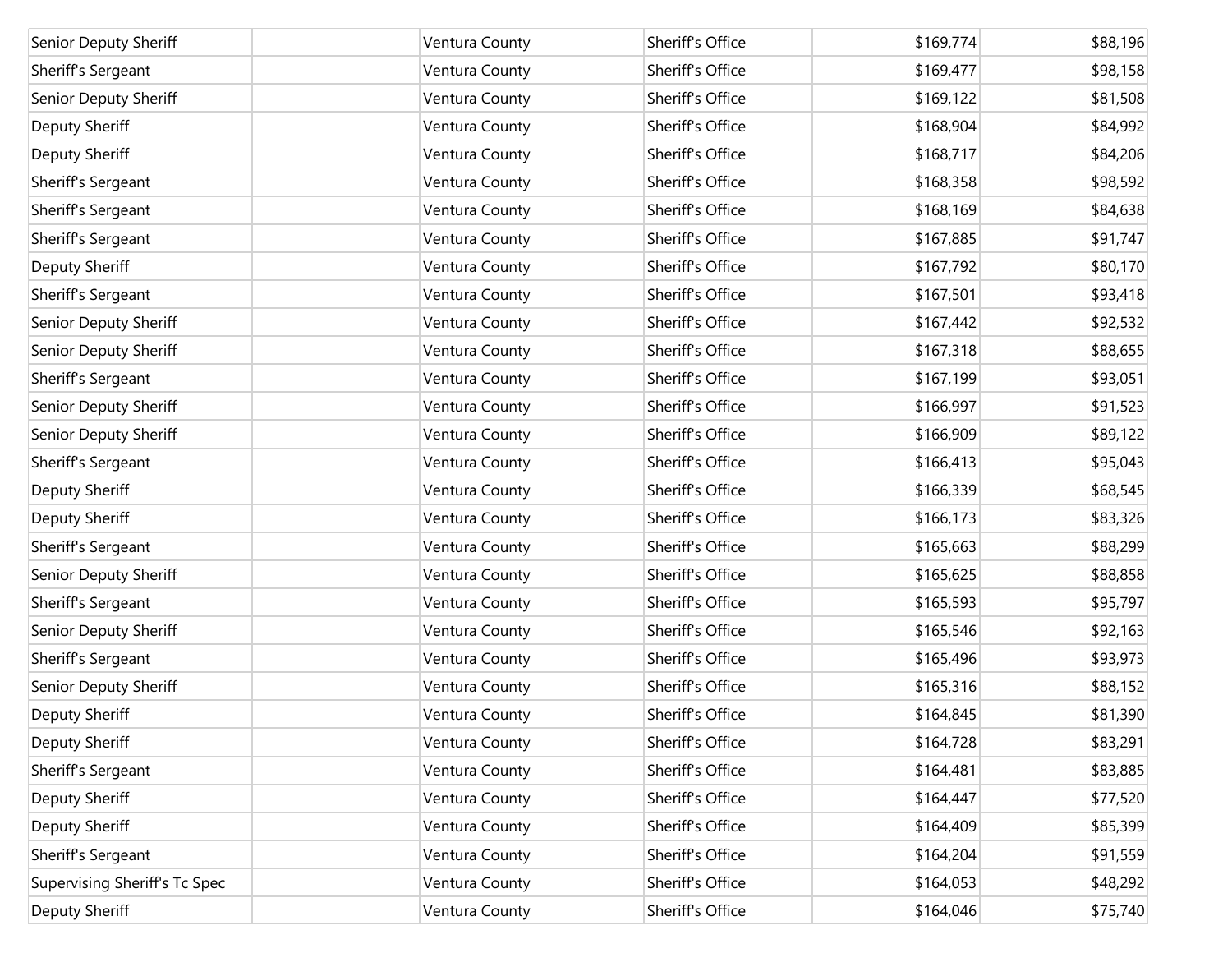| Senior Deputy Sheriff       | Ventura County | Sheriff's Office | \$163,513 | \$82,629  |
|-----------------------------|----------------|------------------|-----------|-----------|
| Senior Deputy Sheriff       | Ventura County | Sheriff's Office | \$163,512 | \$87,280  |
| Senior Deputy Sheriff       | Ventura County | Sheriff's Office | \$163,491 | \$89,429  |
| Deputy Sheriff              | Ventura County | Sheriff's Office | \$163,444 | \$75,875  |
| Sheriff's Sergeant          | Ventura County | Sheriff's Office | \$163,190 | \$99,493  |
| Deputy Sheriff              | Ventura County | Sheriff's Office | \$162,980 | \$83,438  |
| Senior Deputy Sheriff       | Ventura County | Sheriff's Office | \$162,711 | \$92,936  |
| Sheriff's Sergeant          | Ventura County | Sheriff's Office | \$162,280 | \$97,438  |
| Senior Deputy Sheriff       | Ventura County | Sheriff's Office | \$162,141 | \$93,856  |
| Senior Deputy Sheriff       | Ventura County | Sheriff's Office | \$161,520 | \$85,255  |
| Deputy Sheriff              | Ventura County | Sheriff's Office | \$161,511 | \$83,879  |
| Senior Deputy Sheriff       | Ventura County | Sheriff's Office | \$161,313 | \$86,245  |
| Sheriff's Sergeant          | Ventura County | Sheriff's Office | \$160,916 | \$96,842  |
| Assist Forensic Science Lab | Ventura County | Sheriff's Office | \$160,858 | \$48,267  |
| Deputy Sheriff              | Ventura County | Sheriff's Office | \$160,457 | \$86,221  |
| Deputy Sheriff              | Ventura County | Sheriff's Office | \$160,424 | \$83,284  |
| Sheriff's Sergeant          | Ventura County | Sheriff's Office | \$159,964 | \$95,148  |
| Senior Deputy Sheriff       | Ventura County | Sheriff's Office | \$159,952 | \$85,236  |
| Senior Deputy Sheriff       | Ventura County | Sheriff's Office | \$159,753 | \$82,416  |
| Senior Deputy Sheriff       | Ventura County | Sheriff's Office | \$159,658 | \$90,637  |
| Deputy Sheriff              | Ventura County | Sheriff's Office | \$159,641 | \$76,515  |
| Senior Deputy Sheriff       | Ventura County | Sheriff's Office | \$159,627 | \$88,074  |
| Deputy Sheriff              | Ventura County | Sheriff's Office | \$159,495 | \$78,965  |
| Deputy Sheriff              | Ventura County | Sheriff's Office | \$159,481 | \$79,536  |
| Senior Deputy Sheriff       | Ventura County | Sheriff's Office | \$158,933 | \$83,651  |
| Senior Deputy Sheriff       | Ventura County | Sheriff's Office | \$158,892 | \$93,950  |
| Senior Deputy Sheriff       | Ventura County | Sheriff's Office | \$158,875 | \$86,057  |
| Sheriff's Sergeant          | Ventura County | Sheriff's Office | \$158,355 | \$100,518 |
| Deputy Sheriff              | Ventura County | Sheriff's Office | \$158,263 | \$67,478  |
| Sheriff's Sergeant          | Ventura County | Sheriff's Office | \$158,050 | \$89,295  |
| Deputy Sheriff              | Ventura County | Sheriff's Office | \$157,994 | \$82,032  |
| Deputy Sheriff              | Ventura County | Sheriff's Office | \$157,503 | \$66,792  |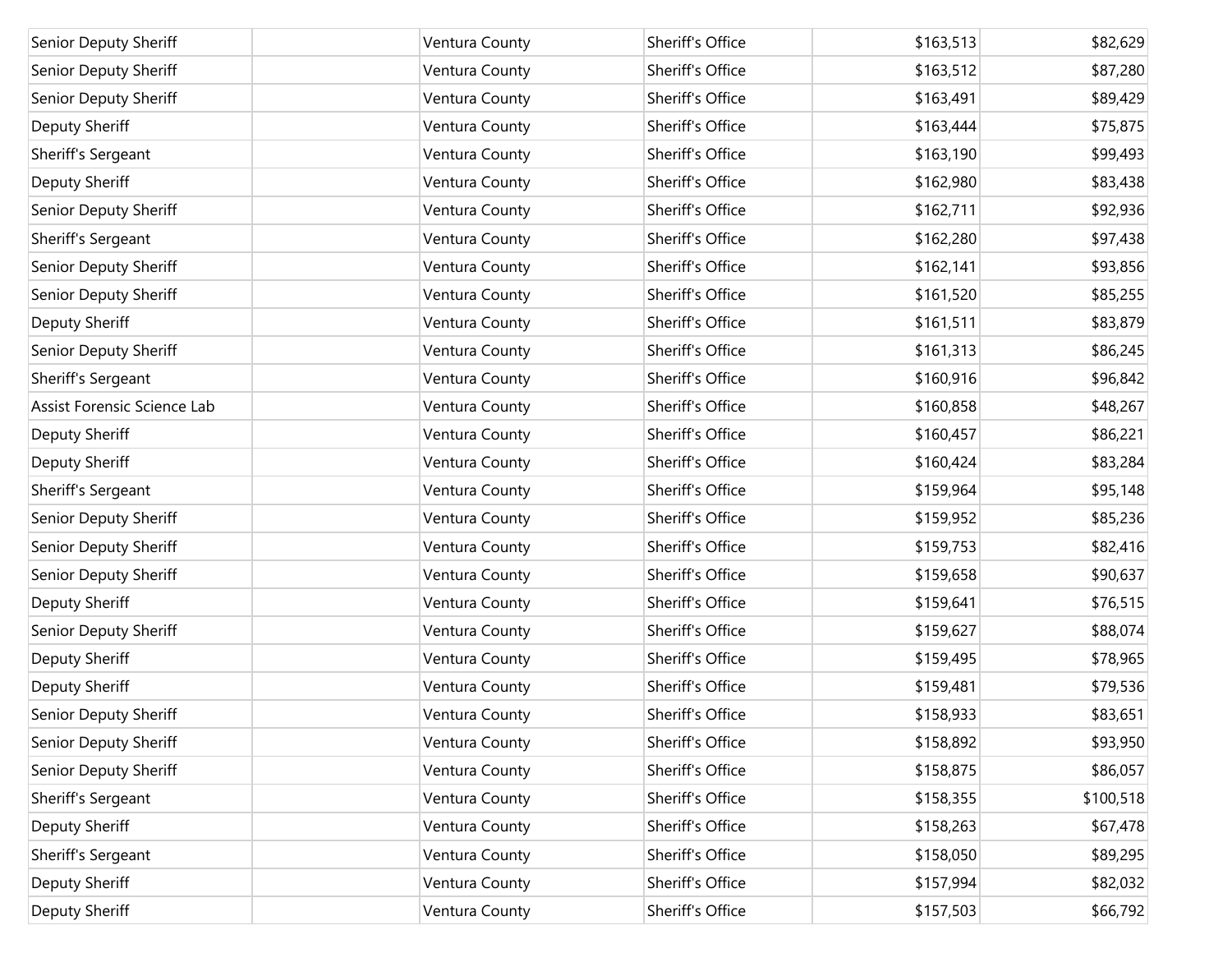| Senior Deputy Sheriff                         | Ventura County | Sheriff's Office | \$157,431 | \$84,825 |
|-----------------------------------------------|----------------|------------------|-----------|----------|
| Deputy Sheriff                                | Ventura County | Sheriff's Office | \$157,284 | \$76,652 |
| Deputy Sheriff                                | Ventura County | Sheriff's Office | \$157,191 | \$80,584 |
| Senior Deputy Sheriff                         | Ventura County | Sheriff's Office | \$157,155 | \$87,441 |
| Senior Deputy Sheriff                         | Ventura County | Sheriff's Office | \$156,845 | \$84,375 |
| Senior Deputy Sheriff                         | Ventura County | Sheriff's Office | \$156,740 | \$80,071 |
| Sheriff's Tech Commun Spec II                 | Ventura County | Sheriff's Office | \$156,578 | \$43,253 |
| Senior Deputy Sheriff                         | Ventura County | Sheriff's Office | \$156,572 | \$87,485 |
| Deputy Sheriff                                | Ventura County | Sheriff's Office | \$156,568 | \$88,033 |
| Sheriff's Tech Commun Spec II                 | Ventura County | Sheriff's Office | \$156,445 | \$42,795 |
| Senior Deputy Sheriff                         | Ventura County | Sheriff's Office | \$156,206 | \$90,716 |
| Deputy Sheriff                                | Ventura County | Sheriff's Office | \$156,061 | \$83,170 |
| Senior Deputy Sheriff                         | Ventura County | Sheriff's Office | \$155,790 | \$88,139 |
| Deputy Sheriff                                | Ventura County | Sheriff's Office | \$155,784 | \$85,083 |
| <b>Administrative Services</b><br>Director IV | Ventura County | Sheriff's Office | \$155,567 | \$47,933 |
| Senior Deputy Sheriff                         | Ventura County | Sheriff's Office | \$155,438 | \$84,817 |
| Deputy Sheriff                                | Ventura County | Sheriff's Office | \$155,400 | \$77,767 |
| Deputy Sheriff                                | Ventura County | Sheriff's Office | \$155,228 | \$67,126 |
| Senior Deputy Sheriff                         | Ventura County | Sheriff's Office | \$155,183 | \$83,769 |
| Senior Deputy Sheriff                         | Ventura County | Sheriff's Office | \$155,105 | \$92,029 |
| Deputy Sheriff                                | Ventura County | Sheriff's Office | \$154,914 | \$79,607 |
| Deputy Sheriff                                | Ventura County | Sheriff's Office | \$154,810 | \$61,899 |
| Senior Deputy Sheriff                         | Ventura County | Sheriff's Office | \$154,719 | \$84,975 |
| Deputy Sheriff                                | Ventura County | Sheriff's Office | \$154,580 | \$68,402 |
| Sheriff's Service Tech II                     | Ventura County | Sheriff's Office | \$154,381 | \$28,948 |
| Senior Deputy Sheriff                         | Ventura County | Sheriff's Office | \$154,277 | \$93,915 |
| Senior Deputy Sheriff                         | Ventura County | Sheriff's Office | \$154,247 | \$88,408 |
| Senior Deputy Sheriff                         | Ventura County | Sheriff's Office | \$154,178 | \$81,615 |
| Deputy Sheriff                                | Ventura County | Sheriff's Office | \$154,130 | \$81,598 |
| Deputy Sheriff                                | Ventura County | Sheriff's Office | \$154,076 | \$65,633 |
| Senior Deputy Sheriff                         | Ventura County | Sheriff's Office | \$154,023 | \$92,201 |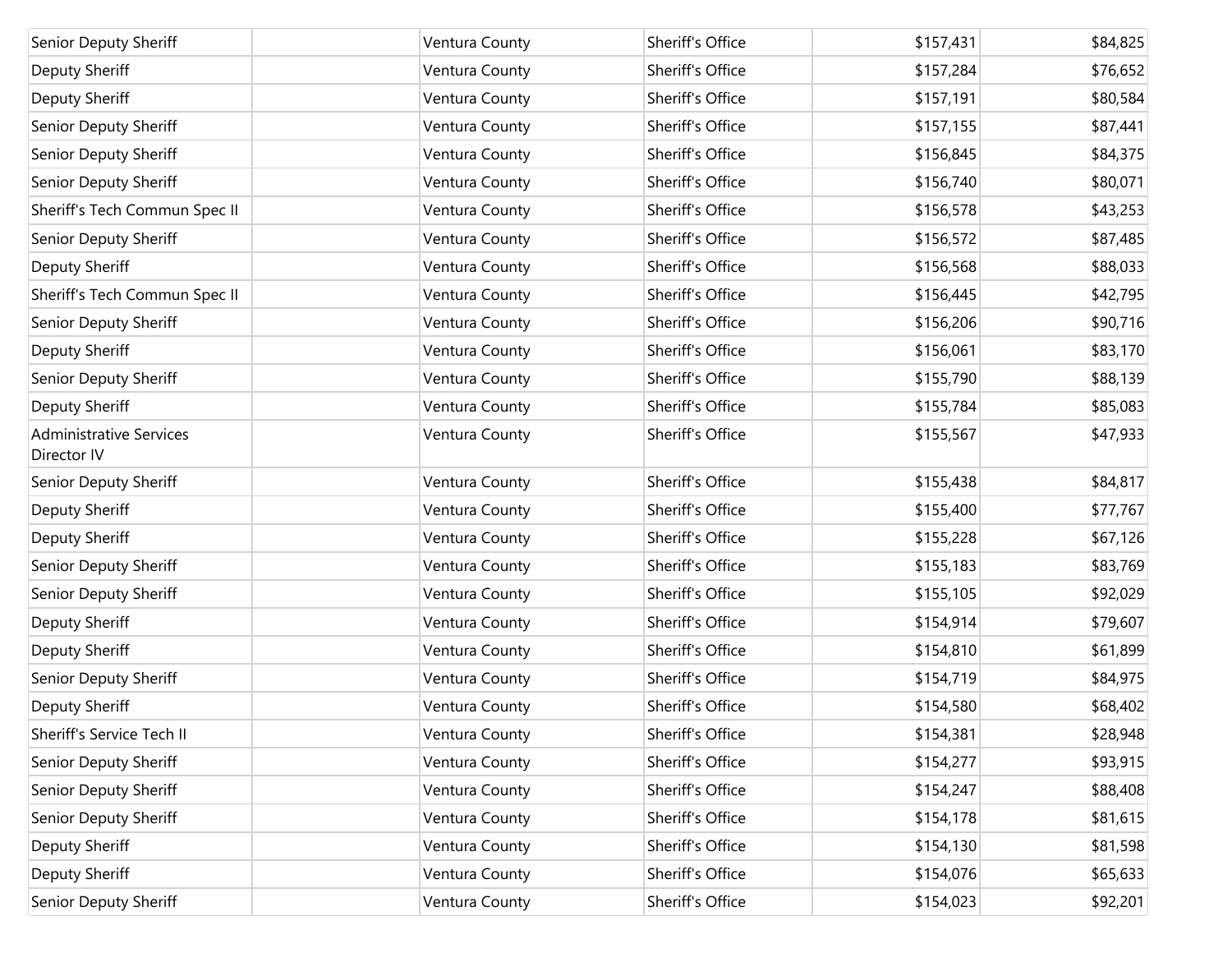| Deputy Sheriff                | Ventura County | Sheriff's Office | \$153,979 | \$64,655 |
|-------------------------------|----------------|------------------|-----------|----------|
| Deputy Sheriff                | Ventura County | Sheriff's Office | \$153,866 | \$81,472 |
| Sheriff's Sergeant            | Ventura County | Sheriff's Office | \$153,840 | \$98,968 |
| Deputy Sheriff                | Ventura County | Sheriff's Office | \$153,754 | \$75,703 |
| Deputy Sheriff                | Ventura County | Sheriff's Office | \$153,656 | \$67,533 |
| Senior Deputy Sheriff         | Ventura County | Sheriff's Office | \$153,278 | \$90,210 |
| Personnel Analyst III         | Ventura County | Sheriff's Office | \$153,254 | \$43,559 |
| Personnel Analyst III         | Ventura County | Sheriff's Office | \$153,239 | \$42,539 |
| Deputy Sheriff                | Ventura County | Sheriff's Office | \$153,230 | \$84,133 |
| Sheriff's Sergeant            | Ventura County | Sheriff's Office | \$153,111 | \$94,184 |
| Deputy Sheriff                | Ventura County | Sheriff's Office | \$152,987 | \$84,549 |
| Senior Deputy Sheriff         | Ventura County | Sheriff's Office | \$152,782 | \$85,836 |
| Senior Deputy Sheriff         | Ventura County | Sheriff's Office | \$152,772 | \$89,685 |
| Deputy Sheriff                | Ventura County | Sheriff's Office | \$152,602 | \$75,645 |
| Senior Deputy Sheriff         | Ventura County | Sheriff's Office | \$152,267 | \$93,466 |
| Sheriff's Tech Commun Spec II | Ventura County | Sheriff's Office | \$152,223 | \$45,407 |
| Sheriff's Sergeant            | Ventura County | Sheriff's Office | \$151,957 | \$97,210 |
| Deputy Sheriff                | Ventura County | Sheriff's Office | \$151,938 | \$77,201 |
| Deputy Sheriff                | Ventura County | Sheriff's Office | \$151,928 | \$80,946 |
| Deputy Sheriff                | Ventura County | Sheriff's Office | \$151,850 | \$82,466 |
| Supervising Sheriff's Tc Spec | Ventura County | Sheriff's Office | \$151,680 | \$49,101 |
| Senior Deputy Sheriff         | Ventura County | Sheriff's Office | \$151,594 | \$89,495 |
| Deputy Sheriff                | Ventura County | Sheriff's Office | \$151,570 | \$86,844 |
| Deputy Sheriff                | Ventura County | Sheriff's Office | \$151,509 | \$67,478 |
| Deputy Sheriff                | Ventura County | Sheriff's Office | \$151,198 | \$75,647 |
| Deputy Sheriff                | Ventura County | Sheriff's Office | \$150,964 | \$83,472 |
| Senior Deputy Sheriff         | Ventura County | Sheriff's Office | \$150,640 | \$86,710 |
| Senior Deputy Sheriff         | Ventura County | Sheriff's Office | \$150,324 | \$85,798 |
| Sheriff's Sergeant            | Ventura County | Sheriff's Office | \$150,297 | \$93,676 |
| Sheriff's Senior Manager I    | Ventura County | Sheriff's Office | \$150,207 | \$41,546 |
| Sheriff's Sergeant            | Ventura County | Sheriff's Office | \$150,196 | \$94,438 |
| Deputy Sheriff                | Ventura County | Sheriff's Office | \$150,139 | \$84,514 |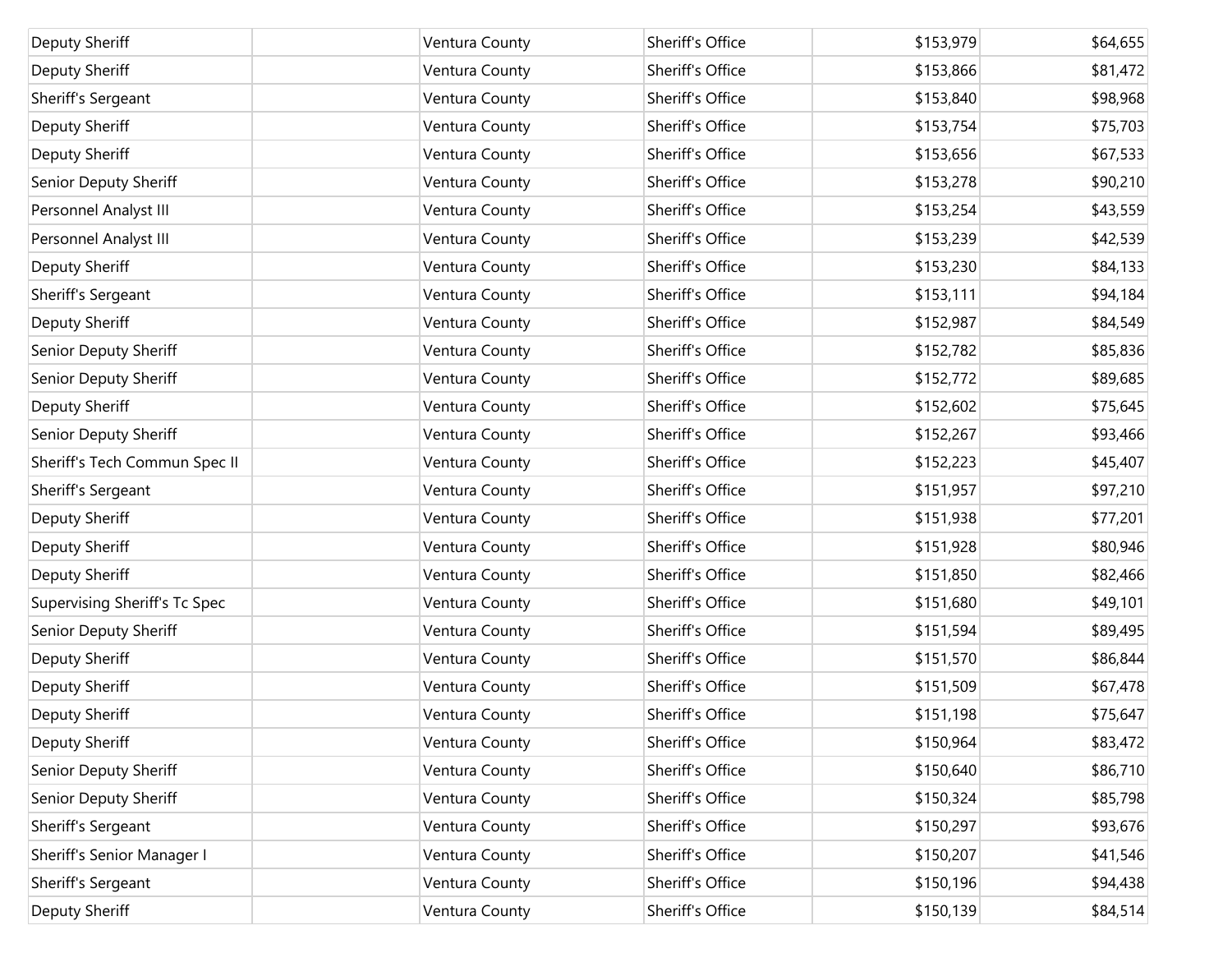| <b>Forensic Scientist III</b> | Ventura County | Sheriff's Office | \$150,091 | \$48,093 |
|-------------------------------|----------------|------------------|-----------|----------|
| Deputy Sheriff                | Ventura County | Sheriff's Office | \$150,061 | \$80,696 |
| Deputy Sheriff                | Ventura County | Sheriff's Office | \$149,934 | \$66,272 |
| Deputy Sheriff                | Ventura County | Sheriff's Office | \$149,928 | \$81,689 |
| Deputy Sheriff                | Ventura County | Sheriff's Office | \$149,854 | \$83,379 |
| Deputy Sheriff                | Ventura County | Sheriff's Office | \$149,849 | \$75,995 |
| Deputy Sheriff                | Ventura County | Sheriff's Office | \$149,802 | \$97,639 |
| Senior Deputy Sheriff         | Ventura County | Sheriff's Office | \$149,647 | \$86,207 |
| Sheriff's Sergeant            | Ventura County | Sheriff's Office | \$149,465 | \$98,053 |
| Senior Deputy Sheriff         | Ventura County | Sheriff's Office | \$149,312 | \$76,169 |
| Deputy Sheriff                | Ventura County | Sheriff's Office | \$149,281 | \$85,066 |
| Deputy Sheriff                | Ventura County | Sheriff's Office | \$149,152 | \$78,239 |
| Senior Deputy Sheriff         | Ventura County | Sheriff's Office | \$149,034 | \$87,757 |
| Senior Deputy Sheriff         | Ventura County | Sheriff's Office | \$149,030 | \$85,026 |
| Deputy Sheriff                | Ventura County | Sheriff's Office | \$149,013 | \$83,488 |
| Senior Deputy Sheriff         | Ventura County | Sheriff's Office | \$148,778 | \$83,176 |
| Deputy Sheriff                | Ventura County | Sheriff's Office | \$148,745 | \$67,581 |
| Senior Deputy Sheriff         | Ventura County | Sheriff's Office | \$148,692 | \$84,871 |
| Deputy Sheriff                | Ventura County | Sheriff's Office | \$148,467 | \$57,716 |
| Deputy Sheriff                | Ventura County | Sheriff's Office | \$148,465 | \$86,358 |
| Deputy Sheriff                | Ventura County | Sheriff's Office | \$148,426 | \$83,349 |
| Senior Deputy Sheriff         | Ventura County | Sheriff's Office | \$148,194 | \$82,058 |
| Deputy Sheriff                | Ventura County | Sheriff's Office | \$148,087 | \$77,934 |
| Deputy Sheriff                | Ventura County | Sheriff's Office | \$147,862 | \$64,693 |
| Deputy Sheriff                | Ventura County | Sheriff's Office | \$147,655 | \$81,765 |
| Deputy Sheriff                | Ventura County | Sheriff's Office | \$147,498 | \$79,806 |
| Senior Deputy Sheriff         | Ventura County | Sheriff's Office | \$147,496 | \$89,713 |
| Deputy Sheriff                | Ventura County | Sheriff's Office | \$147,397 | \$83,110 |
| Deputy Sheriff                | Ventura County | Sheriff's Office | \$147,272 | \$67,619 |
| Senior Deputy Sheriff         | Ventura County | Sheriff's Office | \$147,134 | \$88,399 |
| Deputy Sheriff                | Ventura County | Sheriff's Office | \$147,054 | \$65,787 |
| Deputy Sheriff                | Ventura County | Sheriff's Office | \$147,001 | \$75,972 |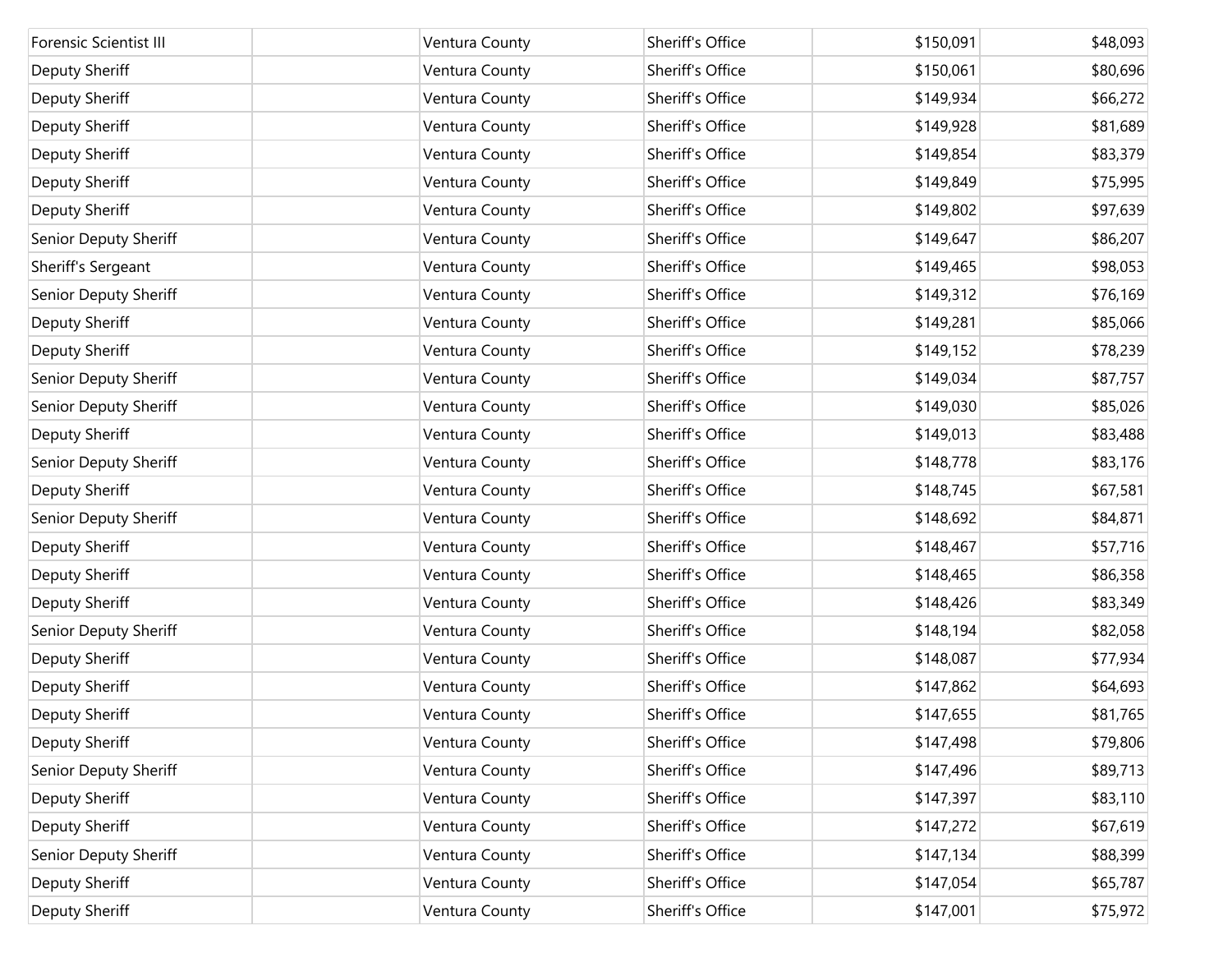| Sheriff's Sergeant                    | Ventura County | Sheriff's Office | \$146,947 | \$92,032 |
|---------------------------------------|----------------|------------------|-----------|----------|
| Senior Deputy Sheriff                 | Ventura County | Sheriff's Office | \$146,776 | \$86,015 |
| Senior Deputy Sheriff                 | Ventura County | Sheriff's Office | \$146,663 | \$83,181 |
| Deputy Sheriff                        | Ventura County | Sheriff's Office | \$146,652 | \$80,063 |
| Deputy Sheriff                        | Ventura County | Sheriff's Office | \$146,469 | \$64,429 |
|                                       |                | Sheriff's Office |           |          |
| Deputy Sheriff                        | Ventura County |                  | \$146,303 | \$66,666 |
| Senior Deputy Sheriff                 | Ventura County | Sheriff's Office | \$146,205 | \$86,852 |
| Deputy Sheriff                        | Ventura County | Sheriff's Office | \$145,814 | \$80,982 |
| Deputy Sheriff                        | Ventura County | Sheriff's Office | \$145,668 | \$77,090 |
| Senior Deputy Sheriff                 | Ventura County | Sheriff's Office | \$145,510 | \$84,013 |
| Deputy Sheriff                        | Ventura County | Sheriff's Office | \$145,267 | \$73,989 |
| Deputy Sheriff                        | Ventura County | Sheriff's Office | \$144,818 | \$76,756 |
| Deputy Sheriff                        | Ventura County | Sheriff's Office | \$144,808 | \$81,346 |
| Deputy Sheriff                        | Ventura County | Sheriff's Office | \$144,751 | \$66,150 |
| Deputy Sheriff                        | Ventura County | Sheriff's Office | \$144,732 | \$81,018 |
| Deputy Sheriff                        | Ventura County | Sheriff's Office | \$144,711 | \$66,340 |
| Deputy Sheriff                        | Ventura County | Sheriff's Office | \$144,710 | \$66,120 |
| Deputy Sheriff                        | Ventura County | Sheriff's Office | \$144,589 | \$58,336 |
| Deputy Sheriff                        | Ventura County | Sheriff's Office | \$144,367 | \$63,811 |
| Deputy Sheriff                        | Ventura County | Sheriff's Office | \$144,224 | \$76,847 |
| Deputy Sheriff                        | Ventura County | Sheriff's Office | \$144,201 | \$66,380 |
| Deputy Sheriff                        | Ventura County | Sheriff's Office | \$143,954 | \$64,406 |
| Deputy Sheriff                        | Ventura County | Sheriff's Office | \$143,940 | \$78,419 |
| Senior Deputy Sheriff                 | Ventura County | Sheriff's Office | \$143,714 | \$85,449 |
| Senior Deputy Sheriff                 | Ventura County | Sheriff's Office | \$143,710 | \$83,884 |
| Deputy Sheriff                        | Ventura County | Sheriff's Office | \$143,602 | \$76,973 |
| Deputy Sheriff                        | Ventura County | Sheriff's Office | \$143,601 | \$82,807 |
| Deputy Sheriff                        | Ventura County | Sheriff's Office | \$143,540 | \$81,668 |
| Sheriff's Tech Commun Spec II         | Ventura County | Sheriff's Office | \$143,462 | \$46,750 |
| Senior Deputy Sheriff                 | Ventura County | Sheriff's Office | \$143,294 | \$85,870 |
| <b>Supervising Forensic Scientist</b> | Ventura County | Sheriff's Office | \$143,236 | \$51,943 |
| Senior Deputy Sheriff                 | Ventura County | Sheriff's Office | \$143,125 | \$84,370 |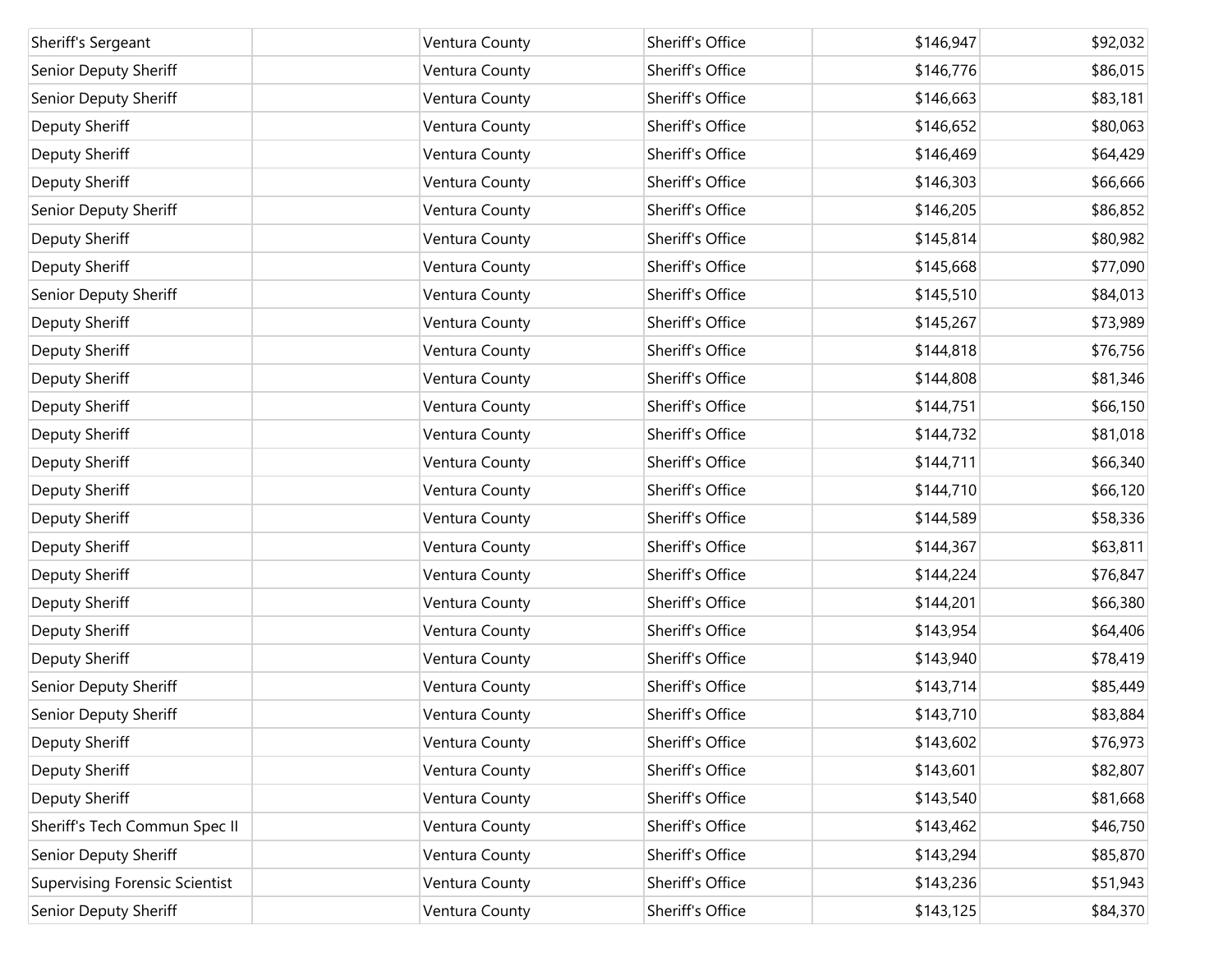| Deputy Sheriff                | Ventura County | Sheriff's Office | \$143,030 | \$81,825 |
|-------------------------------|----------------|------------------|-----------|----------|
|                               |                |                  |           |          |
| Deputy Sheriff                | Ventura County | Sheriff's Office | \$143,020 | \$81,197 |
| Deputy Sheriff                | Ventura County | Sheriff's Office | \$142,894 | \$81,049 |
| Deputy Sheriff                | Ventura County | Sheriff's Office | \$142,844 | \$77,085 |
| Forensic Scientist III        | Ventura County | Sheriff's Office | \$142,807 | \$43,526 |
| Deputy Sheriff                | Ventura County | Sheriff's Office | \$142,803 | \$83,570 |
| Deputy Sheriff                | Ventura County | Sheriff's Office | \$142,781 | \$91,739 |
| <b>Forensic Scientist III</b> | Ventura County | Sheriff's Office | \$142,574 | \$39,467 |
| Senior Deputy Sheriff         | Ventura County | Sheriff's Office | \$142,571 | \$87,187 |
| Sheriff's Sergeant            | Ventura County | Sheriff's Office | \$142,569 | \$82,187 |
| Deputy Sheriff                | Ventura County | Sheriff's Office | \$142,534 | \$78,396 |
| Deputy Sheriff                | Ventura County | Sheriff's Office | \$142,433 | \$63,146 |
| Deputy Sheriff                | Ventura County | Sheriff's Office | \$142,344 | \$84,974 |
| Deputy Sheriff                | Ventura County | Sheriff's Office | \$142,247 | \$81,934 |
| Sheriff's Tech Commun Spec II | Ventura County | Sheriff's Office | \$142,158 | \$46,568 |
| Deputy Sheriff                | Ventura County | Sheriff's Office | \$142,157 | \$80,543 |
| Deputy Sheriff                | Ventura County | Sheriff's Office | \$142,087 | \$80,482 |
| Deputy Sheriff                | Ventura County | Sheriff's Office | \$141,956 | \$82,800 |
| Deputy Sheriff                | Ventura County | Sheriff's Office | \$141,878 | \$77,171 |
| Senior Deputy Sheriff         | Ventura County | Sheriff's Office | \$141,809 | \$85,588 |
| Senior Deputy Sheriff         | Ventura County | Sheriff's Office | \$141,740 | \$83,071 |
| Deputy Sheriff                | Ventura County | Sheriff's Office | \$141,654 | \$86,056 |
| Deputy Sheriff                | Ventura County | Sheriff's Office | \$141,541 | \$78,160 |
| Senior Deputy Sheriff         | Ventura County | Sheriff's Office | \$141,526 | \$80,466 |
| Senior Deputy Sheriff         | Ventura County | Sheriff's Office | \$141,447 | \$85,013 |
| Deputy Sheriff                | Ventura County | Sheriff's Office | \$141,438 | \$83,497 |
| Deputy Sheriff                | Ventura County | Sheriff's Office | \$141,190 | \$83,174 |
| Deputy Sheriff                | Ventura County | Sheriff's Office | \$141,080 | \$80,842 |
| Deputy Sheriff                | Ventura County | Sheriff's Office | \$140,820 | \$78,650 |
| Deputy Sheriff                | Ventura County | Sheriff's Office | \$140,682 | \$77,254 |
| Senior Deputy Sheriff         | Ventura County | Sheriff's Office | \$140,533 | \$78,728 |
| Supervising Sheriff's Tc Spec | Ventura County | Sheriff's Office | \$140,091 | \$46,178 |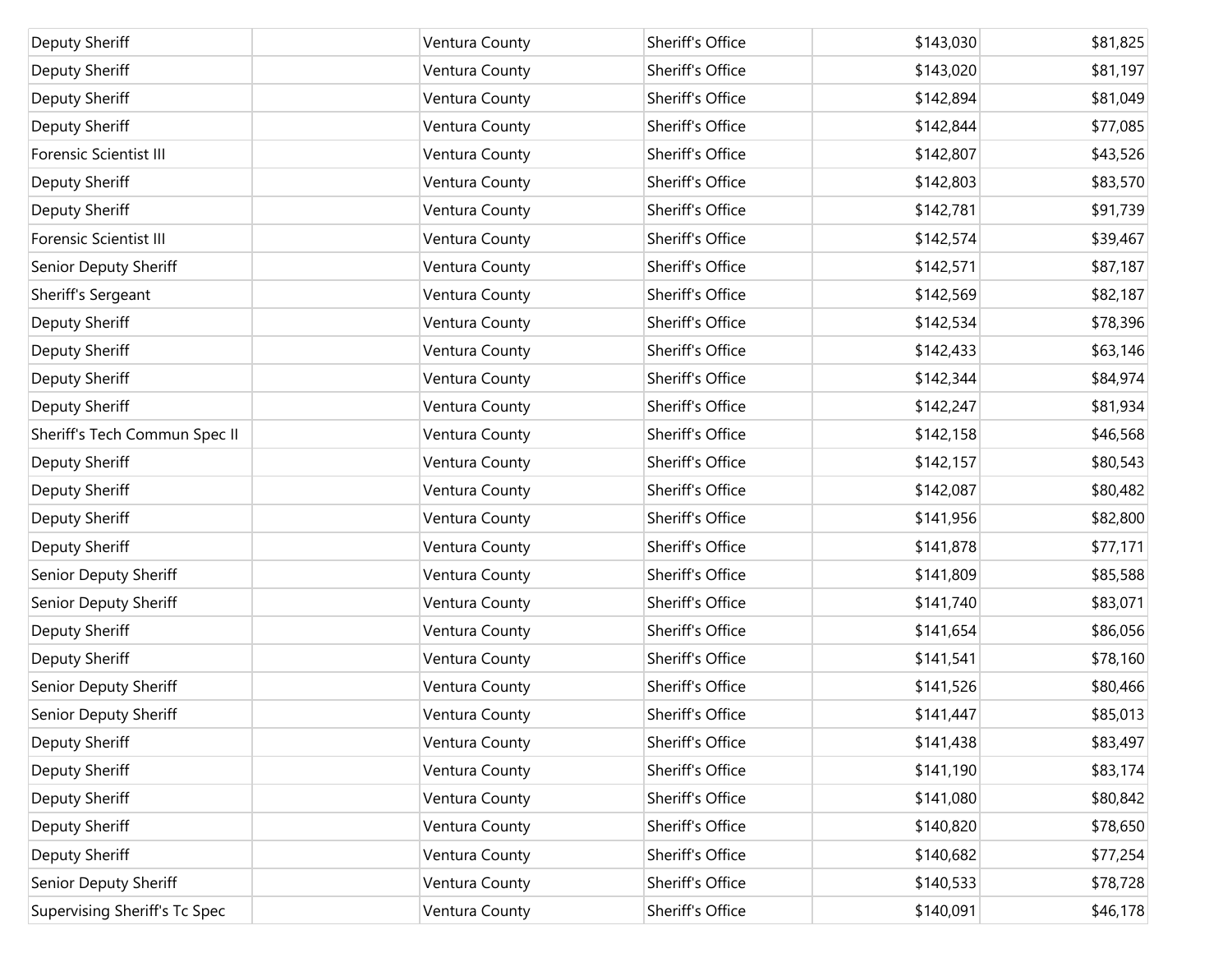| Deputy Sheriff                                | Ventura County | Sheriff's Office | \$140,045 | \$63,069 |
|-----------------------------------------------|----------------|------------------|-----------|----------|
| Assist Sheriff's Comm Manager                 | Ventura County | Sheriff's Office | \$139,961 | \$40,247 |
| Deputy Sheriff                                | Ventura County | Sheriff's Office | \$139,730 | \$79,154 |
| Sheriff's Tech Commun Spec II                 | Ventura County | Sheriff's Office | \$139,724 | \$43,176 |
| Deputy Sheriff                                | Ventura County | Sheriff's Office | \$139,685 | \$63,182 |
| Senior Deputy Sheriff                         | Ventura County | Sheriff's Office | \$139,639 | \$85,615 |
| Deputy Sheriff                                | Ventura County | Sheriff's Office | \$139,520 | \$76,507 |
| Senior Deputy Sheriff                         | Ventura County | Sheriff's Office | \$139,379 | \$77,604 |
| Deputy Sheriff                                | Ventura County | Sheriff's Office | \$139,332 | \$79,983 |
| Senior Deputy Sheriff                         | Ventura County | Sheriff's Office | \$139,331 | \$80,428 |
| Senior Deputy Sheriff                         | Ventura County | Sheriff's Office | \$139,295 | \$82,684 |
| Deputy Sheriff                                | Ventura County | Sheriff's Office | \$139,248 | \$80,228 |
| Deputy Sheriff                                | Ventura County | Sheriff's Office | \$139,206 | \$80,329 |
| Deputy Sheriff                                | Ventura County | Sheriff's Office | \$139,162 | \$80,459 |
| Senior Deputy Sheriff                         | Ventura County | Sheriff's Office | \$139,103 | \$86,014 |
| Senior Deputy Sheriff                         | Ventura County | Sheriff's Office | \$139,032 | \$82,922 |
| Deputy Sheriff                                | Ventura County | Sheriff's Office | \$138,796 | \$77,225 |
| Deputy Sheriff                                | Ventura County | Sheriff's Office | \$138,787 | \$79,262 |
| <b>Sheriff's Comm Training</b><br>Coordinator | Ventura County | Sheriff's Office | \$138,733 | \$42,236 |
| Senior Deputy Sheriff                         | Ventura County | Sheriff's Office | \$138,725 | \$84,502 |
| Deputy Sheriff                                | Ventura County | Sheriff's Office | \$138,716 | \$77,198 |
| Deputy Sheriff                                | Ventura County | Sheriff's Office | \$138,676 | \$63,182 |
| Deputy Sheriff                                | Ventura County | Sheriff's Office | \$138,484 | \$81,002 |
| Senior Deputy Sheriff                         | Ventura County | Sheriff's Office | \$138,482 | \$84,793 |
| Senior Deputy Sheriff                         | Ventura County | Sheriff's Office | \$138,435 | \$84,708 |
| Deputy Sheriff                                | Ventura County | Sheriff's Office | \$138,371 | \$64,075 |
| Deputy Sheriff                                | Ventura County | Sheriff's Office | \$138,166 | \$78,037 |
| Senior Deputy Sheriff                         | Ventura County | Sheriff's Office | \$138,163 | \$80,689 |
| Deputy Sheriff                                | Ventura County | Sheriff's Office | \$138,063 | \$75,821 |
| Deputy Sheriff                                | Ventura County | Sheriff's Office | \$138,039 | \$78,534 |
| Deputy Sheriff                                | Ventura County | Sheriff's Office | \$137,999 | \$64,062 |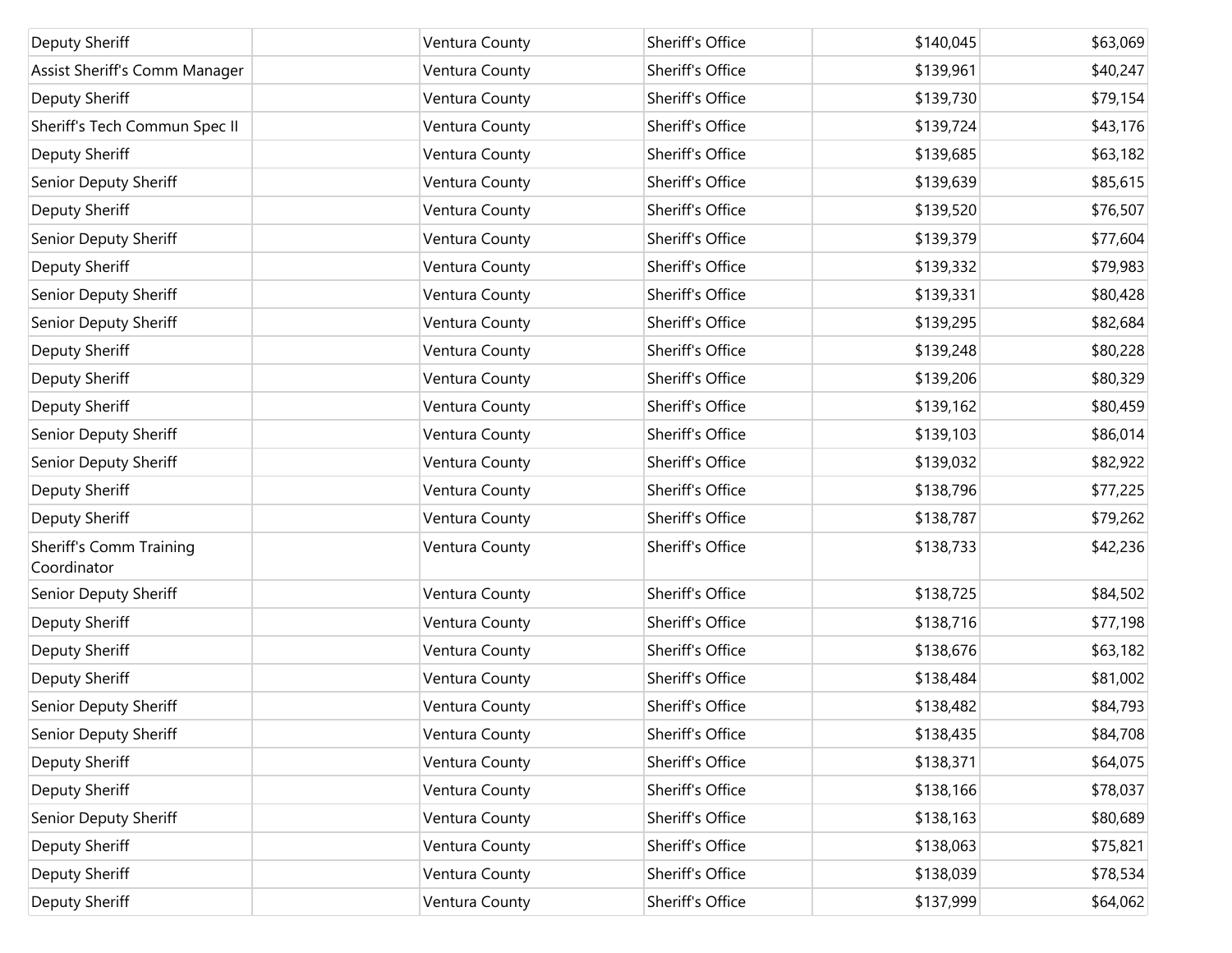| Deputy Sheriff                | Ventura County | Sheriff's Office | \$137,887 | \$64,390 |
|-------------------------------|----------------|------------------|-----------|----------|
| Deputy Sheriff                | Ventura County | Sheriff's Office | \$137,788 | \$59,276 |
| Deputy Sheriff                | Ventura County | Sheriff's Office | \$137,644 | \$75,922 |
| Deputy Sheriff                | Ventura County | Sheriff's Office | \$137,584 | \$77,366 |
| Senior Deputy Sheriff         | Ventura County | Sheriff's Office | \$137,561 | \$84,594 |
| Deputy Sheriff                | Ventura County | Sheriff's Office | \$137,331 | \$84,138 |
| Deputy Sheriff                | Ventura County | Sheriff's Office | \$137,294 | \$63,182 |
| Deputy Sheriff                | Ventura County | Sheriff's Office | \$137,261 | \$58,336 |
| Deputy Sheriff                | Ventura County | Sheriff's Office | \$137,206 | \$61,464 |
| Deputy Sheriff                | Ventura County | Sheriff's Office | \$137,126 | \$81,492 |
| Deputy Sheriff                | Ventura County | Sheriff's Office | \$137,077 | \$79,745 |
| Deputy Sheriff                | Ventura County | Sheriff's Office | \$136,894 | \$84,449 |
| Deputy Sheriff                | Ventura County | Sheriff's Office | \$136,870 | \$62,151 |
| Deputy Sheriff                | Ventura County | Sheriff's Office | \$136,799 | \$66,173 |
| Sheriff's Senior Manager I    | Ventura County | Sheriff's Office | \$136,771 | \$36,413 |
| Deputy Sheriff                | Ventura County | Sheriff's Office | \$136,649 | \$77,847 |
| Deputy Sheriff                | Ventura County | Sheriff's Office | \$136,602 | \$68,238 |
| Deputy Sheriff                | Ventura County | Sheriff's Office | \$136,573 | \$64,086 |
| Deputy Sheriff                | Ventura County | Sheriff's Office | \$136,549 | \$64,406 |
| Deputy Sheriff                | Ventura County | Sheriff's Office | \$136,535 | \$59,755 |
| Deputy Sheriff                | Ventura County | Sheriff's Office | \$136,496 | \$77,827 |
| Deputy Sheriff                | Ventura County | Sheriff's Office | \$136,370 | \$79,083 |
| Senior Deputy Sheriff         | Ventura County | Sheriff's Office | \$136,332 | \$78,509 |
| Sheriff's Senior Manager I    | Ventura County | Sheriff's Office | \$136,173 | \$39,099 |
| Deputy Sheriff                | Ventura County | Sheriff's Office | \$136,122 | \$74,250 |
| Sheriff's Tech Commun Spec II | Ventura County | Sheriff's Office | \$136,102 | \$43,648 |
| Senior Deputy Sheriff         | Ventura County | Sheriff's Office | \$136,058 | \$84,100 |
| Deputy Sheriff                | Ventura County | Sheriff's Office | \$136,034 | \$77,202 |
| Deputy Sheriff                | Ventura County | Sheriff's Office | \$135,988 | \$65,630 |
| Deputy Sheriff                | Ventura County | Sheriff's Office | \$135,980 | \$62,962 |
| Senior Deputy Sheriff         | Ventura County | Sheriff's Office | \$135,930 | \$81,615 |
| Deputy Sheriff                | Ventura County | Sheriff's Office | \$135,928 | \$64,166 |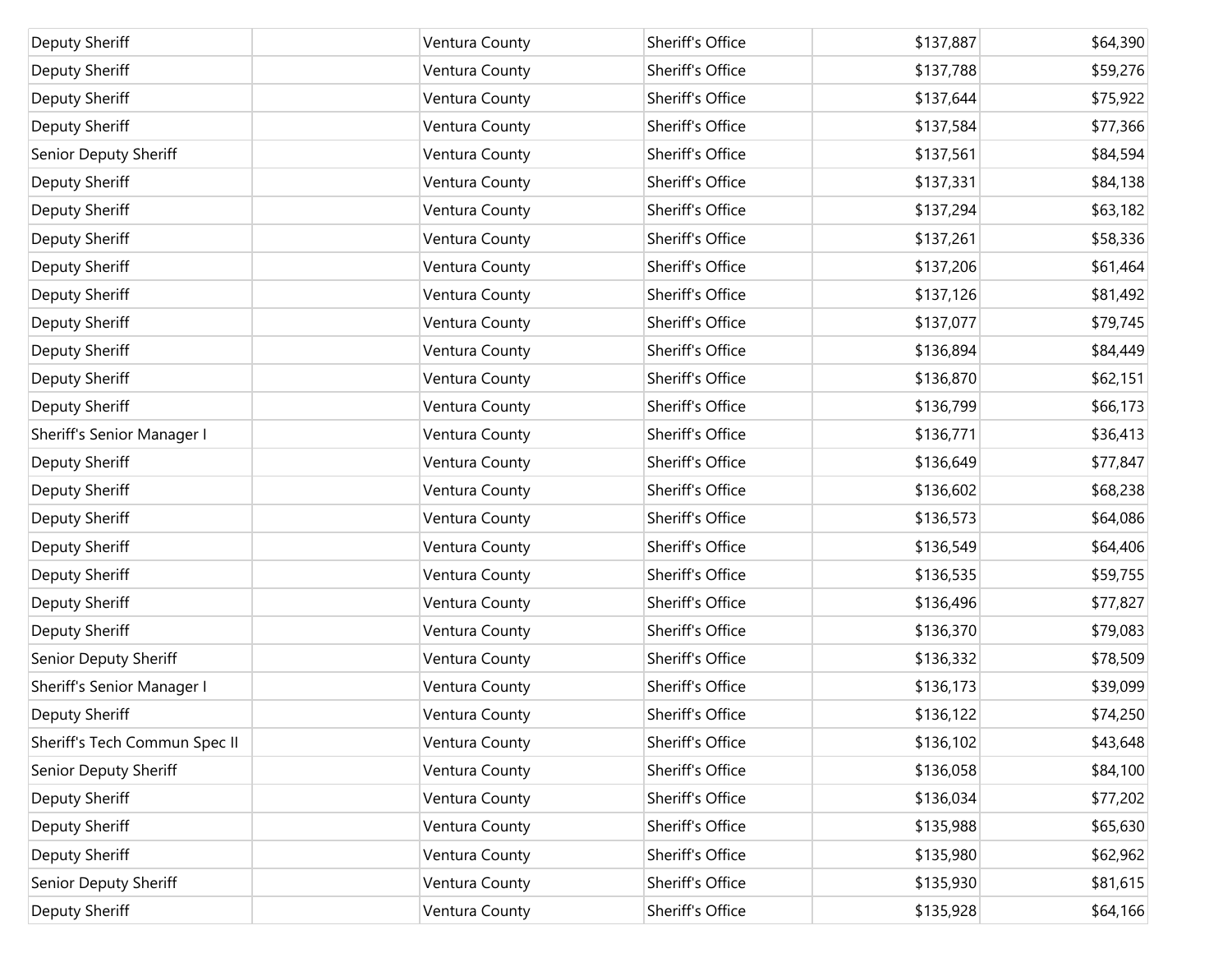| Deputy Sheriff                        | Ventura County | Sheriff's Office | \$135,915 | \$77,664 |
|---------------------------------------|----------------|------------------|-----------|----------|
| Deputy Sheriff                        | Ventura County | Sheriff's Office | \$135,876 | \$74,121 |
| Deputy Sheriff                        | Ventura County | Sheriff's Office | \$135,750 | \$83,261 |
| Senior Deputy Sheriff                 | Ventura County | Sheriff's Office | \$135,727 | \$76,816 |
| Deputy Sheriff                        | Ventura County | Sheriff's Office | \$135,693 | \$78,348 |
| Deputy Sheriff                        | Ventura County | Sheriff's Office | \$135,515 | \$65,036 |
| Deputy Sheriff                        | Ventura County | Sheriff's Office | \$135,475 | \$63,182 |
| Deputy Sheriff                        | Ventura County | Sheriff's Office | \$135,473 | \$78,515 |
| <b>Supervising Forensic Scientist</b> | Ventura County | Sheriff's Office | \$135,461 | \$51,718 |
| <b>Supervising Forensic Scientist</b> | Ventura County | Sheriff's Office | \$135,386 | \$47,880 |
| Sheriff's Service Tech II             | Ventura County | Sheriff's Office | \$135,243 | \$29,956 |
| Deputy Sheriff                        | Ventura County | Sheriff's Office | \$135,226 | \$75,625 |
| Deputy Sheriff                        | Ventura County | Sheriff's Office | \$135,186 | \$61,432 |
| Senior Deputy Sheriff                 | Ventura County | Sheriff's Office | \$135,166 | \$82,629 |
| Deputy Sheriff                        | Ventura County | Sheriff's Office | \$135,146 | \$61,418 |
| Deputy Sheriff                        | Ventura County | Sheriff's Office | \$135,133 | \$67,469 |
| Senior Deputy Sheriff                 | Ventura County | Sheriff's Office | \$135,104 | \$84,793 |
| Deputy Sheriff                        | Ventura County | Sheriff's Office | \$135,080 | \$63,182 |
| Deputy Sheriff                        | Ventura County | Sheriff's Office | \$135,008 | \$79,251 |
| Senior Deputy Sheriff                 | Ventura County | Sheriff's Office | \$134,890 | \$82,274 |
| Deputy Sheriff                        | Ventura County | Sheriff's Office | \$134,786 | \$61,854 |
| Deputy Sheriff                        | Ventura County | Sheriff's Office | \$134,756 | \$65,787 |
| Deputy Sheriff                        | Ventura County | Sheriff's Office | \$134,647 | \$80,466 |
| Deputy Sheriff                        | Ventura County | Sheriff's Office | \$134,647 | \$64,366 |
| Deputy Sheriff                        | Ventura County | Sheriff's Office | \$134,646 | \$60,700 |
| Deputy Sheriff                        | Ventura County | Sheriff's Office | \$134,618 | \$57,049 |
| Senior Deputy Sheriff                 | Ventura County | Sheriff's Office | \$134,409 | \$85,936 |
| Deputy Sheriff                        | Ventura County | Sheriff's Office | \$134,337 | \$79,784 |
| Deputy Sheriff                        | Ventura County | Sheriff's Office | \$134,228 | \$78,886 |
| Deputy Sheriff                        | Ventura County | Sheriff's Office | \$134,212 | \$80,777 |
| Deputy Sheriff                        | Ventura County | Sheriff's Office | \$134,186 | \$59,447 |
| <b>Supervising Forensic Scientist</b> | Ventura County | Sheriff's Office | \$134,048 | \$51,688 |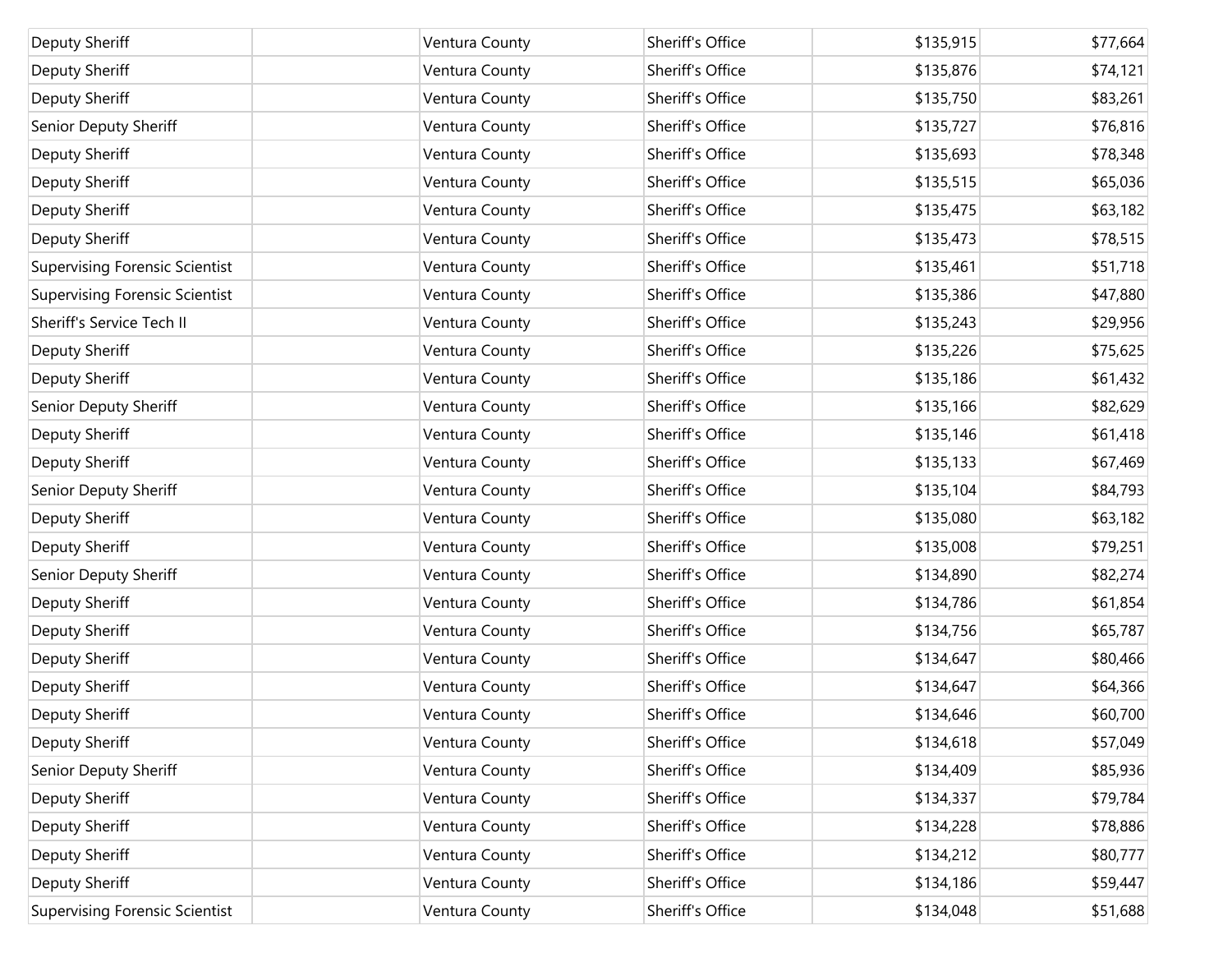| Forensic Scientist III                | Ventura County | Sheriff's Office | \$133,718 | \$50,739 |
|---------------------------------------|----------------|------------------|-----------|----------|
| Deputy Sheriff                        | Ventura County | Sheriff's Office | \$133,658 | \$75,821 |
| Deputy Sheriff                        | Ventura County | Sheriff's Office | \$133,593 | \$59,447 |
| Sheriff's Tech Commun Spec II         | Ventura County | Sheriff's Office | \$133,438 | \$45,517 |
| Deputy Sheriff                        | Ventura County | Sheriff's Office | \$133,400 | \$60,009 |
|                                       |                |                  |           |          |
| Senior Deputy Sheriff                 | Ventura County | Sheriff's Office | \$133,284 | \$83,685 |
| Deputy Sheriff                        | Ventura County | Sheriff's Office | \$133,265 | \$54,948 |
| Deputy Sheriff                        | Ventura County | Sheriff's Office | \$133,215 | \$59,447 |
| Deputy Sheriff                        | Ventura County | Sheriff's Office | \$133,154 | \$66,578 |
| Deputy Sheriff                        | Ventura County | Sheriff's Office | \$133,143 | \$58,878 |
| Deputy Sheriff                        | Ventura County | Sheriff's Office | \$133,110 | \$83,453 |
| <b>Supervising Forensic Scientist</b> | Ventura County | Sheriff's Office | \$133,082 | \$51,688 |
| Deputy Sheriff                        | Ventura County | Sheriff's Office | \$133,029 | \$78,544 |
| Deputy Sheriff                        | Ventura County | Sheriff's Office | \$132,945 | \$62,493 |
| Deputy Sheriff                        | Ventura County | Sheriff's Office | \$132,939 | \$63,072 |
| Deputy Sheriff                        | Ventura County | Sheriff's Office | \$132,853 | \$82,333 |
| Deputy Sheriff                        | Ventura County | Sheriff's Office | \$132,772 | \$59,756 |
| Senior Deputy Sheriff                 | Ventura County | Sheriff's Office | \$132,619 | \$83,749 |
| Deputy Sheriff                        | Ventura County | Sheriff's Office | \$132,616 | \$70,502 |
| Deputy Sheriff                        | Ventura County | Sheriff's Office | \$132,488 | \$79,801 |
| Deputy Sheriff                        | Ventura County | Sheriff's Office | \$132,440 | \$58,810 |
| Deputy Sheriff                        | Ventura County | Sheriff's Office | \$132,375 | \$76,784 |
| Deputy Sheriff                        | Ventura County | Sheriff's Office | \$132,363 | \$83,458 |
| Deputy Sheriff                        | Ventura County | Sheriff's Office | \$132,295 | \$78,147 |
| Deputy Sheriff                        | Ventura County | Sheriff's Office | \$132,290 | \$84,102 |
| Senior Deputy Sheriff                 | Ventura County | Sheriff's Office | \$132,236 | \$86,166 |
| Deputy Sheriff                        | Ventura County | Sheriff's Office | \$132,220 | \$75,488 |
| Deputy Sheriff                        | Ventura County | Sheriff's Office | \$132,211 | \$76,909 |
| Deputy Sheriff                        | Ventura County | Sheriff's Office | \$132,115 | \$80,066 |
| <b>Forensic Scientist III</b>         | Ventura County | Sheriff's Office | \$131,974 | \$45,254 |
| Deputy Sheriff                        | Ventura County | Sheriff's Office | \$131,961 | \$75,941 |
| Deputy Sheriff                        | Ventura County | Sheriff's Office | \$131,861 | \$80,242 |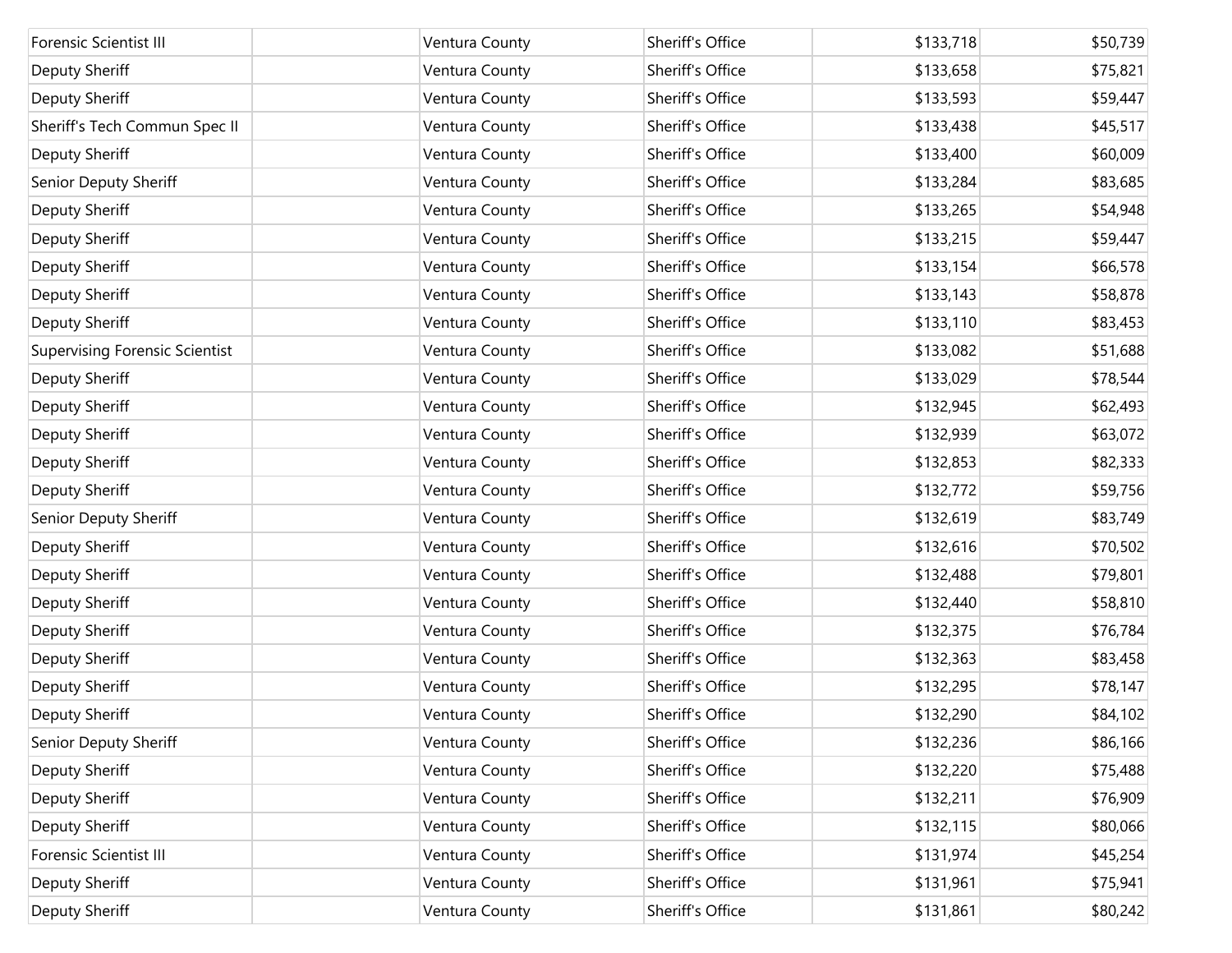| <b>Forensic Scientist III</b> | Ventura County | Sheriff's Office | \$131,768 | \$45,628 |
|-------------------------------|----------------|------------------|-----------|----------|
| Deputy Sheriff                | Ventura County | Sheriff's Office | \$131,598 | \$73,529 |
| Deputy Sheriff                | Ventura County | Sheriff's Office | \$131,538 | \$64,505 |
| Deputy Sheriff                | Ventura County | Sheriff's Office | \$131,509 | \$78,654 |
| Deputy Sheriff                | Ventura County | Sheriff's Office | \$131,477 | \$79,727 |
| Deputy Sheriff                | Ventura County | Sheriff's Office | \$131,344 | \$79,938 |
| Deputy Sheriff                | Ventura County | Sheriff's Office | \$131,323 | \$54,982 |
| Deputy Sheriff                | Ventura County | Sheriff's Office | \$131,288 | \$81,266 |
| Sheriff's Tech Commun Spec II | Ventura County | Sheriff's Office | \$131,133 | \$45,485 |
| Deputy Sheriff                | Ventura County | Sheriff's Office | \$131,055 | \$61,681 |
| Deputy Sheriff                | Ventura County | Sheriff's Office | \$130,977 | \$55,870 |
| Deputy Sheriff                | Ventura County | Sheriff's Office | \$130,812 | \$81,212 |
| Deputy Sheriff                | Ventura County | Sheriff's Office | \$130,608 | \$60,700 |
| Deputy Sheriff                | Ventura County | Sheriff's Office | \$130,442 | \$75,689 |
| Deputy Sheriff                | Ventura County | Sheriff's Office | \$130,326 | \$59,998 |
| Deputy Sheriff                | Ventura County | Sheriff's Office | \$130,269 | \$61,866 |
| Deputy Sheriff                | Ventura County | Sheriff's Office | \$130,219 | \$62,235 |
| Senior Deputy Sheriff         | Ventura County | Sheriff's Office | \$129,980 | \$84,539 |
| Deputy Sheriff                | Ventura County | Sheriff's Office | \$129,948 | \$80,637 |
| Deputy Sheriff                | Ventura County | Sheriff's Office | \$129,930 | \$59,735 |
| Deputy Sheriff                | Ventura County | Sheriff's Office | \$129,861 | \$81,746 |
| Deputy Sheriff                | Ventura County | Sheriff's Office | \$129,825 | \$57,609 |
| Deputy Sheriff                | Ventura County | Sheriff's Office | \$129,801 | \$59,145 |
| Jail Cook                     | Ventura County | Sheriff's Office | \$129,754 | \$34,896 |
| Deputy Sheriff                | Ventura County | Sheriff's Office | \$129,729 | \$57,406 |
| Sheriff's Tech Commun Spec II | Ventura County | Sheriff's Office | \$129,615 | \$43,053 |
| Deputy Sheriff                | Ventura County | Sheriff's Office | \$129,568 | \$61,866 |
| Deputy Sheriff                | Ventura County | Sheriff's Office | \$129,498 | \$57,590 |
| Deputy Sheriff                | Ventura County | Sheriff's Office | \$129,380 | \$75,625 |
| Deputy Sheriff                | Ventura County | Sheriff's Office | \$129,358 | \$57,676 |
| Deputy Sheriff                | Ventura County | Sheriff's Office | \$129,291 | \$56,871 |
| Deputy Sheriff                | Ventura County | Sheriff's Office | \$128,869 | \$57,353 |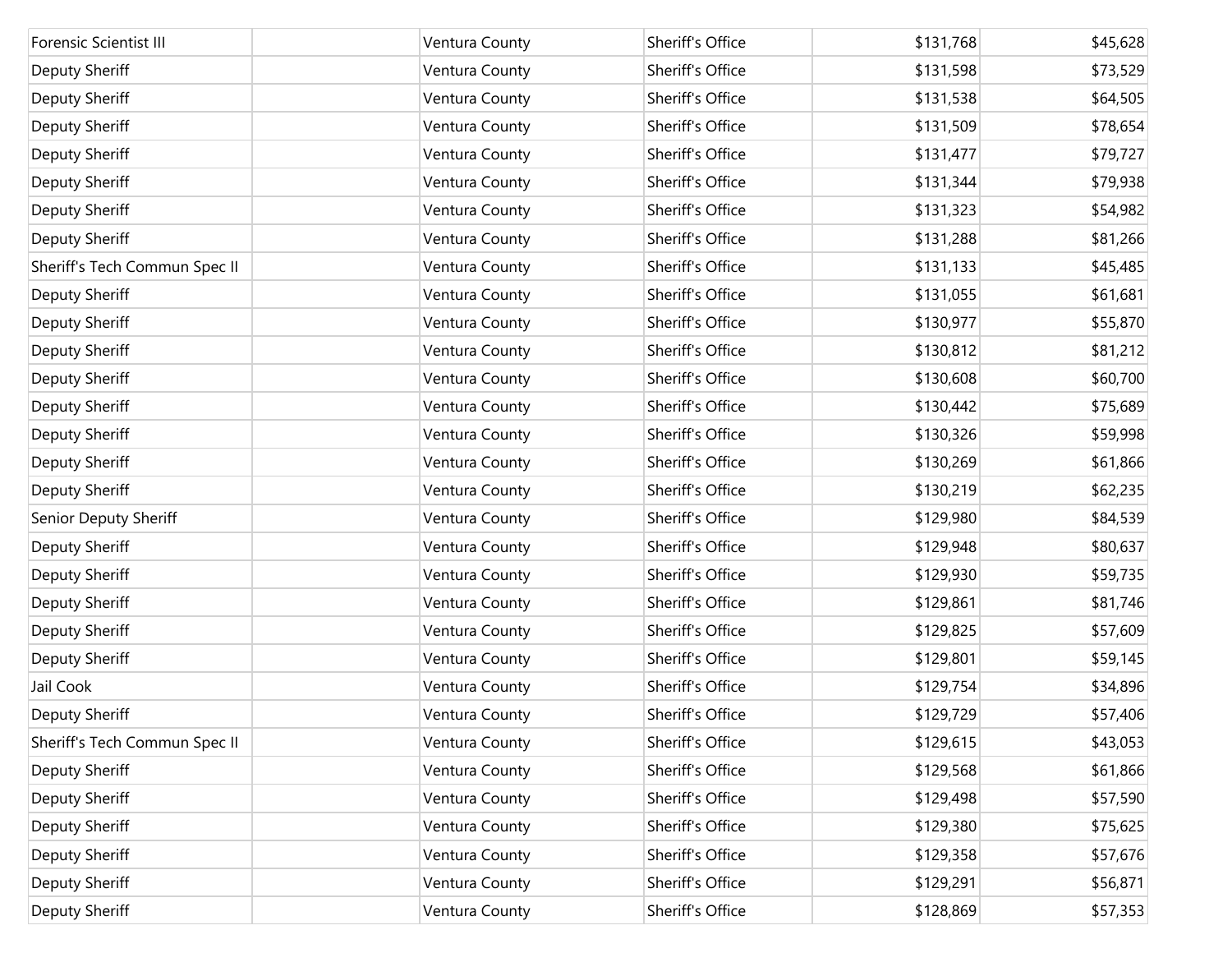| Deputy Sheriff                | Ventura County | Sheriff's Office | \$128,744 | \$80,962 |
|-------------------------------|----------------|------------------|-----------|----------|
| Deputy Sheriff                | Ventura County | Sheriff's Office | \$128,562 | \$77,182 |
| Deputy Sheriff                | Ventura County | Sheriff's Office | \$128,437 | \$79,866 |
| Deputy Sheriff                | Ventura County | Sheriff's Office | \$128,416 | \$77,700 |
| Deputy Sheriff                | Ventura County | Sheriff's Office | \$128,404 | \$61,559 |
| Sheriff's Tech Commun Spec II | Ventura County | Sheriff's Office | \$128,332 | \$42,639 |
| Deputy Sheriff                | Ventura County | Sheriff's Office | \$128,233 | \$59,447 |
| Deputy Sheriff                | Ventura County | Sheriff's Office | \$128,206 | \$59,882 |
| Senior Deputy Sheriff         | Ventura County | Sheriff's Office | \$128,130 | \$82,330 |
| Deputy Sheriff                | Ventura County | Sheriff's Office | \$127,870 | \$55,448 |
| Deputy Sheriff                | Ventura County | Sheriff's Office | \$127,866 | \$76,219 |
| Deputy Sheriff                | Ventura County | Sheriff's Office | \$127,833 | \$59,447 |
| Deputy Sheriff                | Ventura County | Sheriff's Office | \$127,729 | \$61,644 |
| Staff/Services Manager III    | Ventura County | Sheriff's Office | \$127,706 | \$36,879 |
| Deputy Sheriff                | Ventura County | Sheriff's Office | \$127,559 | \$61,651 |
| Deputy Sheriff                | Ventura County | Sheriff's Office | \$127,533 | \$61,559 |
| Sheriff's Service Tech II     | Ventura County | Sheriff's Office | \$127,528 | \$22,661 |
| Deputy Sheriff                | Ventura County | Sheriff's Office | \$127,429 | \$62,672 |
| Deputy Sheriff                | Ventura County | Sheriff's Office | \$127,293 | \$78,851 |
| Deputy Sheriff                | Ventura County | Sheriff's Office | \$127,216 | \$83,648 |
| Senior Deputy Sheriff         | Ventura County | Sheriff's Office | \$127,183 | \$84,854 |
| Sheriff's Tech Commun Spec II | Ventura County | Sheriff's Office | \$127,154 | \$29,469 |
| Deputy Sheriff                | Ventura County | Sheriff's Office | \$127,136 | \$58,514 |
| Deputy Sheriff                | Ventura County | Sheriff's Office | \$127,126 | \$73,504 |
| Deputy Sheriff                | Ventura County | Sheriff's Office | \$127,039 | \$61,569 |
| Deputy Sheriff                | Ventura County | Sheriff's Office | \$126,980 | \$81,108 |
| Deputy Sheriff                | Ventura County | Sheriff's Office | \$126,645 | \$76,785 |
| Deputy Sheriff                | Ventura County | Sheriff's Office | \$126,584 | \$75,625 |
| Deputy Sheriff                | Ventura County | Sheriff's Office | \$126,546 | \$81,326 |
| Deputy Sheriff                | Ventura County | Sheriff's Office | \$126,530 | \$76,888 |
| Deputy Sheriff                | Ventura County | Sheriff's Office | \$126,453 | \$58,985 |
| Senior Deputy Sheriff         | Ventura County | Sheriff's Office | \$126,418 | \$77,295 |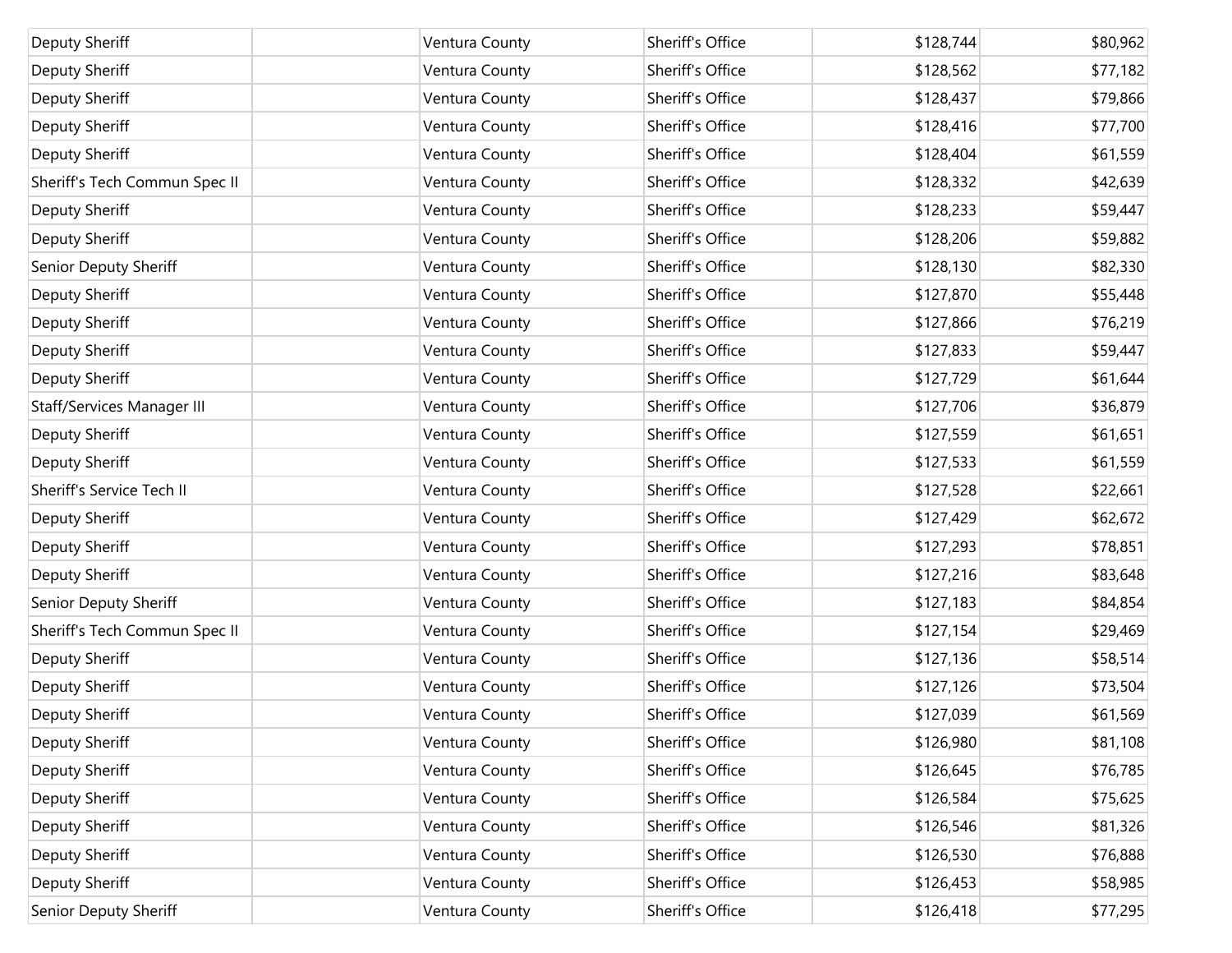| Deputy Sheriff                | Ventura County | Sheriff's Office | \$126,265 | \$55,405 |
|-------------------------------|----------------|------------------|-----------|----------|
| <b>Deputy Sheriff</b>         | Ventura County | Sheriff's Office | \$126,246 | \$52,889 |
| Deputy Sheriff                | Ventura County | Sheriff's Office | \$126,033 | \$75,625 |
| <b>Deputy Sheriff</b>         | Ventura County | Sheriff's Office | \$125,995 | \$81,249 |
| Deputy Sheriff                | Ventura County | Sheriff's Office | \$125,989 | \$60,700 |
| <b>Forensic Scientist III</b> | Ventura County | Sheriff's Office | \$125,915 | \$43,354 |
| <b>Deputy Sheriff</b>         | Ventura County | Sheriff's Office | \$125,890 | \$75,625 |
| <b>Deputy Sheriff</b>         | Ventura County | Sheriff's Office | \$125,865 | \$55,199 |
| <b>Forensic Scientist III</b> | Ventura County | Sheriff's Office | \$125,665 | \$44,077 |
| <b>Deputy Sheriff</b>         | Ventura County | Sheriff's Office | \$125,665 | \$78,230 |
| Deputy Sheriff                | Ventura County | Sheriff's Office | \$125,622 | \$75,625 |
| <b>Deputy Sheriff</b>         | Ventura County | Sheriff's Office | \$125,507 | \$57,266 |
| <b>Forensic Scientist III</b> | Ventura County | Sheriff's Office | \$125,468 | \$44,215 |
| Sheriff's Service Tech II     | Ventura County | Sheriff's Office | \$125,432 | \$26,736 |
| <b>Forensic Scientist III</b> | Ventura County | Sheriff's Office | \$125,431 | \$44,369 |
| <b>Deputy Sheriff</b>         | Ventura County | Sheriff's Office | \$125,247 | \$81,084 |
| Deputy Sheriff                | Ventura County | Sheriff's Office | \$125,109 | \$55,195 |
| <b>Deputy Sheriff</b>         | Ventura County | Sheriff's Office | \$125,065 | \$75,873 |
| Fire/Sheriffs Pilot           | Ventura County | Sheriff's Office | \$125,008 | \$45,782 |
| <b>Deputy Sheriff</b>         | Ventura County | Sheriff's Office | \$124,863 | \$76,337 |
| Deputy Sheriff                | Ventura County | Sheriff's Office | \$124,518 | \$59,861 |
| Deputy Sheriff                | Ventura County | Sheriff's Office | \$124,454 | \$81,606 |
| <b>Forensic Scientist III</b> | Ventura County | Sheriff's Office | \$124,288 | \$46,040 |
| <b>Forensic Scientist III</b> | Ventura County | Sheriff's Office | \$124,235 | \$50,057 |
| Deputy Sheriff                | Ventura County | Sheriff's Office | \$124,068 | \$59,756 |
| Deputy Sheriff                | Ventura County | Sheriff's Office | \$124,043 | \$59,447 |
| <b>Deputy Sheriff</b>         | Ventura County | Sheriff's Office | \$124,013 | \$75,625 |
| Deputy Sheriff                | Ventura County | Sheriff's Office | \$123,913 | \$60,417 |
| Senior Deputy Sheriff         | Ventura County | Sheriff's Office | \$123,805 | \$77,181 |
| Deputy Sheriff                | Ventura County | Sheriff's Office | \$123,770 | \$80,563 |
| Deputy Sheriff                | Ventura County | Sheriff's Office | \$123,548 | \$57,176 |
| Deputy Sheriff                | Ventura County | Sheriff's Office | \$123,503 | \$58,336 |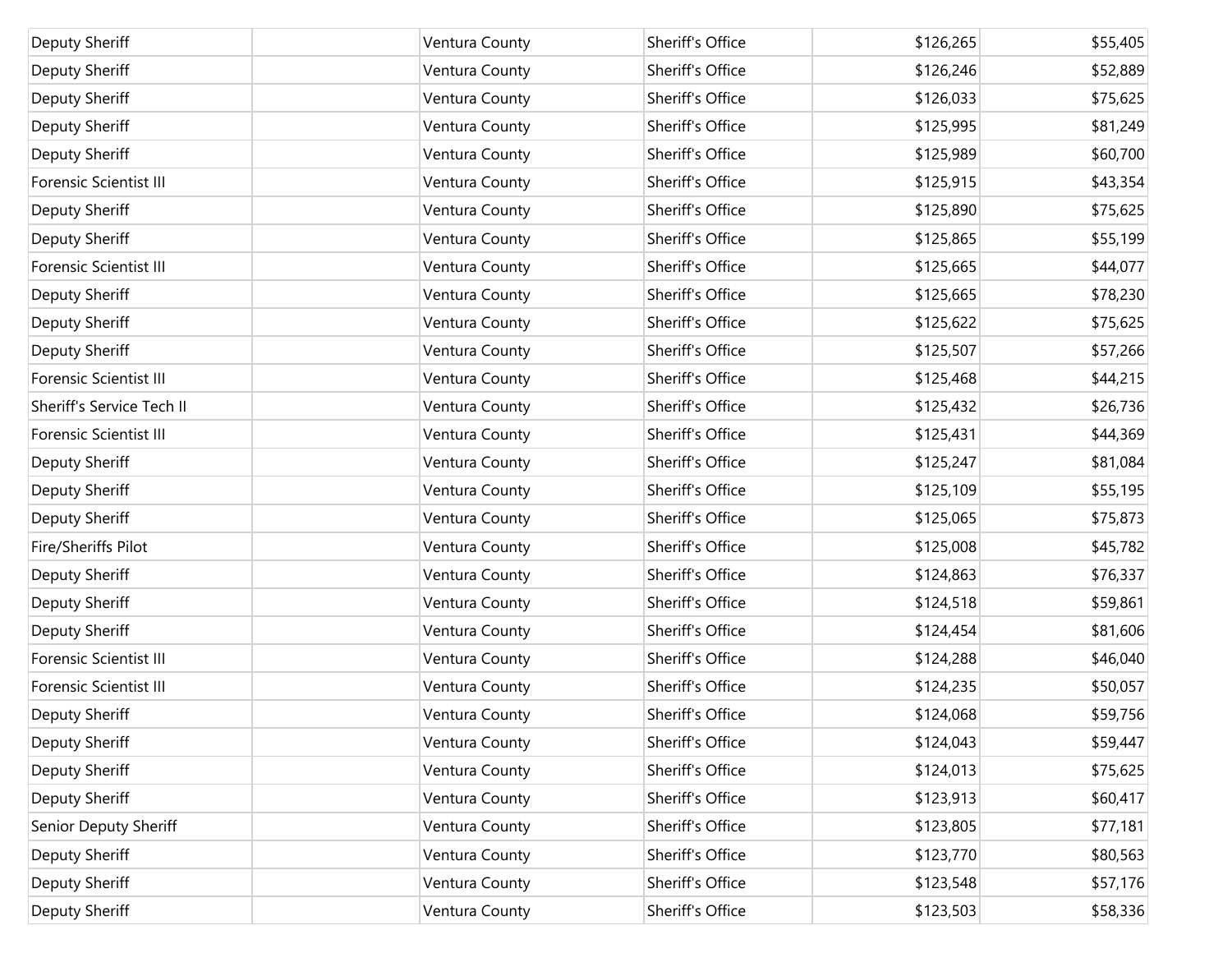| Deputy Sheriff                | Ventura County | Sheriff's Office | \$123,201 | \$79,884 |
|-------------------------------|----------------|------------------|-----------|----------|
| <b>Deputy Sheriff</b>         | Ventura County | Sheriff's Office | \$123,113 | \$80,010 |
| Deputy Sheriff                | Ventura County | Sheriff's Office | \$123,063 | \$72,563 |
| <b>Deputy Sheriff</b>         | Ventura County | Sheriff's Office | \$122,772 | \$57,622 |
| <b>Deputy Sheriff</b>         | Ventura County | Sheriff's Office | \$122,752 | \$67,421 |
| Deputy Sheriff                | Ventura County | Sheriff's Office | \$122,692 | \$60,021 |
| Deputy Sheriff                | Ventura County | Sheriff's Office | \$122,358 | \$60,700 |
| Sheriff's Tech Commun Spec II | Ventura County | Sheriff's Office | \$122,159 | \$41,992 |
| Deputy Sheriff                | Ventura County | Sheriff's Office | \$122,105 | \$61,866 |
| Deputy Sheriff                | Ventura County | Sheriff's Office | \$122,020 | \$65,112 |
| Deputy Sheriff                | Ventura County | Sheriff's Office | \$121,856 | \$60,909 |
| Deputy Sheriff                | Ventura County | Sheriff's Office | \$121,798 | \$55,798 |
| Deputy Sheriff                | Ventura County | Sheriff's Office | \$121,770 | \$73,527 |
| Deputy Sheriff                | Ventura County | Sheriff's Office | \$121,617 | \$75,234 |
| Deputy Sheriff                | Ventura County | Sheriff's Office | \$121,594 | \$59,931 |
| Deputy Sheriff                | Ventura County | Sheriff's Office | \$121,423 | \$56,916 |
| Deputy Sheriff                | Ventura County | Sheriff's Office | \$121,405 | \$54,884 |
| Sheriff's Service Tech II     | Ventura County | Sheriff's Office | \$121,275 | \$28,754 |
| <b>Deputy Sheriff</b>         | Ventura County | Sheriff's Office | \$120,793 | \$57,107 |
| <b>Deputy Sheriff</b>         | Ventura County | Sheriff's Office | \$120,769 | \$77,101 |
| Deputy Sheriff                | Ventura County | Sheriff's Office | \$120,656 | \$58,231 |
| <b>Deputy Sheriff</b>         | Ventura County | Sheriff's Office | \$120,556 | \$54,926 |
| <b>Deputy Sheriff</b>         | Ventura County | Sheriff's Office | \$120,547 | \$54,615 |
| <b>Forensic Scientist III</b> | Ventura County | Sheriff's Office | \$120,525 | \$44,336 |
| Sheriff's Sergeant            | Ventura County | Sheriff's Office | \$120,389 | \$25,913 |
| Deputy Sheriff                | Ventura County | Sheriff's Office | \$120,381 | \$55,136 |
| <b>Deputy Sheriff</b>         | Ventura County | Sheriff's Office | \$120,322 | \$73,545 |
| <b>Deputy Sheriff</b>         | Ventura County | Sheriff's Office | \$120,186 | \$57,863 |
| Deputy Sheriff                | Ventura County | Sheriff's Office | \$120,099 | \$76,219 |
| <b>Deputy Sheriff</b>         | Ventura County | Sheriff's Office | \$119,900 | \$64,406 |
| Deputy Sheriff                | Ventura County | Sheriff's Office | \$119,612 | \$57,251 |
| Deputy Sheriff                | Ventura County | Sheriff's Office | \$119,593 | \$55,575 |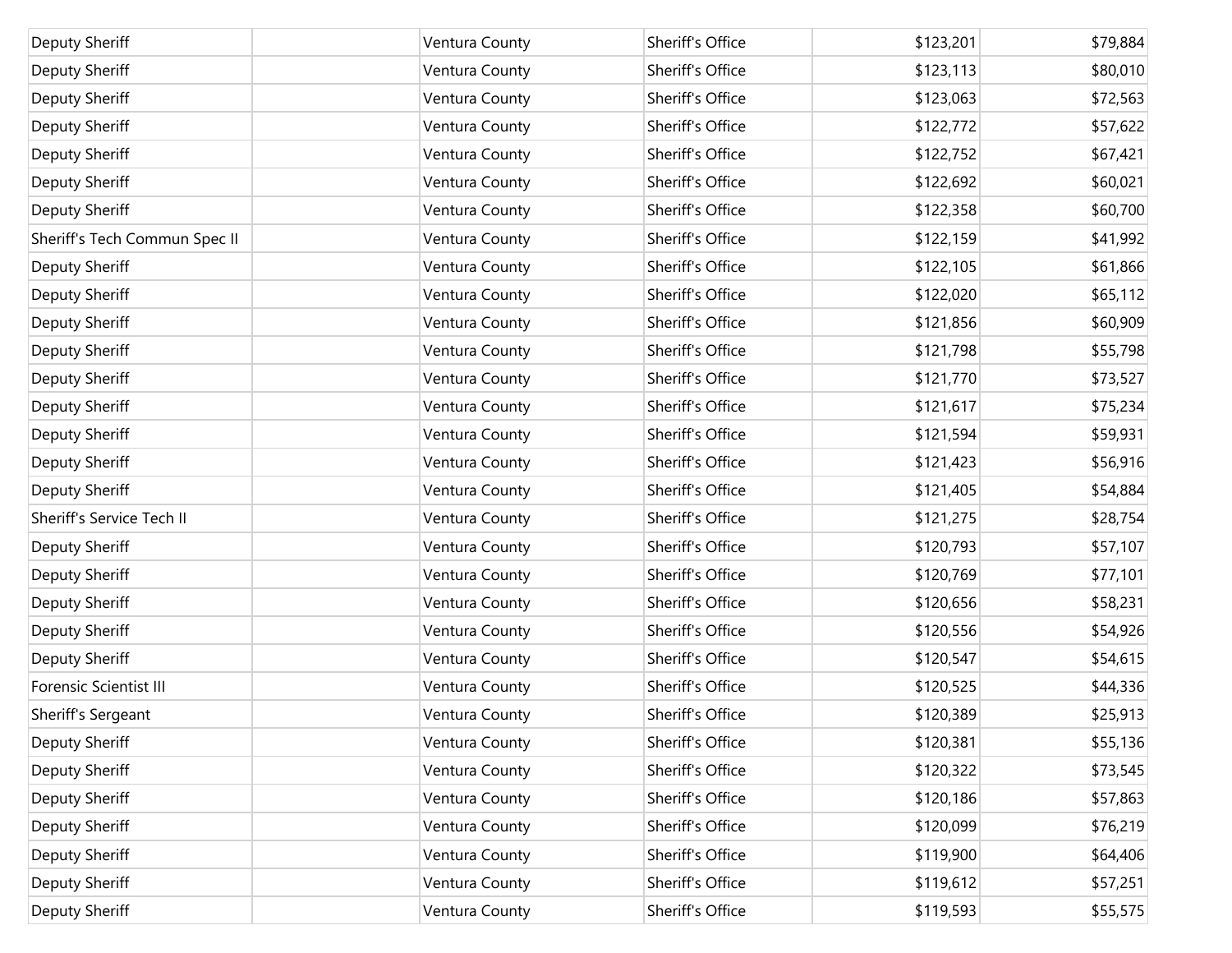| Deputy Sheriff                | Ventura County | Sheriff's Office | \$119,492 | \$60,009 |
|-------------------------------|----------------|------------------|-----------|----------|
| Deputy Sheriff                | Ventura County | Sheriff's Office | \$119,429 | \$63,836 |
| Deputy Sheriff                | Ventura County | Sheriff's Office | \$119,367 | \$60,002 |
| Deputy Sheriff                | Ventura County | Sheriff's Office | \$119,363 | \$66,380 |
| Deputy Sheriff                | Ventura County | Sheriff's Office | \$119,270 | \$74,728 |
| Deputy Sheriff                | Ventura County | Sheriff's Office | \$119,130 | \$63,194 |
| Forensic Scientist III        | Ventura County | Sheriff's Office | \$118,996 | \$47,967 |
| Deputy Sheriff                | Ventura County | Sheriff's Office | \$118,970 | \$75,625 |
| Deputy Sheriff                | Ventura County | Sheriff's Office | \$118,945 | \$54,251 |
| Deputy Sheriff                | Ventura County | Sheriff's Office | \$118,895 | \$56,922 |
| Deputy Sheriff                | Ventura County | Sheriff's Office | \$118,866 | \$73,317 |
| Deputy Sheriff                | Ventura County | Sheriff's Office | \$118,565 | \$57,049 |
| Deputy Sheriff                | Ventura County | Sheriff's Office | \$118,471 | \$63,166 |
| Deputy Sheriff                | Ventura County | Sheriff's Office | \$118,469 | \$56,085 |
| Deputy Sheriff                | Ventura County | Sheriff's Office | \$118,321 | \$55,263 |
| Deputy Sheriff                | Ventura County | Sheriff's Office | \$118,211 | \$77,838 |
| Deputy Sheriff                | Ventura County | Sheriff's Office | \$118,030 | \$76,158 |
| Deputy Sheriff                | Ventura County | Sheriff's Office | \$118,024 | \$75,598 |
| Deputy Sheriff                | Ventura County | Sheriff's Office | \$117,932 | \$60,989 |
| Sheriff's Tech Commun Spec II | Ventura County | Sheriff's Office | \$117,910 | \$32,097 |
| Sheriff's Tech Commun Spec II | Ventura County | Sheriff's Office | \$117,866 | \$43,906 |
| Deputy Sheriff                | Ventura County | Sheriff's Office | \$117,777 | \$68,833 |
| Deputy Sheriff                | Ventura County | Sheriff's Office | \$117,564 | \$55,446 |
| Deputy Sheriff                | Ventura County | Sheriff's Office | \$117,558 | \$57,336 |
| Sheriff's Service Tech II     | Ventura County | Sheriff's Office | \$117,536 | \$29,062 |
| Deputy Sheriff                | Ventura County | Sheriff's Office | \$116,970 | \$63,916 |
| Deputy Sheriff                | Ventura County | Sheriff's Office | \$116,872 | \$60,022 |
| Deputy Sheriff                | Ventura County | Sheriff's Office | \$116,844 | \$82,709 |
| Deputy Sheriff                | Ventura County | Sheriff's Office | \$116,738 | \$56,868 |
| Deputy Sheriff                | Ventura County | Sheriff's Office | \$116,682 | \$56,344 |
| Sheriff's Tech Commun Spec II | Ventura County | Sheriff's Office | \$116,606 | \$46,843 |
| Deputy Sheriff                | Ventura County | Sheriff's Office | \$116,121 | \$56,251 |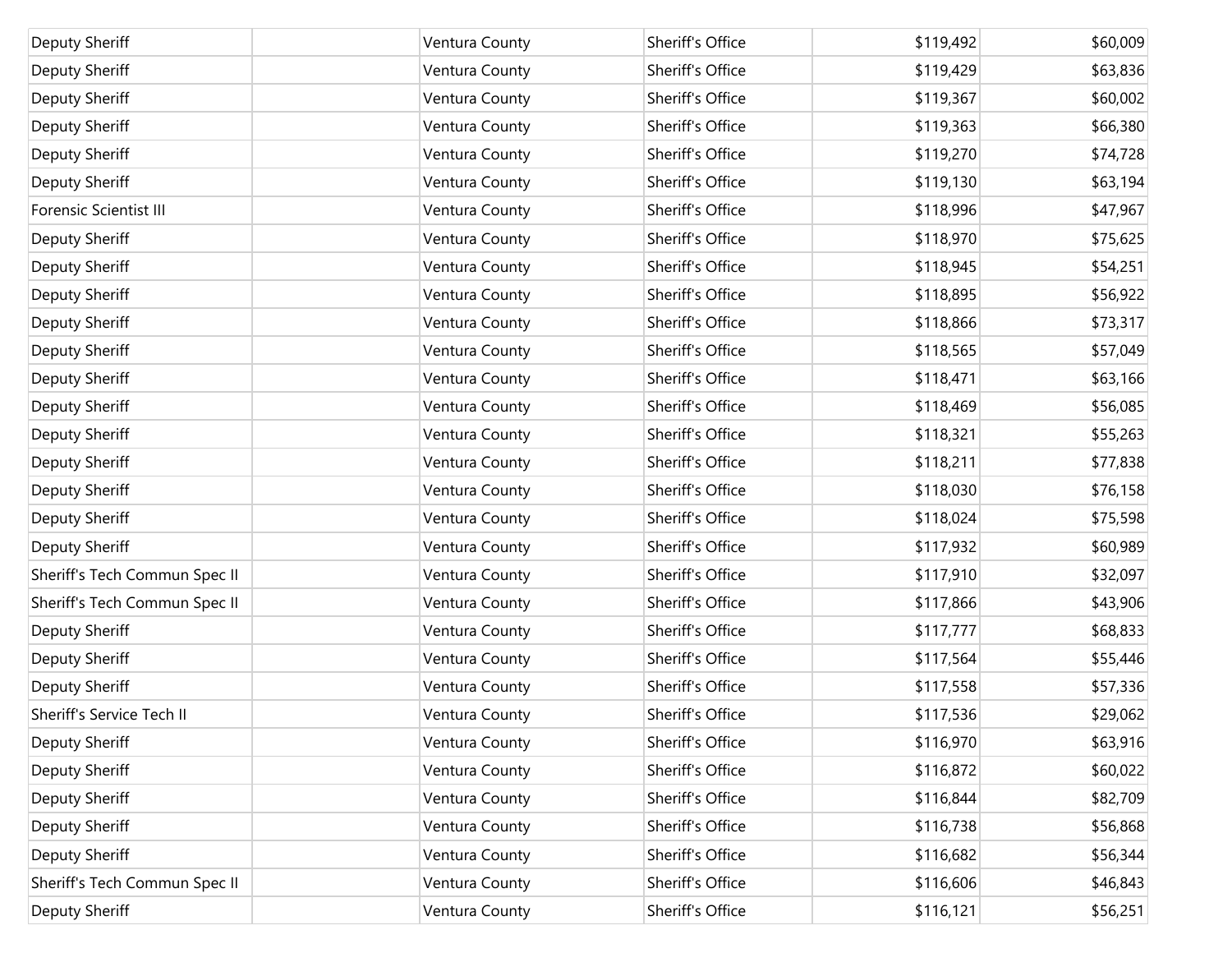| Deputy Sheriff                        | Ventura County | Sheriff's Office | \$115,962 | \$56,621 |
|---------------------------------------|----------------|------------------|-----------|----------|
| Deputy Sheriff                        | Ventura County | Sheriff's Office | \$115,954 | \$53,997 |
| Deputy Sheriff                        | Ventura County | Sheriff's Office | \$115,857 | \$61,665 |
| Deputy Sheriff                        | Ventura County | Sheriff's Office | \$115,596 | \$52,803 |
| Deputy Sheriff                        | Ventura County | Sheriff's Office | \$115,580 | \$76,006 |
| Sheriff's Service Tech II             | Ventura County | Sheriff's Office | \$115,503 | \$29,187 |
| <b>Deputy Sheriff</b>                 | Ventura County | Sheriff's Office | \$115,418 | \$27,519 |
| Sheriff's Service Tech II             | Ventura County | Sheriff's Office | \$115,373 | \$28,490 |
| <b>Supervising Forensic Scientist</b> | Ventura County | Sheriff's Office | \$115,120 | \$46,578 |
| Program Administrator III             | Ventura County | Sheriff's Office | \$115,030 | \$34,852 |
| Staff/Services Manager II             | Ventura County | Sheriff's Office | \$115,007 | \$40,012 |
| Supervising Sheriff's Tc Spec         | Ventura County | Sheriff's Office | \$114,865 | \$32,431 |
| Sheriff's Service Tech II             | Ventura County | Sheriff's Office | \$114,831 | \$28,736 |
| Forensic Scientist III                | Ventura County | Sheriff's Office | \$114,668 | \$46,741 |
| <b>Deputy Sheriff</b>                 | Ventura County | Sheriff's Office | \$114,602 | \$48,273 |
| Deputy Sheriff                        | Ventura County | Sheriff's Office | \$114,412 | \$56,582 |
| Deputy Sheriff                        | Ventura County | Sheriff's Office | \$114,402 | \$53,319 |
| Deputy Sheriff                        | Ventura County | Sheriff's Office | \$114,172 | \$75,625 |
| Sheriff's Service Tech II             | Ventura County | Sheriff's Office | \$113,801 | \$29,858 |
| Sheriff's Captain                     | Ventura County | Sheriff's Office | \$113,607 | \$34,651 |
| Sheriff's Service Tech II             | Ventura County | Sheriff's Office | \$113,317 | \$23,664 |
| Deputy Sheriff                        | Ventura County | Sheriff's Office | \$113,247 | \$75,625 |
| Deputy Sheriff                        | Ventura County | Sheriff's Office | \$113,067 | \$57,864 |
| Deputy Sheriff                        | Ventura County | Sheriff's Office | \$112,896 | \$77,069 |
| Deputy Sheriff                        | Ventura County | Sheriff's Office | \$112,859 | \$55,273 |
| Deputy Sheriff                        | Ventura County | Sheriff's Office | \$112,811 | \$72,383 |
| Deputy Sheriff                        | Ventura County | Sheriff's Office | \$112,576 | \$75,211 |
| Deputy Sheriff                        | Ventura County | Sheriff's Office | \$112,108 | \$70,672 |
| Deputy Sheriff                        | Ventura County | Sheriff's Office | \$111,953 | \$54,983 |
| Sheriff's Service Tech II             | Ventura County | Sheriff's Office | \$111,548 | \$29,839 |
| Office Systems Coordinator IV         | Ventura County | Sheriff's Office | \$111,434 | \$45,736 |
| Sheriff's Service Tech II             | Ventura County | Sheriff's Office | \$111,380 | \$28,817 |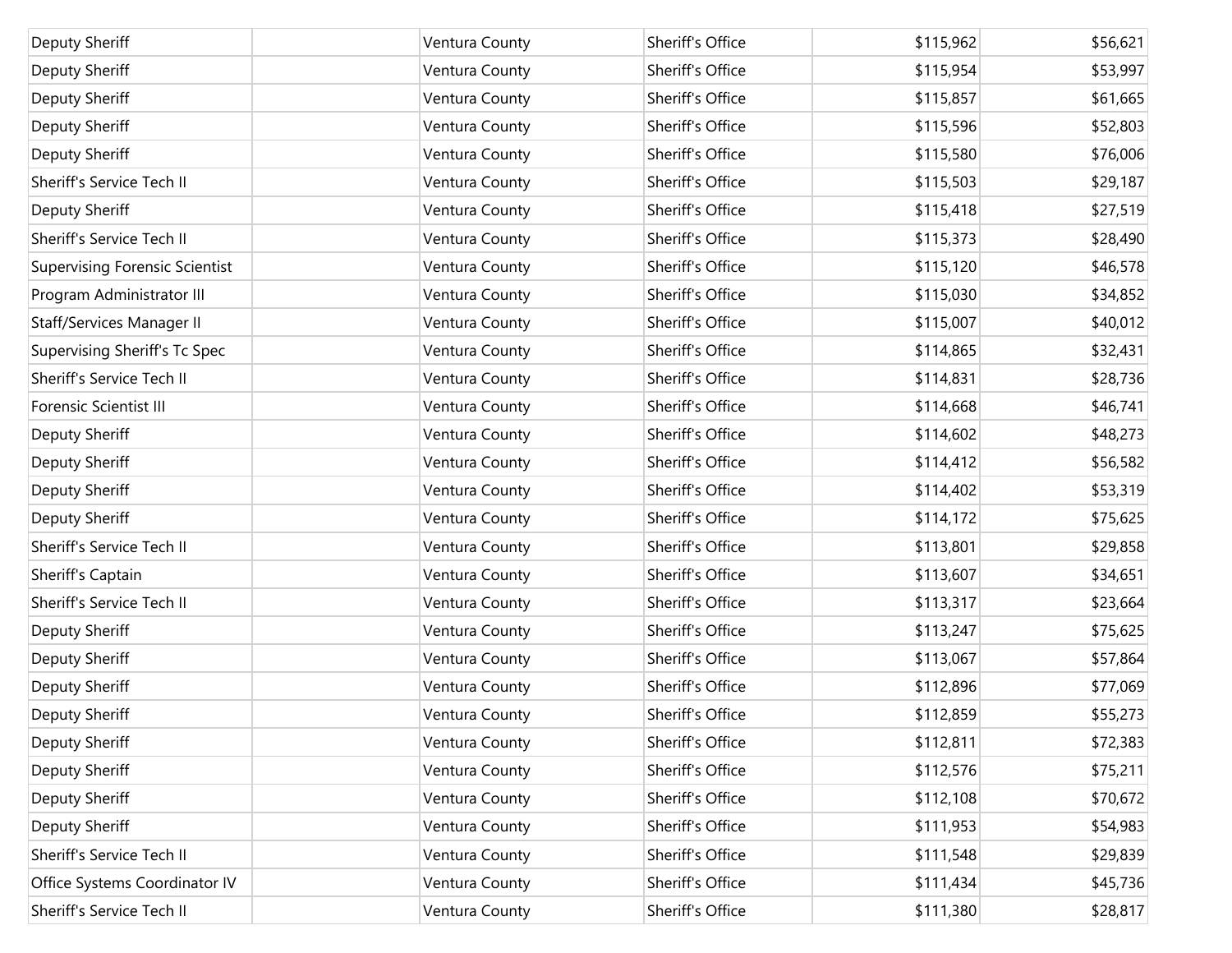| Deputy Sheriff                | Ventura County | Sheriff's Office | \$111,279 | \$57,406 |
|-------------------------------|----------------|------------------|-----------|----------|
| Deputy Sheriff                | Ventura County | Sheriff's Office | \$111,075 | \$63,905 |
| <b>Deputy Sheriff</b>         | Ventura County | Sheriff's Office | \$111,072 | \$53,214 |
| Sheriff's Tech Commun Spec II | Ventura County | Sheriff's Office | \$110,869 | \$40,432 |
| <b>Deputy Sheriff</b>         | Ventura County | Sheriff's Office | \$110,836 | \$52,914 |
| Sheriff's Service Tech II     | Ventura County | Sheriff's Office | \$110,624 | \$30,489 |
| Deputy Sheriff                | Ventura County | Sheriff's Office | \$110,517 | \$53,397 |
| Deputy Sheriff                | Ventura County | Sheriff's Office | \$110,479 | \$75,647 |
| Deputy Sheriff                | Ventura County | Sheriff's Office | \$110,458 | \$59,975 |
| Deputy Sheriff                | Ventura County | Sheriff's Office | \$110,455 | \$61,118 |
| Program Administrator II      | Ventura County | Sheriff's Office | \$110,313 | \$35,202 |
| Deputy Sheriff                | Ventura County | Sheriff's Office | \$110,263 | \$54,481 |
| Deputy Sheriff                | Ventura County | Sheriff's Office | \$109,937 | \$51,535 |
| Deputy Sheriff                | Ventura County | Sheriff's Office | \$109,427 | \$54,214 |
| Deputy Sheriff                | Ventura County | Sheriff's Office | \$109,191 | \$43,977 |
| Jail Cook                     | Ventura County | Sheriff's Office | \$108,884 | \$24,546 |
| Sheriff's Tech Commun Spec II | Ventura County | Sheriff's Office | \$108,746 | \$44,783 |
| Deputy Sheriff                | Ventura County | Sheriff's Office | \$108,718 | \$51,039 |
| Deputy Sheriff                | Ventura County | Sheriff's Office | \$108,629 | \$55,518 |
| Deputy Sheriff                | Ventura County | Sheriff's Office | \$108,312 | \$41,852 |
| Deputy Sheriff                | Ventura County | Sheriff's Office | \$108,143 | \$56,257 |
| Deputy Sheriff                | Ventura County | Sheriff's Office | \$108,137 | \$56,768 |
| Deputy Sheriff                | Ventura County | Sheriff's Office | \$108,090 | \$50,948 |
| Deputy Sheriff                | Ventura County | Sheriff's Office | \$108,070 | \$48,860 |
| Sheriff's Tech Commun Spec II | Ventura County | Sheriff's Office | \$107,914 | \$29,612 |
| Deputy Sheriff                | Ventura County | Sheriff's Office | \$107,885 | \$53,536 |
| Sheriff's Service Tech II     | Ventura County | Sheriff's Office | \$107,762 | \$29,105 |
| Deputy Sheriff                | Ventura County | Sheriff's Office | \$107,673 | \$57,247 |
| Program Administrator II      | Ventura County | Sheriff's Office | \$107,530 | \$38,573 |
| Jail Cook                     | Ventura County | Sheriff's Office | \$107,404 | \$34,360 |
| Deputy Sheriff                | Ventura County | Sheriff's Office | \$107,173 | \$57,406 |
| Sheriff's Tech Commun Spec II | Ventura County | Sheriff's Office | \$107,067 | \$31,580 |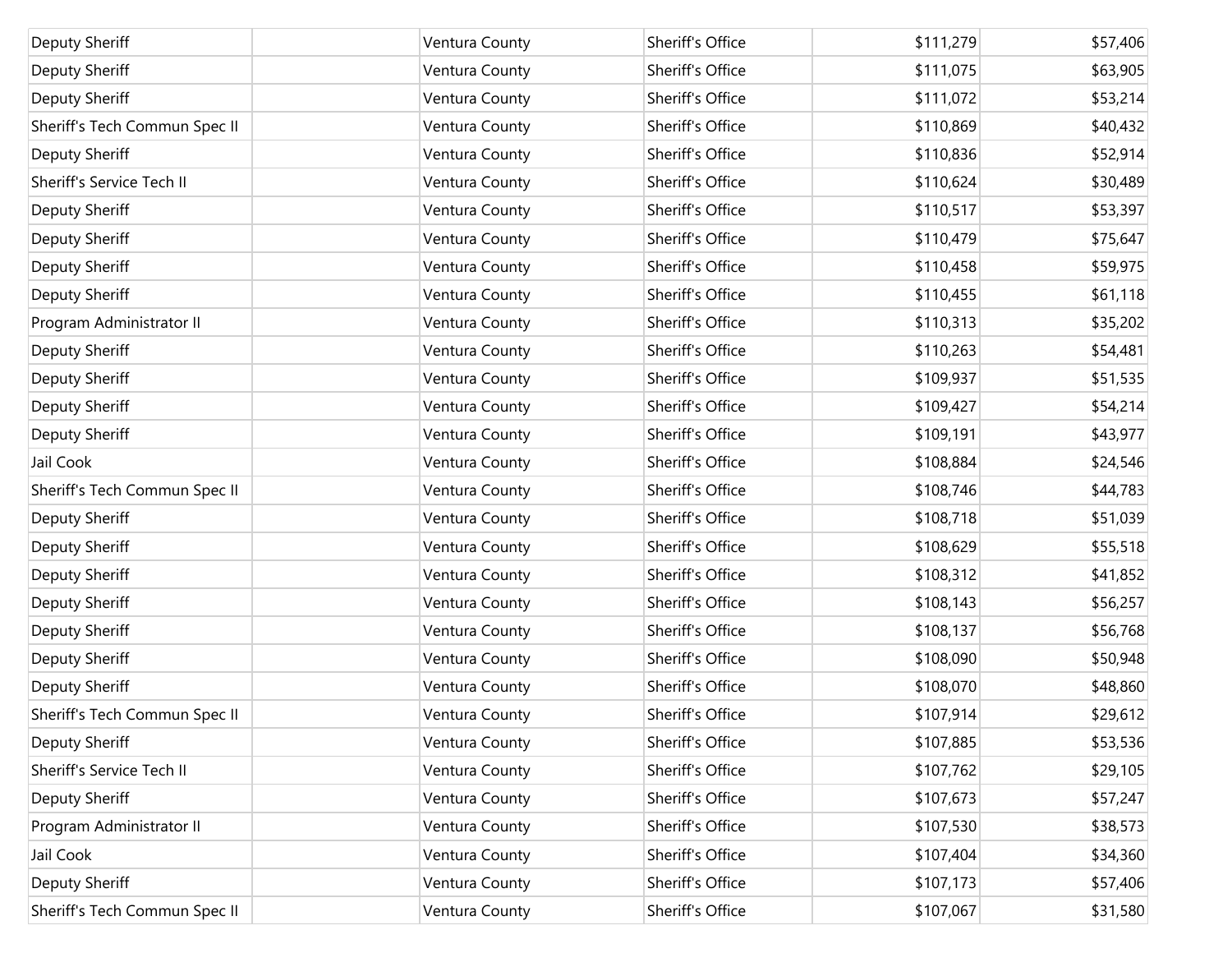| Deputy Sheriff                       | Ventura County | Sheriff's Office | \$107,006 | \$43,918 |
|--------------------------------------|----------------|------------------|-----------|----------|
| Helicopter Maintenance<br>Technician | Ventura County | Sheriff's Office | \$107,002 | \$30,532 |
| Manager Accounting I                 | Ventura County | Sheriff's Office | \$106,971 | \$30,126 |
| Deputy Sheriff                       | Ventura County | Sheriff's Office | \$106,660 | \$51,159 |
| Manager Accounting I                 | Ventura County | Sheriff's Office | \$106,540 | \$33,203 |
| Deputy Sheriff                       | Ventura County | Sheriff's Office | \$106,438 | \$43,642 |
| Deputy Sheriff                       | Ventura County | Sheriff's Office | \$106,413 | \$51,290 |
| Deputy Sheriff                       | Ventura County | Sheriff's Office | \$106,294 | \$73,189 |
| Sheriff's Tech Commun Spec II        | Ventura County | Sheriff's Office | \$106,280 | \$38,931 |
| Office Systems Coordinator IV        | Ventura County | Sheriff's Office | \$105,710 | \$44,889 |
| Program Administrator II             | Ventura County | Sheriff's Office | \$105,662 | \$35,441 |
| Deputy Sheriff                       | Ventura County | Sheriff's Office | \$105,575 | \$57,499 |
| Sheriff's Tech Commun Spec II        | Ventura County | Sheriff's Office | \$105,481 | \$30,536 |
| Deputy Sheriff                       | Ventura County | Sheriff's Office | \$105,417 | \$52,954 |
| Sheriff's Service Tech II            | Ventura County | Sheriff's Office | \$105,402 | \$29,792 |
| Deputy Sheriff                       | Ventura County | Sheriff's Office | \$105,295 | \$54,251 |
| Senior Program Administrator         | Ventura County | Sheriff's Office | \$105,272 | \$23,567 |
| Deputy Sheriff                       | Ventura County | Sheriff's Office | \$105,241 | \$67,513 |
| Senior Crime Analyst                 | Ventura County | Sheriff's Office | \$105,013 | \$43,120 |
| Sheriff's Service Tech II            | Ventura County | Sheriff's Office | \$104,994 | \$28,698 |
| Agency Public Info Officer III       | Ventura County | Sheriff's Office | \$104,861 | \$33,448 |
| Deputy Sheriff                       | Ventura County | Sheriff's Office | \$104,845 | \$42,877 |
| Sheriff's Tech Commun Spec II        | Ventura County | Sheriff's Office | \$104,842 | \$45,330 |
| Deputy Sheriff                       | Ventura County | Sheriff's Office | \$104,185 | \$42,647 |
| Deputy Sheriff                       | Ventura County | Sheriff's Office | \$104,120 | \$56,236 |
| Sheriff's Service Tech II            | Ventura County | Sheriff's Office | \$104,069 | \$29,434 |
| Sheriff's Service Tech II            | Ventura County | Sheriff's Office | \$104,024 | \$28,639 |
| Sheriff's Service Tech II            | Ventura County | Sheriff's Office | \$103,724 | \$29,125 |
| Deputy Sheriff                       | Ventura County | Sheriff's Office | \$103,158 | \$52,300 |
| Sheriff's Service Tech II            | Ventura County | Sheriff's Office | \$102,926 | \$28,899 |
| Deputy Sheriff                       | Ventura County | Sheriff's Office | \$102,802 | \$75,015 |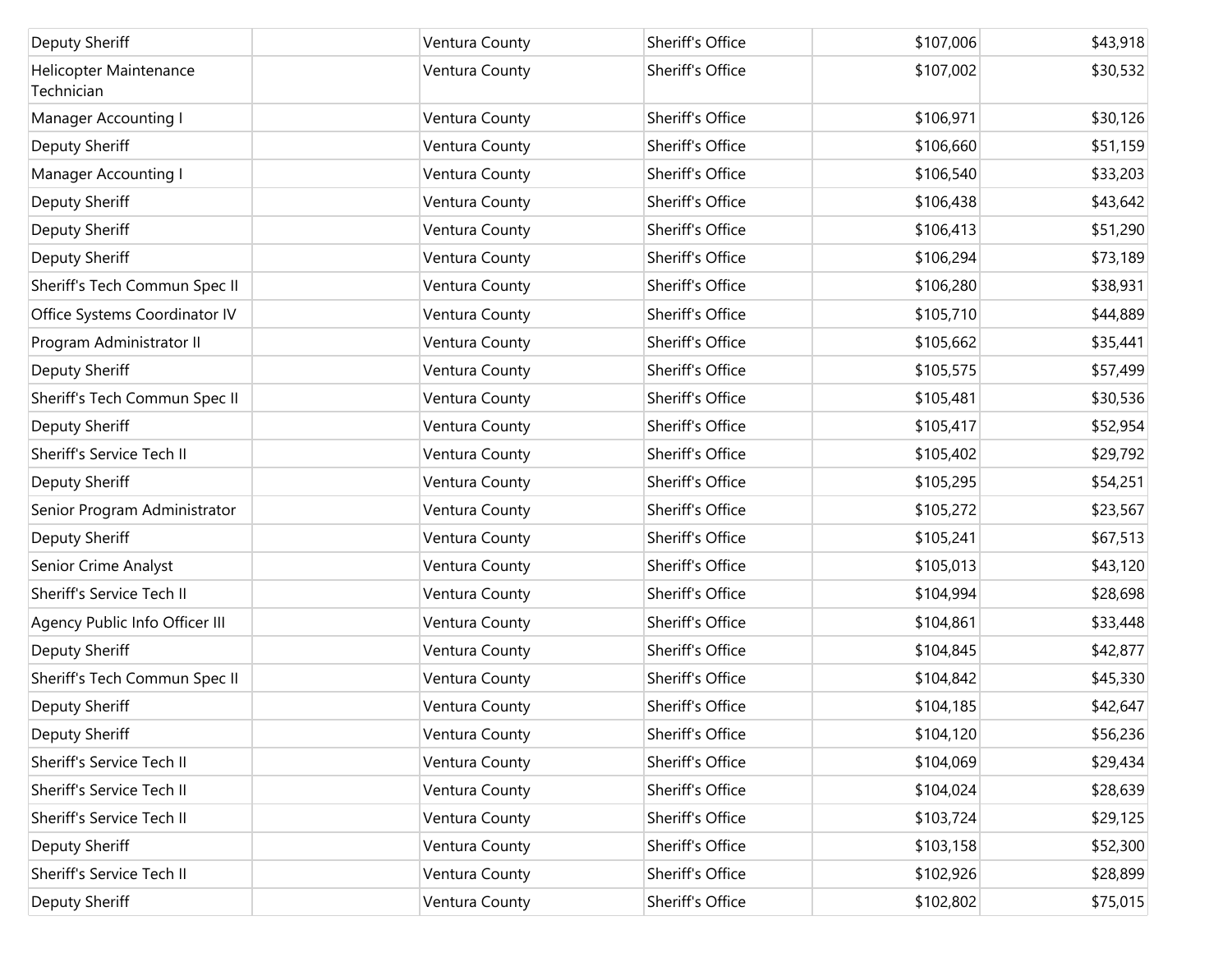| Sheriff's Service Tech I             | Ventura County | Sheriff's Office | \$102,793 | \$28,171 |
|--------------------------------------|----------------|------------------|-----------|----------|
| Sheriff's Tech Commun Spec II        | Ventura County | Sheriff's Office | \$102,594 | \$40,459 |
| Deputy Sheriff                       | Ventura County | Sheriff's Office | \$102,444 | \$43,140 |
| Deputy Sheriff                       | Ventura County | Sheriff's Office | \$102,340 | \$54,574 |
| Sheriff's Service Tech II            | Ventura County | Sheriff's Office | \$102,226 | \$28,876 |
| Senior Deputy Sheriff                | Ventura County | Sheriff's Office | \$102,140 | \$57,912 |
| Sheriff's Service Tech I             | Ventura County | Sheriff's Office | \$101,994 | \$26,911 |
| Program Assistant                    | Ventura County | Sheriff's Office | \$101,955 | \$32,653 |
| Sheriff's Service Tech II            | Ventura County | Sheriff's Office | \$101,811 | \$28,420 |
| Deputy Sheriff                       | Ventura County | Sheriff's Office | \$101,707 | \$42,792 |
| Deputy Sheriff                       | Ventura County | Sheriff's Office | \$101,627 | \$75,625 |
| Deputy Sheriff                       | Ventura County | Sheriff's Office | \$101,350 | \$43,918 |
| Deputy Sheriff                       | Ventura County | Sheriff's Office | \$101,266 | \$42,493 |
| Sheriff's Service Tech II            | Ventura County | Sheriff's Office | \$100,777 | \$29,932 |
| Deputy Sheriff                       | Ventura County | Sheriff's Office | \$100,370 | \$62,100 |
| Office Systems Coordinator III       | Ventura County | Sheriff's Office | \$99,944  | \$41,711 |
| Deputy Sheriff                       | Ventura County | Sheriff's Office | \$99,840  | \$73,459 |
| Deputy Sheriff                       | Ventura County | Sheriff's Office | \$99,658  | \$43,110 |
| Senior Accountant                    | Ventura County | Sheriff's Office | \$99,546  | \$41,400 |
| Office Systems Coordinator III       | Ventura County | Sheriff's Office | \$99,378  | \$43,198 |
| Office Systems Coordinator III       | Ventura County | Sheriff's Office | \$99,359  | \$35,040 |
| Sheriff's Service Tech II            | Ventura County | Sheriff's Office | \$99,302  | \$29,755 |
| Program Administrator II             | Ventura County | Sheriff's Office | \$98,900  | \$33,825 |
| Deputy Sheriff                       | Ventura County | Sheriff's Office | \$98,722  | \$42,761 |
| Deputy Sheriff                       | Ventura County | Sheriff's Office | \$98,547  | \$41,852 |
| Office Systems Coordinator III       | Ventura County | Sheriff's Office | \$98,387  | \$41,427 |
| Sheriff's Service Tech II            | Ventura County | Sheriff's Office | \$98,281  | \$24,437 |
| Office Systems Coordinator III       | Ventura County | Sheriff's Office | \$98,132  | \$38,390 |
| Sheriff's Service Tech I             | Ventura County | Sheriff's Office | \$98,062  | \$28,978 |
| Deputy Sheriff                       | Ventura County | Sheriff's Office | \$97,891  | \$41,968 |
| Chief Helicopter Maintenance<br>Tech | Ventura County | Sheriff's Office | \$97,837  | \$25,730 |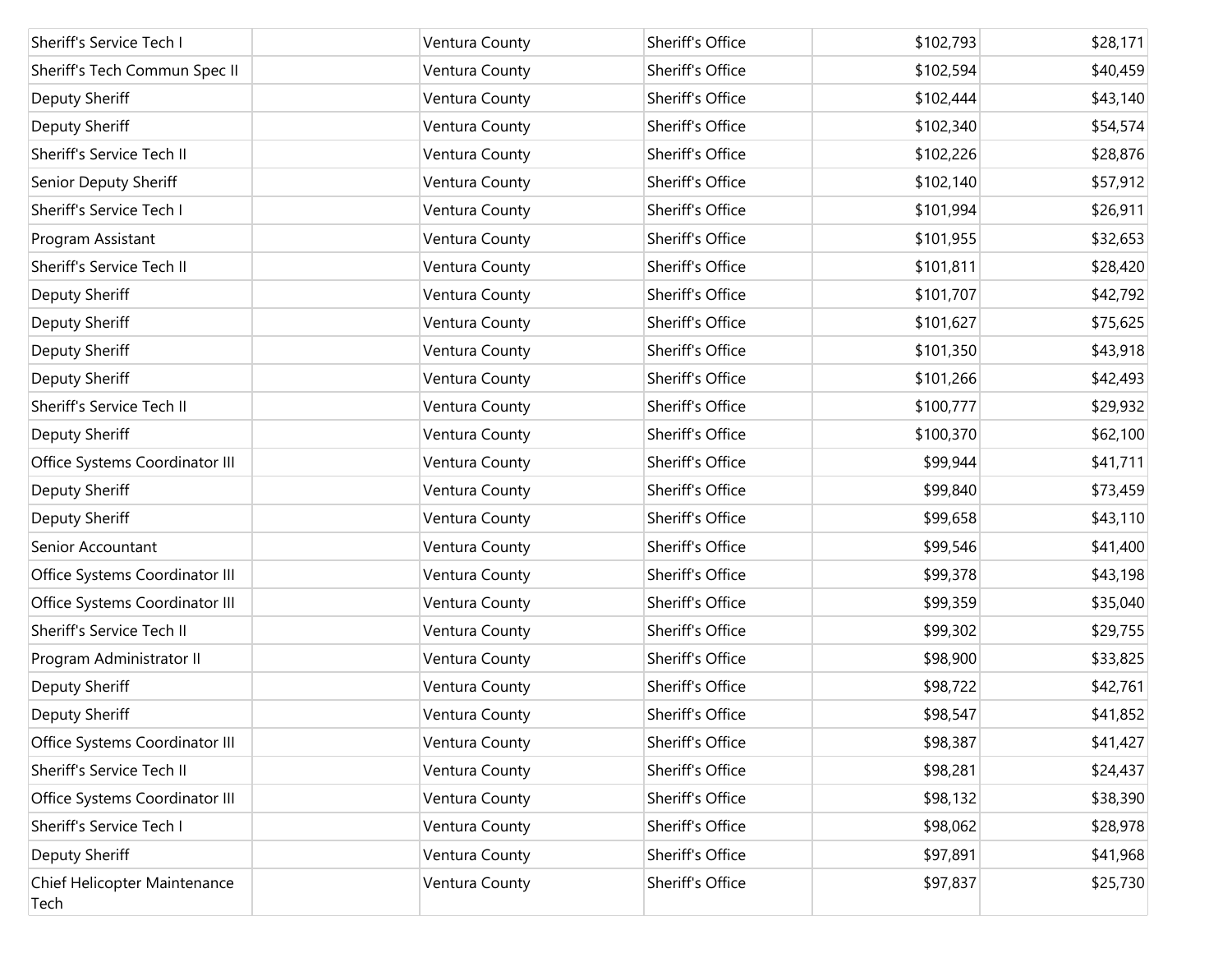| Deputy Sheriff                | Ventura County | Sheriff's Office | \$97,089 | \$70,966 |
|-------------------------------|----------------|------------------|----------|----------|
| Sheriff's Sergeant            | Ventura County | Sheriff's Office | \$96,898 | \$27,015 |
|                               |                | Sheriff's Office |          |          |
| Program Assistant             | Ventura County |                  | \$96,686 | \$34,701 |
| <b>Forensic Scientist III</b> | Ventura County | Sheriff's Office | \$96,410 | \$42,710 |
| Deputy Sheriff                | Ventura County | Sheriff's Office | \$96,334 | \$43,943 |
| Deputy Sheriff                | Ventura County | Sheriff's Office | \$95,767 | \$55,467 |
| Crime Analyst II              | Ventura County | Sheriff's Office | \$95,010 | \$36,909 |
| Office Systems Coordinator II | Ventura County | Sheriff's Office | \$94,960 | \$30,593 |
| Sheriff's Service Tech II     | Ventura County | Sheriff's Office | \$94,643 | \$28,197 |
| Deputy Sheriff                | Ventura County | Sheriff's Office | \$93,699 | \$56,092 |
| Deputy Sheriff                | Ventura County | Sheriff's Office | \$93,512 | \$66,030 |
| Sheriff's Service Tech II     | Ventura County | Sheriff's Office | \$93,385 | \$28,424 |
| Sheriff's Service Tech II     | Ventura County | Sheriff's Office | \$93,351 | \$29,159 |
| Crime Analyst II              | Ventura County | Sheriff's Office | \$93,340 | \$37,228 |
| <b>Forensic Scientist III</b> | Ventura County | Sheriff's Office | \$93,320 | \$34,831 |
| Sheriff's Service Tech II     | Ventura County | Sheriff's Office | \$93,299 | \$23,425 |
| Forensic Scientist II         | Ventura County | Sheriff's Office | \$92,818 | \$35,828 |
| Sheriff's Service Tech II     | Ventura County | Sheriff's Office | \$92,795 | \$29,366 |
| Sheriff's Service Tech II     | Ventura County | Sheriff's Office | \$92,684 | \$27,334 |
| Deputy Sheriff                | Ventura County | Sheriff's Office | \$92,508 | \$36,557 |
| Deputy Sheriff                | Ventura County | Sheriff's Office | \$92,500 | \$47,412 |
| Forensic Scientist III        | Ventura County | Sheriff's Office | \$92,296 | \$32,456 |
| Deputy Sheriff                | Ventura County | Sheriff's Office | \$92,264 | \$46,156 |
| Sheriff's Service Tech II     | Ventura County | Sheriff's Office | \$92,245 | \$26,013 |
| Sheriff's Service Tech II     | Ventura County | Sheriff's Office | \$92,060 | \$28,866 |
| Senior Program Administrator  | Ventura County | Sheriff's Office | \$91,608 | \$31,186 |
| Sheriff's Service Tech II     | Ventura County | Sheriff's Office | \$91,603 | \$27,389 |
| Sheriff's Service Tech II     | Ventura County | Sheriff's Office | \$91,538 | \$28,962 |
| Program Assistant             | Ventura County | Sheriff's Office | \$91,405 | \$27,751 |
| Crime Analyst II              | Ventura County | Sheriff's Office | \$91,013 | \$34,903 |
| Senior Deputy Sheriff         | Ventura County | Sheriff's Office | \$90,827 | \$47,429 |
| Crime Analyst II              | Ventura County | Sheriff's Office | \$90,687 | \$35,832 |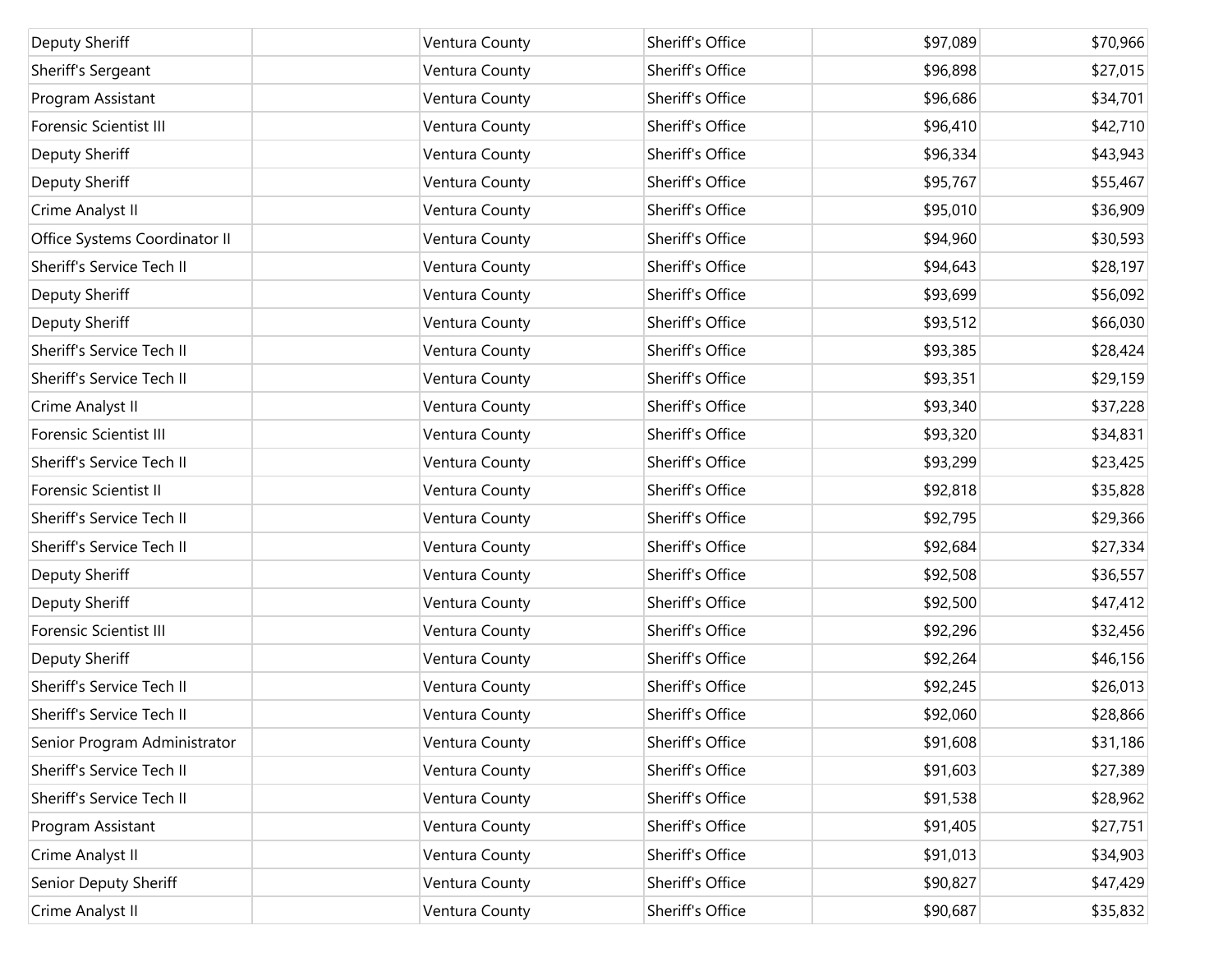| Deputy Sheriff                      | Ventura County | Sheriff's Office | \$90,176 | \$38,139 |
|-------------------------------------|----------------|------------------|----------|----------|
| Sheriff's Service Tech II           | Ventura County | Sheriff's Office | \$90,040 | \$29,066 |
| Office Systems Coordinator III      | Ventura County | Sheriff's Office | \$89,965 | \$39,392 |
| <b>Forensic Scientist III</b>       | Ventura County | Sheriff's Office | \$89,719 | \$32,456 |
| Office Systems Coordinator II       | Ventura County | Sheriff's Office | \$88,905 | \$38,061 |
| Sheriff's Tech Commun Spec II       | Ventura County | Sheriff's Office | \$88,875 | \$30,913 |
| Senior Accountant                   | Ventura County | Sheriff's Office | \$88,569 | \$22,975 |
| Supervisor-Sheriff Food<br>Services | Ventura County | Sheriff's Office | \$88,225 | \$32,858 |
| Sheriff's Service Tech II           | Ventura County | Sheriff's Office | \$87,948 | \$26,699 |
| Sheriff's Service Tech II           | Ventura County | Sheriff's Office | \$87,661 | \$28,232 |
| Sheriff's Service Tech II           | Ventura County | Sheriff's Office | \$87,420 | \$29,620 |
| Deputy Sheriff                      | Ventura County | Sheriff's Office | \$87,222 | \$43,886 |
| Sheriff's Service Tech II           | Ventura County | Sheriff's Office | \$87,194 | \$27,291 |
| Sheriff's Service Tech I            | Ventura County | Sheriff's Office | \$87,186 | \$21,233 |
| Jail Cook                           | Ventura County | Sheriff's Office | \$87,094 | \$29,779 |
| Administrative Assistant III        | Ventura County | Sheriff's Office | \$86,886 | \$38,247 |
| Sheriff's Tech Commun Spec I        | Ventura County | Sheriff's Office | \$86,739 | \$27,700 |
| Office Systems Coordinator IV       | Ventura County | Sheriff's Office | \$86,221 | \$34,972 |
| Supervisor-Sheriff Food<br>Services | Ventura County | Sheriff's Office | \$85,964 | \$30,839 |
| Crime Analyst II                    | Ventura County | Sheriff's Office | \$85,631 | \$29,926 |
| Sheriff's Service Tech II           | Ventura County | Sheriff's Office | \$85,602 | \$19,588 |
| Office Systems Coordinator II       | Ventura County | Sheriff's Office | \$85,454 | \$37,487 |
| Forensic Scientist II               | Ventura County | Sheriff's Office | \$85,215 | \$34,153 |
| Sheriff's Service Tech II           | Ventura County | Sheriff's Office | \$85,158 | \$27,375 |
| Sheriff's Service Tech II           | Ventura County | Sheriff's Office | \$85,024 | \$28,501 |
| Forensic Scientist II               | Ventura County | Sheriff's Office | \$84,889 | \$30,698 |
| Supervisor-Sheriff Food<br>Services | Ventura County | Sheriff's Office | \$84,867 | \$34,590 |
| Sheriff's Service Tech II           | Ventura County | Sheriff's Office | \$84,712 | \$24,260 |
| Deputy Sheriff                      | Ventura County | Sheriff's Office | \$84,679 | \$35,530 |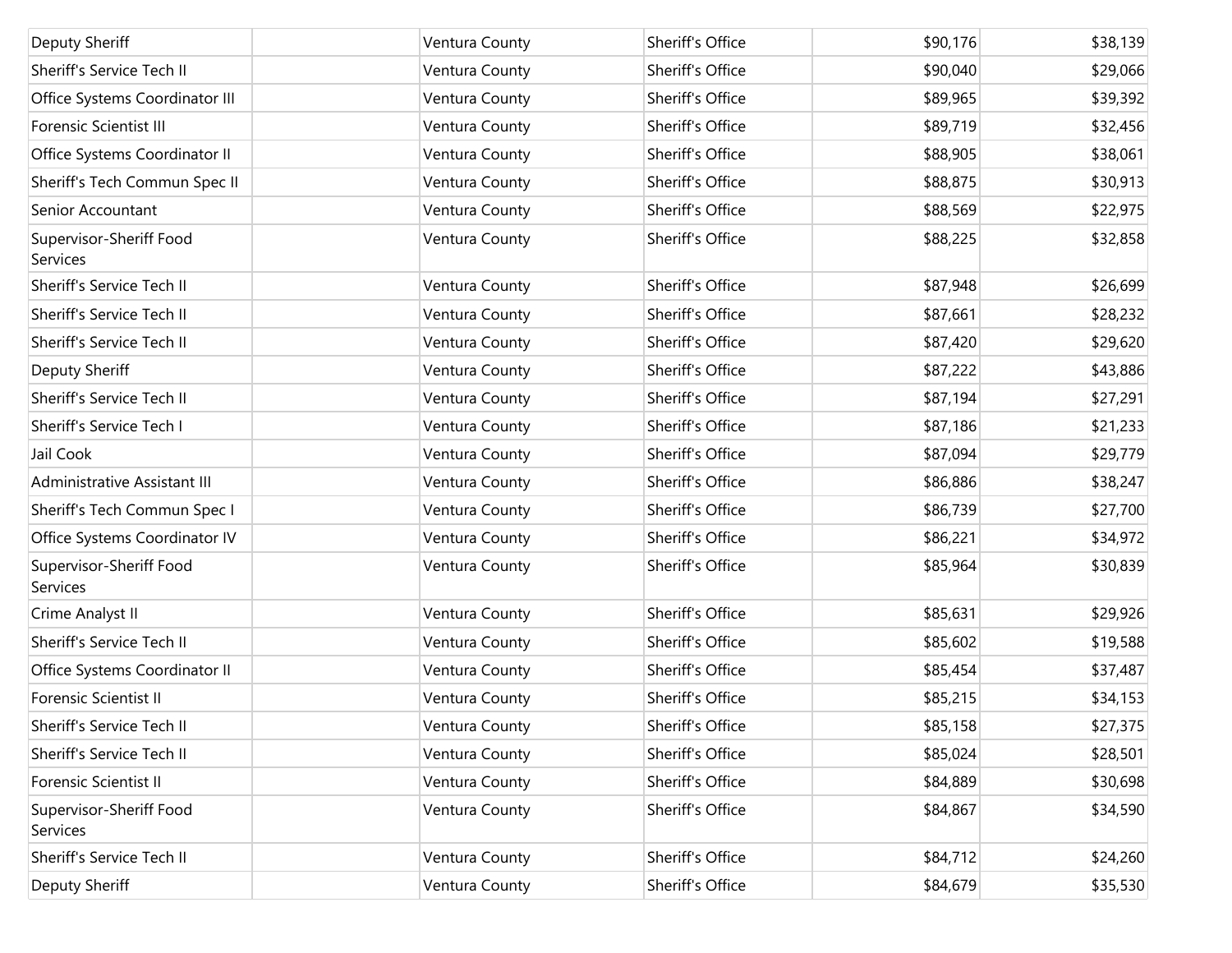| Administrative Assistant III   | Ventura County | Sheriff's Office | \$84,602 | \$36,944 |
|--------------------------------|----------------|------------------|----------|----------|
| Sheriff's Service Tech II      | Ventura County | Sheriff's Office | \$84,555 | \$27,671 |
| Management Assistant II        | Ventura County | Sheriff's Office | \$84,470 | \$33,173 |
| Sheriff's Service Tech II      | Ventura County | Sheriff's Office | \$84,364 | \$28,887 |
| Sheriff's Service Tech II      | Ventura County | Sheriff's Office | \$84,262 | \$27,123 |
| Jail Cook                      | Ventura County | Sheriff's Office | \$84,262 | \$34,941 |
| Jail Cook                      | Ventura County | Sheriff's Office | \$84,049 | \$33,852 |
| Sheriff's Service Tech II      | Ventura County | Sheriff's Office | \$83,662 | \$27,435 |
| Sheriff's Bureau Manager       | Ventura County | Sheriff's Office | \$83,455 | \$18,765 |
| Jail Cook                      | Ventura County | Sheriff's Office | \$83,398 | \$31,373 |
| Sheriff's Records Supervisor I | Ventura County | Sheriff's Office | \$82,851 | \$33,424 |
| Sheriff's Records Supervisor I | Ventura County | Sheriff's Office | \$82,359 | \$31,432 |
| Sheriff's Service Tech II      | Ventura County | Sheriff's Office | \$82,336 | \$25,615 |
| Administrative Assistant III   | Ventura County | Sheriff's Office | \$82,306 | \$39,104 |
| Sheriff's Service Tech II      | Ventura County | Sheriff's Office | \$82,039 | \$23,476 |
| Office Systems Coordinator II  | Ventura County | Sheriff's Office | \$81,985 | \$29,701 |
| Sheriff's Records Supervisor I | Ventura County | Sheriff's Office | \$81,501 | \$36,735 |
| Sheriff's Service Tech II      | Ventura County | Sheriff's Office | \$81,444 | \$27,354 |
| Sheriff's Service Tech II      | Ventura County | Sheriff's Office | \$81,397 | \$28,229 |
| Sheriff's Captain              | Ventura County | Sheriff's Office | \$81,390 | \$23,946 |
| Office Systems Coordinator II  | Ventura County | Sheriff's Office | \$81,314 | \$27,474 |
| Jail Cook                      | Ventura County | Sheriff's Office | \$81,225 | \$31,017 |
| Sheriff's Tech Commun Spec I   | Ventura County | Sheriff's Office | \$81,164 | \$30,835 |
| Administrative Assistant II    | Ventura County | Sheriff's Office | \$81,070 | \$33,216 |
| Sheriff's Service Tech II      | Ventura County | Sheriff's Office | \$80,689 | \$27,883 |
| Sheriff's Records Supervisor I | Ventura County | Sheriff's Office | \$80,634 | \$35,660 |
| Sheriff's Service Tech II      | Ventura County | Sheriff's Office | \$80,562 | \$27,284 |
| Sheriff's Service Tech II      | Ventura County | Sheriff's Office | \$80,430 | \$23,537 |
| Sheriff's Records Supervisor I | Ventura County | Sheriff's Office | \$80,200 | \$31,517 |
| Sheriff's Records Supervisor I | Ventura County | Sheriff's Office | \$80,174 | \$32,999 |
| Sheriff's Service Tech II      | Ventura County | Sheriff's Office | \$80,105 | \$26,861 |
| Deputy Sheriff                 | Ventura County | Sheriff's Office | \$80,095 | \$47,989 |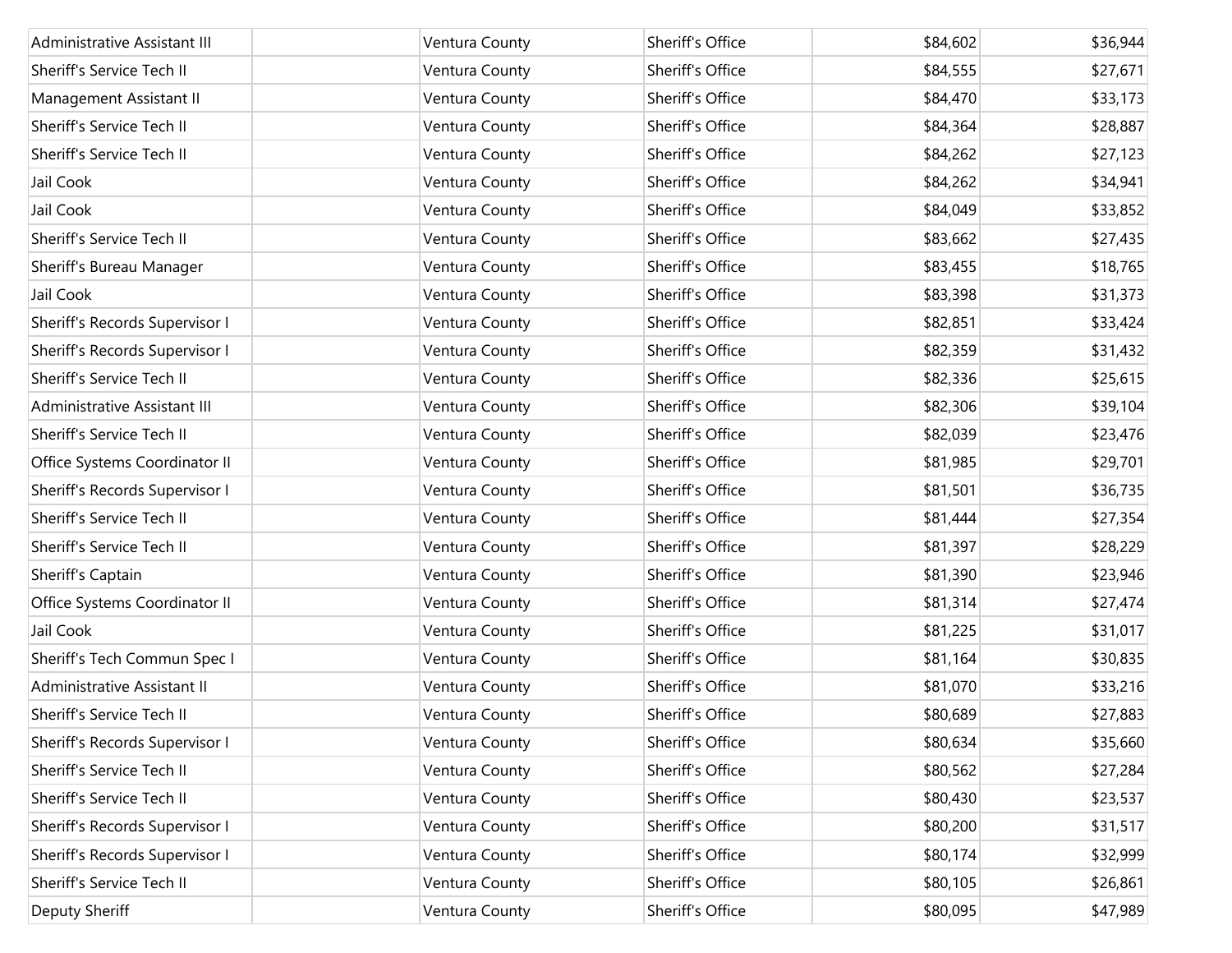| Sheriff's Service Tech II                   | Ventura County | Sheriff's Office | \$80,088 | \$28,829 |
|---------------------------------------------|----------------|------------------|----------|----------|
| Administrative Assistant I                  | Ventura County | Sheriff's Office | \$79,891 | \$31,524 |
| Sheriff's Service Tech II                   | Ventura County | Sheriff's Office | \$79,783 | \$27,200 |
| Sheriff's Records Supervisor I              | Ventura County | Sheriff's Office | \$79,573 | \$37,311 |
| Deputy Sheriff                              | Ventura County | Sheriff's Office | \$79,414 | \$59,010 |
| Administrative Assistant II                 | Ventura County | Sheriff's Office | \$79,379 | \$32,183 |
| Program Administrator I                     | Ventura County | Sheriff's Office | \$79,328 | \$28,568 |
| Sheriff's Service Tech II                   | Ventura County | Sheriff's Office | \$79,298 | \$27,444 |
| Senior Accountant                           | Ventura County | Sheriff's Office | \$79,230 | \$32,624 |
| Sheriff's Service Tech II                   | Ventura County | Sheriff's Office | \$79,222 | \$23,551 |
| Sheriff's Service Tech II                   | Ventura County | Sheriff's Office | \$79,116 | \$27,567 |
| Jail Cook                                   | Ventura County | Sheriff's Office | \$78,960 | \$29,626 |
| Deputy Sheriff                              | Ventura County | Sheriff's Office | \$78,818 | \$30,946 |
| Sheriff's Service Tech II                   | Ventura County | Sheriff's Office | \$78,689 | \$27,150 |
| Program Administrator II                    | Ventura County | Sheriff's Office | \$78,154 | \$27,495 |
| Sheriff's Service Tech II                   | Ventura County | Sheriff's Office | \$77,942 | \$27,750 |
| Sheriff's Service Tech II                   | Ventura County | Sheriff's Office | \$77,896 | \$25,900 |
| Sheriff's Service Tech II                   | Ventura County | Sheriff's Office | \$77,847 | \$27,212 |
| Sheriff's Service Tech II                   | Ventura County | Sheriff's Office | \$77,706 | \$26,855 |
| Jail Cook                                   | Ventura County | Sheriff's Office | \$77,422 | \$31,266 |
| Crime Analyst II                            | Ventura County | Sheriff's Office | \$77,286 | \$28,450 |
| Sheriff's Sergeant                          | Ventura County | Sheriff's Office | \$76,754 | \$28,508 |
| <b>Supervising Accounting</b><br>Technician | Ventura County | Sheriff's Office | \$76,475 | \$32,352 |
| Sheriff's Service Tech II                   | Ventura County | Sheriff's Office | \$76,285 | \$26,855 |
| Sheriff's Service Tech II                   | Ventura County | Sheriff's Office | \$76,174 | \$26,919 |
| Administrative Assistant II                 | Ventura County | Sheriff's Office | \$76,030 | \$35,512 |
| Jail Cook                                   | Ventura County | Sheriff's Office | \$75,856 | \$34,242 |
| Sheriff's Service Tech II                   | Ventura County | Sheriff's Office | \$75,720 | \$23,402 |
| Sheriff's Service Tech I                    | Ventura County | Sheriff's Office | \$75,681 | \$24,988 |
| Sheriff's Service Tech II                   | Ventura County | Sheriff's Office | \$75,586 | \$23,863 |
| Supervising Sheriff's Tc Spec               | Ventura County | Sheriff's Office | \$75,297 | \$31,717 |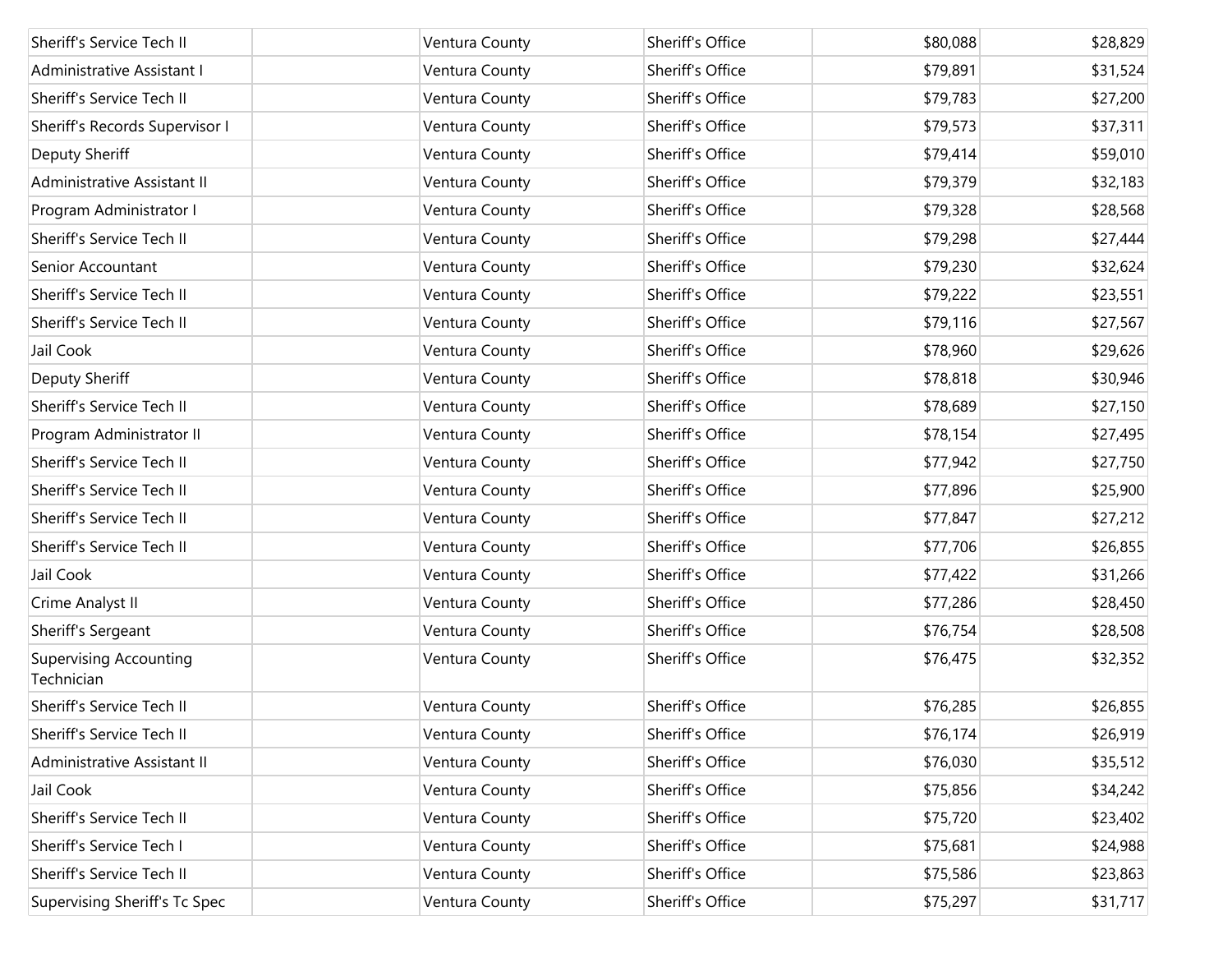| Program Administrator II             | Ventura County | Sheriff's Office | \$75,202 | \$32,155 |
|--------------------------------------|----------------|------------------|----------|----------|
| Crime Analyst II                     | Ventura County | Sheriff's Office | \$75,102 | \$28,664 |
| Sheriff's Service Tech II            | Ventura County | Sheriff's Office | \$74,999 | \$26,855 |
| Forensic Scientist I                 | Ventura County | Sheriff's Office | \$74,947 | \$28,043 |
| Sheriff's Service Tech I             | Ventura County | Sheriff's Office | \$74,440 | \$25,730 |
| Deputy Sheriff                       | Ventura County | Sheriff's Office | \$74,330 | \$52,001 |
| Sheriff's Records Supervisor I       | Ventura County | Sheriff's Office | \$74,290 | \$32,093 |
| <b>Deputy Sheriff Trainee</b>        | Ventura County | Sheriff's Office | \$74,023 | \$21,652 |
| Administrative Assistant II          | Ventura County | Sheriff's Office | \$74,005 | \$34,250 |
| Sheriff's Records Supervisor I       | Ventura County | Sheriff's Office | \$73,997 | \$31,462 |
| Sheriff's Records Supervisorii       | Ventura County | Sheriff's Office | \$73,816 | \$36,666 |
| Sheriff's Service Tech II            | Ventura County | Sheriff's Office | \$73,597 | \$26,977 |
| Sheriff's Service Tech II            | Ventura County | Sheriff's Office | \$73,587 | \$26,890 |
| Office Systems Coordinator II        | Ventura County | Sheriff's Office | \$73,569 | \$32,831 |
| Sheriff's Service Tech II            | Ventura County | Sheriff's Office | \$72,948 | \$23,711 |
| Sheriff's Senior Records Techn       | Ventura County | Sheriff's Office | \$72,903 | \$26,113 |
| Jail Cook                            | Ventura County | Sheriff's Office | \$72,799 | \$30,448 |
| <b>Forensic Scientist III</b>        | Ventura County | Sheriff's Office | \$72,640 | \$29,655 |
| Sheriff's Service Tech II            | Ventura County | Sheriff's Office | \$72,344 | \$22,981 |
| Sheriff's Senior Records Techn       | Ventura County | Sheriff's Office | \$72,077 | \$34,038 |
| Sheriff's Service Tech II            | Ventura County | Sheriff's Office | \$71,966 | \$24,291 |
| Sheriff's Service Tech II            | Ventura County | Sheriff's Office | \$71,937 | \$23,863 |
| Sheriff's Service Tech I             | Ventura County | Sheriff's Office | \$71,903 | \$20,916 |
| Jail Cook                            | Ventura County | Sheriff's Office | \$71,899 | \$26,082 |
| Sheriff's Service Tech II            | Ventura County | Sheriff's Office | \$71,895 | \$23,087 |
| Sheriff's Service Tech I             | Ventura County | Sheriff's Office | \$71,860 | \$20,911 |
| Administrative Assistant I           | Ventura County | Sheriff's Office | \$71,580 | \$28,120 |
| Administrative Assistant II          | Ventura County | Sheriff's Office | \$71,519 | \$36,454 |
| Sheriff's Records Technician         | Ventura County | Sheriff's Office | \$71,420 | \$24,006 |
| Administrative Assistant I           | Ventura County | Sheriff's Office | \$71,154 | \$31,668 |
| Helicopter Maintenance<br>Technician | Ventura County | Sheriff's Office | \$71,068 | \$9,413  |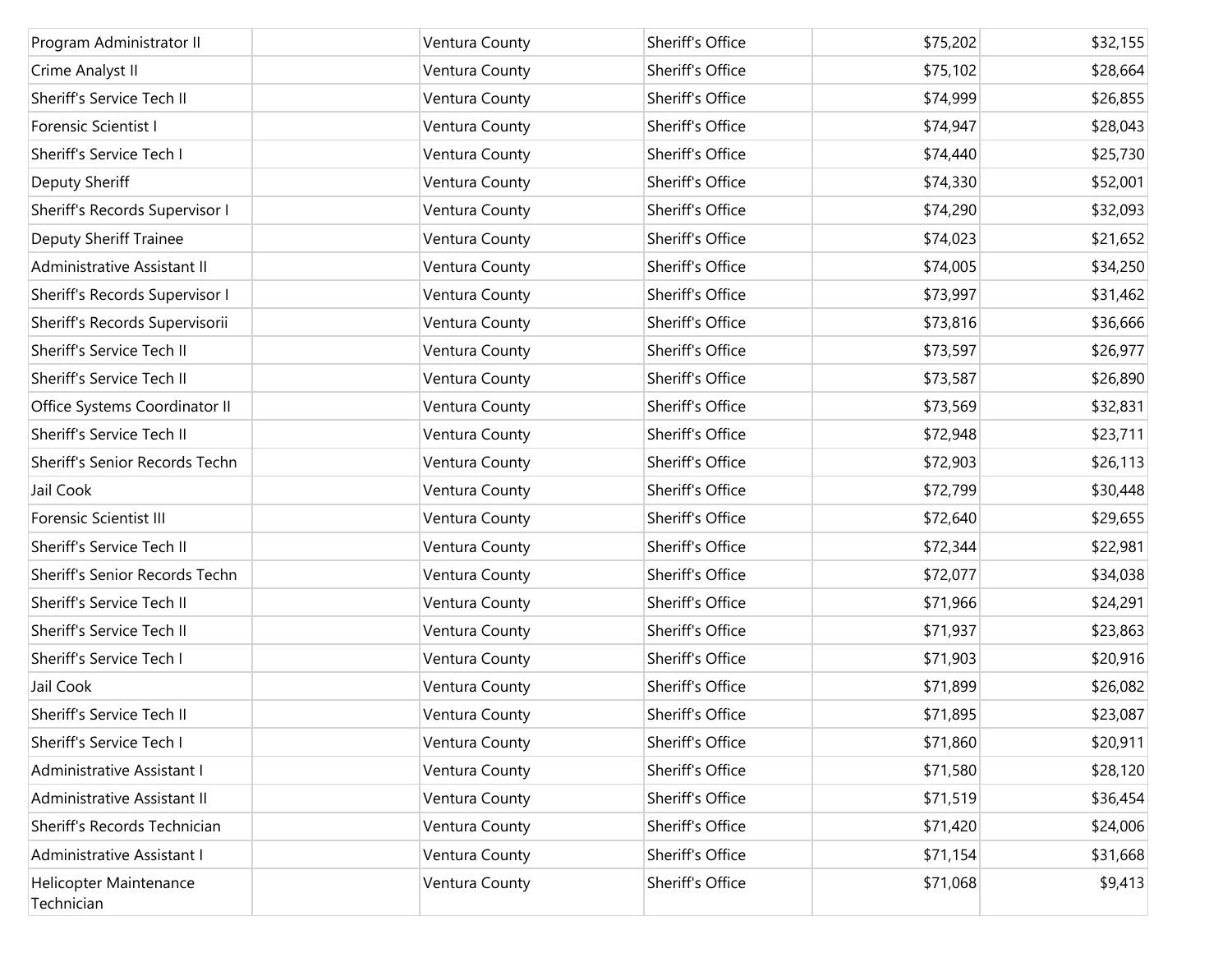| Sheriff's Service Tech I              | Ventura County | Sheriff's Office | \$71,005 | \$20,283 |
|---------------------------------------|----------------|------------------|----------|----------|
| Sheriff's Service Tech I              | Ventura County | Sheriff's Office | \$70,970 | \$20,726 |
| Administrative Assistant I            | Ventura County | Sheriff's Office | \$70,875 | \$31,741 |
| Senior Deputy Sheriff                 | Ventura County | Sheriff's Office | \$70,791 | \$18,621 |
| Administrative Assistant I            | Ventura County | Sheriff's Office | \$70,711 | \$31,534 |
| Crime Analyst II                      | Ventura County | Sheriff's Office | \$70,590 | \$28,175 |
| Administrative Assistant II           | Ventura County | Sheriff's Office | \$70,580 | \$34,987 |
| Sheriff's Service Tech II             | Ventura County | Sheriff's Office | \$70,519 | \$26,855 |
| Sheriff's Records Supervisor I        | Ventura County | Sheriff's Office | \$70,449 | \$30,756 |
| Jail Cook                             | Ventura County | Sheriff's Office | \$70,350 | \$24,258 |
| Jail Cook                             | Ventura County | Sheriff's Office | \$70,263 | \$23,793 |
| Sheriff's Service Tech I              | Ventura County | Sheriff's Office | \$69,856 | \$20,295 |
| Office Systems Coordinator II         | Ventura County | Sheriff's Office | \$69,800 | \$28,049 |
| Assist Forensic Science Lab           | Ventura County | Sheriff's Office | \$69,713 | \$21,855 |
| Jail Cook                             | Ventura County | Sheriff's Office | \$69,682 | \$26,539 |
| Administrative Assistant I            | Ventura County | Sheriff's Office | \$69,465 | \$33,595 |
| Photographic/Imaging Services<br>Tech | Ventura County | Sheriff's Office | \$69,079 | \$27,101 |
| Sheriff's Records Supervisorii        | Ventura County | Sheriff's Office | \$68,996 | \$33,792 |
| Sheriff's Service Tech II             | Ventura County | Sheriff's Office | \$68,987 | \$26,858 |
| Sheriff's Sergeant                    | Ventura County | Sheriff's Office | \$68,847 | \$13,067 |
| Forensic Scientist I                  | Ventura County | Sheriff's Office | \$68,675 | \$26,940 |
| Administrative Assistant II           | Ventura County | Sheriff's Office | \$68,622 | \$35,205 |
| Sheriff's Service Tech II             | Ventura County | Sheriff's Office | \$68,494 | \$27,428 |
| Sheriff's Service Tech II             | Ventura County | Sheriff's Office | \$68,440 | \$22,737 |
| Sheriff's Records Supervisor I        | Ventura County | Sheriff's Office | \$68,106 | \$27,486 |
| Senior Accountant                     | Ventura County | Sheriff's Office | \$67,983 | \$20,725 |
| Deputy Sheriff                        | Ventura County | Sheriff's Office | \$67,324 | \$25,379 |
| Management Assistant II               | Ventura County | Sheriff's Office | \$67,185 | \$29,918 |
| Deputy Sheriff                        | Ventura County | Sheriff's Office | \$67,121 | \$35,324 |
| Sheriff's Service Tech II             | Ventura County | Sheriff's Office | \$67,058 | \$21,332 |
| Program Administrator I               | Ventura County | Sheriff's Office | \$67,056 | \$23,501 |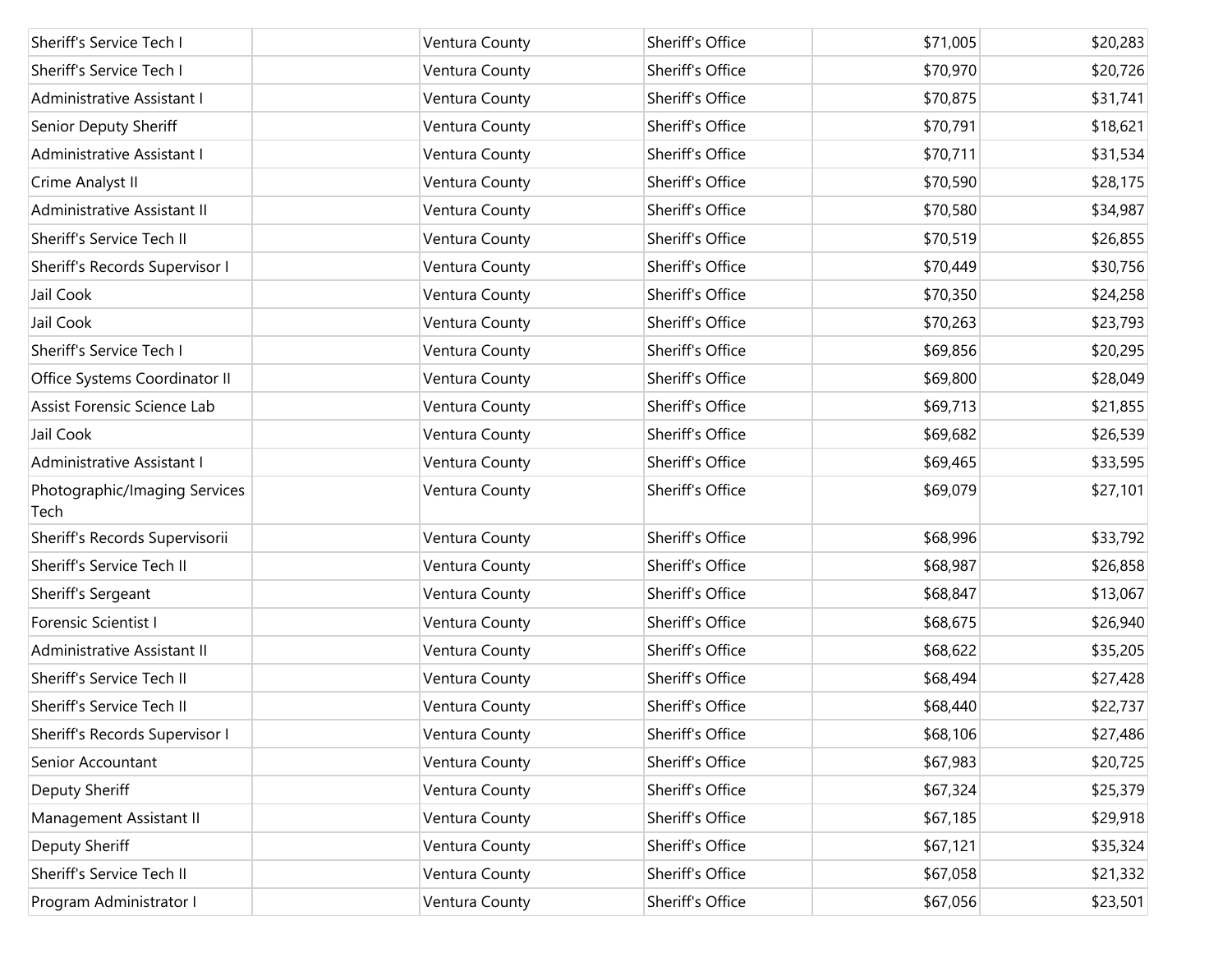| Sheriff's Service Tech I                    | Ventura County | Sheriff's Office | \$66,862 | \$21,668 |
|---------------------------------------------|----------------|------------------|----------|----------|
| Management Assistant III                    | Ventura County | Sheriff's Office | \$66,732 | \$33,481 |
| Administrative Assistant I                  | Ventura County | Sheriff's Office | \$66,669 | \$34,258 |
| Management Assistant II                     | Ventura County | Sheriff's Office | \$66,656 | \$32,675 |
| Sheriff's Service Tech I                    | Ventura County | Sheriff's Office | \$66,655 | \$22,061 |
| Sheriff's Service Tech II                   | Ventura County | Sheriff's Office | \$66,590 | \$25,894 |
| <b>Clerical Supervisor II</b>               | Ventura County | Sheriff's Office | \$66,526 | \$35,032 |
| Forensic Scientist I                        | Ventura County | Sheriff's Office | \$65,936 | \$31,215 |
| Jail Cook                                   | Ventura County | Sheriff's Office | \$65,875 | \$23,690 |
| <b>Supervising Accounting</b><br>Technician | Ventura County | Sheriff's Office | \$65,739 | \$27,208 |
| Sheriff's Tech Commun Spec II               | Ventura County | Sheriff's Office | \$65,737 | \$28,192 |
| Jail Cook                                   | Ventura County | Sheriff's Office | \$65,593 | \$30,083 |
| Jail Cook                                   | Ventura County | Sheriff's Office | \$65,581 | \$22,919 |
| Sheriff's Service Tech II                   | Ventura County | Sheriff's Office | \$65,579 | \$23,874 |
| <b>Deputy Sheriff Trainee</b>               | Ventura County | Sheriff's Office | \$65,413 | \$20,072 |
| Administrative Assistant I                  | Ventura County | Sheriff's Office | \$65,269 | \$33,595 |
| Deputy Sheriff                              | Ventura County | Sheriff's Office | \$65,065 | \$23,465 |
| Administrative Assistant I                  | Ventura County | Sheriff's Office | \$64,941 | \$33,893 |
| County Worker-Extra Help-Z                  | Ventura County | Sheriff's Office | \$64,814 | \$0      |
| Administrative Assistant I                  | Ventura County | Sheriff's Office | \$64,479 | \$30,097 |
| Senior Accounting Assistant                 | Ventura County | Sheriff's Office | \$64,451 | \$29,411 |
| Jail Cook                                   | Ventura County | Sheriff's Office | \$64,450 | \$33,212 |
| Sheriff's Senior Records Techn              | Ventura County | Sheriff's Office | \$64,375 | \$25,456 |
| Program Administrator III                   | Ventura County | Sheriff's Office | \$64,178 | \$28,077 |
| Personnel Assistant-Ne                      | Ventura County | Sheriff's Office | \$64,154 | \$26,188 |
| Administrative Assistant I                  | Ventura County | Sheriff's Office | \$64,002 | \$25,061 |
| Sheriff's Records Technician                | Ventura County | Sheriff's Office | \$63,845 | \$23,665 |
| Sheriff's Records Technician                | Ventura County | Sheriff's Office | \$63,807 | \$23,659 |
| Sheriff's Records Technician                | Ventura County | Sheriff's Office | \$63,785 | \$29,985 |
| Administrative Assistant II                 | Ventura County | Sheriff's Office | \$63,737 | \$25,062 |
| <b>Forensic Scientist III</b>               | Ventura County | Sheriff's Office | \$63,590 | \$24,807 |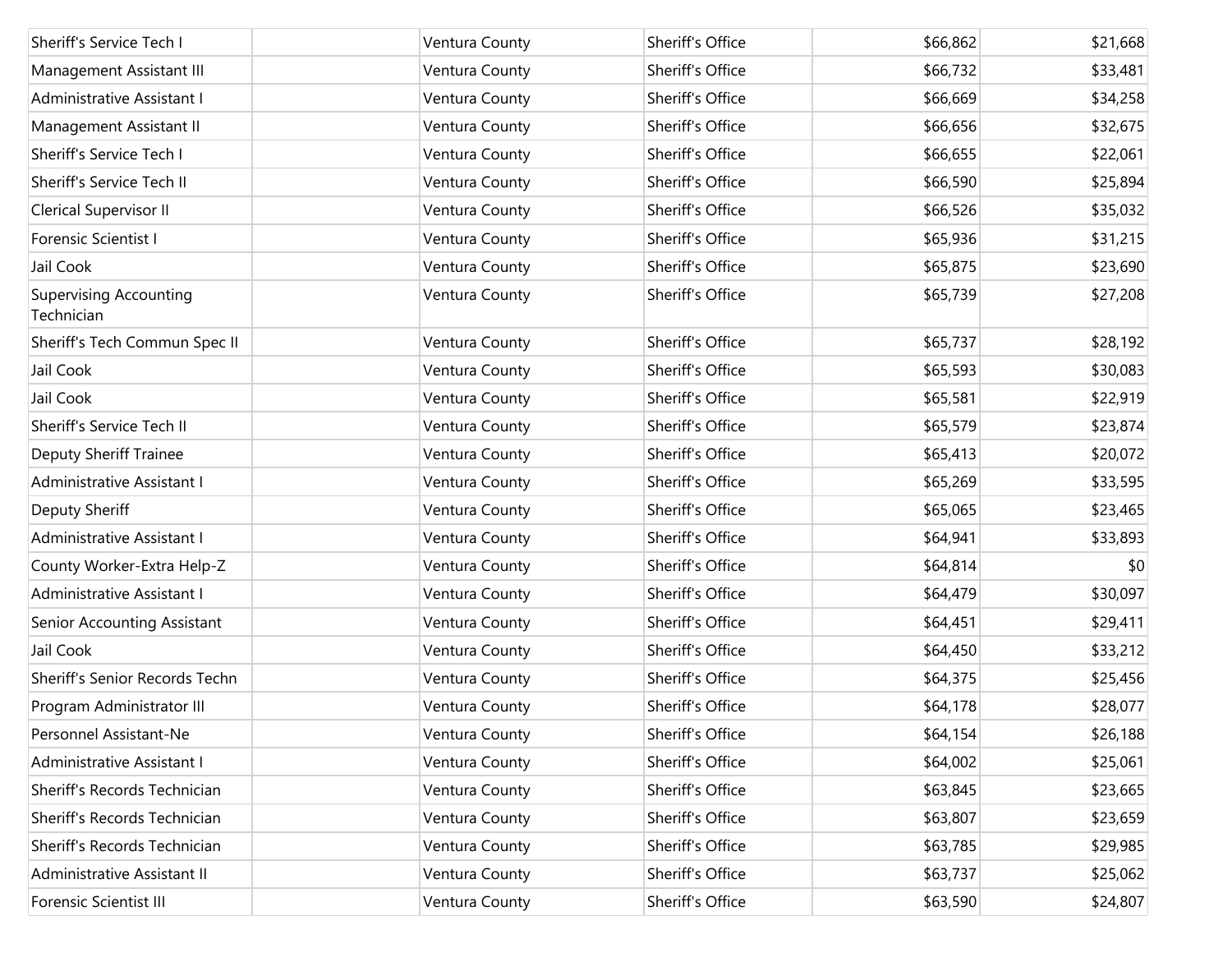| <b>Communications Operator III</b>    | Ventura County | Sheriff's Office | \$63,569 | \$29,290 |
|---------------------------------------|----------------|------------------|----------|----------|
| Jail Cook                             | Ventura County | Sheriff's Office | \$63,403 | \$23,273 |
| Legal Processing Assistant III        | Ventura County | Sheriff's Office | \$63,226 | \$32,651 |
| Jail Cook                             | Ventura County | Sheriff's Office | \$62,553 | \$28,893 |
| Jail Cook                             | Ventura County | Sheriff's Office | \$62,486 | \$26,000 |
| Senior Deputy Sheriff                 | Ventura County | Sheriff's Office | \$62,268 | \$0      |
| Deputy Sheriff                        | Ventura County | Sheriff's Office | \$61,811 | \$31,661 |
| Sheriff's Service Tech I              | Ventura County | Sheriff's Office | \$61,538 | \$21,158 |
| Crime Analyst I                       | Ventura County | Sheriff's Office | \$61,427 | \$24,763 |
| Sheriff's Service Tech I              | Ventura County | Sheriff's Office | \$61,347 | \$20,629 |
| County Worker-Extra Help-Z            | Ventura County | Sheriff's Office | \$61,225 | \$0      |
| Sheriff's Service Tech I              | Ventura County | Sheriff's Office | \$60,798 | \$21,322 |
| Photographic/Imaging Services<br>Tech | Ventura County | Sheriff's Office | \$60,784 | \$33,775 |
| Sheriff's Service Tech II             | Ventura County | Sheriff's Office | \$60,627 | \$22,299 |
| Sheriff's Records Technician I        | Ventura County | Sheriff's Office | \$60,567 | \$29,038 |
| Management Assistant II               | Ventura County | Sheriff's Office | \$60,528 | \$29,433 |
| Senior Deputy Sheriff                 | Ventura County | Sheriff's Office | \$60,464 | \$43,692 |
| Administrative Assistant II           | Ventura County | Sheriff's Office | \$60,441 | \$33,772 |
| Administrative Aide                   | Ventura County | Sheriff's Office | \$60,098 | \$28,617 |
| Helicopter Maintenance<br>Technician  | Ventura County | Sheriff's Office | \$59,987 | \$15,953 |
| Sheriff's Service Tech I              | Ventura County | Sheriff's Office | \$59,912 | \$20,970 |
| Jail Cook                             | Ventura County | Sheriff's Office | \$59,770 | \$24,590 |
| Sheriff's Senior Records Techn        | Ventura County | Sheriff's Office | \$59,345 | \$20,737 |
| Management Assistant II               | Ventura County | Sheriff's Office | \$59,245 | \$28,907 |
| Sheriff's Senior Records Techn        | Ventura County | Sheriff's Office | \$59,240 | \$28,936 |
| Sheriff's Service Tech I              | Ventura County | Sheriff's Office | \$59,212 | \$20,130 |
| Sheriff's Senior Records Techn        | Ventura County | Sheriff's Office | \$59,079 | \$25,259 |
| Forensic Lab Technician               | Ventura County | Sheriff's Office | \$59,056 | \$24,536 |
| Deputy Sheriff                        | Ventura County | Sheriff's Office | \$58,948 | \$33,558 |
| Management Assistant III              | Ventura County | Sheriff's Office | \$58,887 | \$33,528 |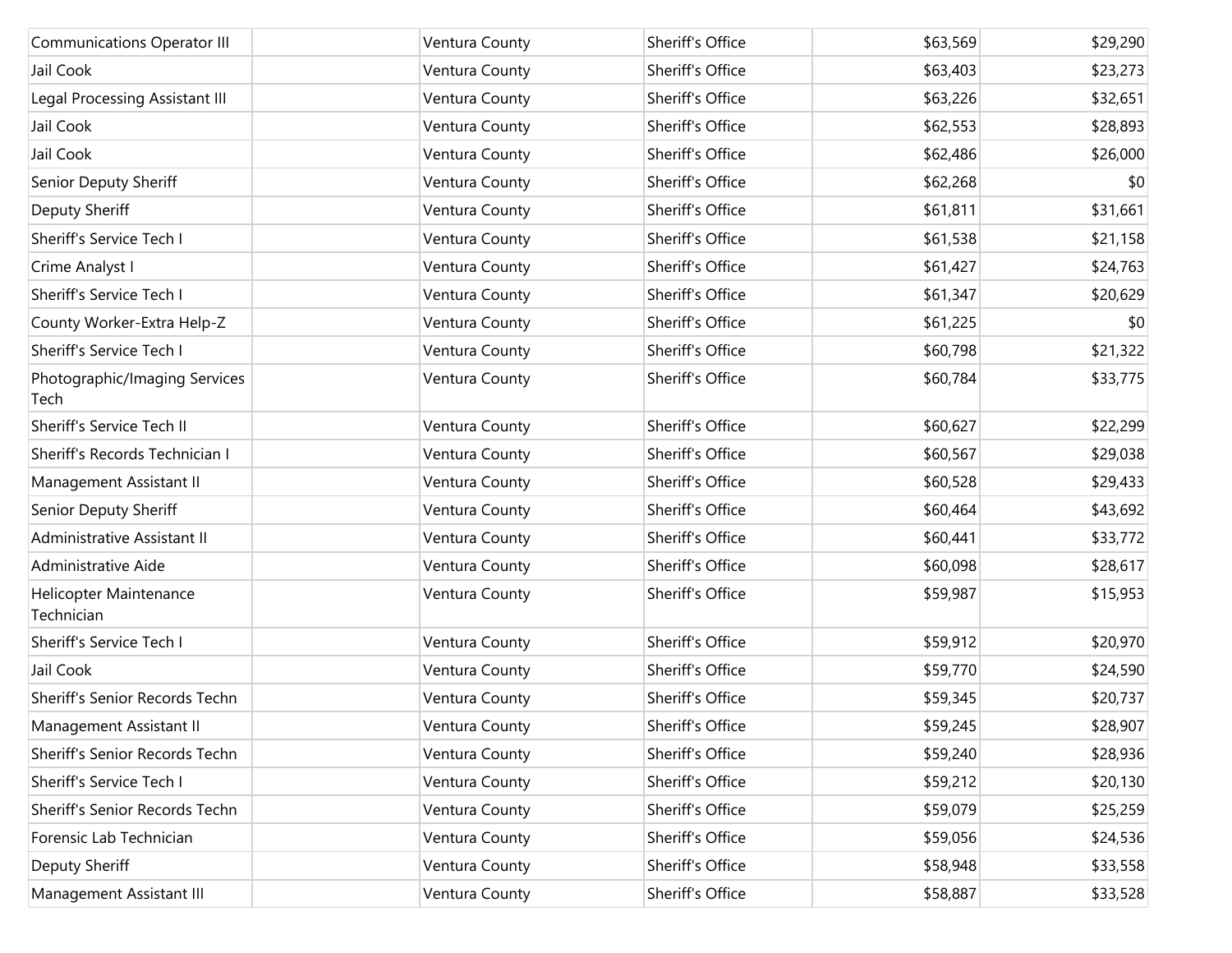| Sheriff's Service Tech I       |                | Sheriff's Office | \$58,851 | \$20,440 |
|--------------------------------|----------------|------------------|----------|----------|
|                                | Ventura County |                  |          |          |
| Sheriff's Records Technician   | Ventura County | Sheriff's Office | \$58,783 | \$28,840 |
| Sheriff's Records Technician   | Ventura County | Sheriff's Office | \$58,622 | \$22,745 |
| Forensic Scientist II          | Ventura County | Sheriff's Office | \$58,582 | \$25,996 |
| Sheriff's Records Technician I | Ventura County | Sheriff's Office | \$58,242 | \$31,529 |
| <b>Deputy Sheriff Trainee</b>  | Ventura County | Sheriff's Office | \$58,235 | \$14,966 |
| Sheriff's Service Tech II      | Ventura County | Sheriff's Office | \$58,217 | \$17,603 |
| Sheriff's Records Technician   | Ventura County | Sheriff's Office | \$58,148 | \$31,733 |
| Sheriff's Service Tech II      | Ventura County | Sheriff's Office | \$57,962 | \$15,201 |
| Info Processing Operator IV    | Ventura County | Sheriff's Office | \$57,827 | \$26,820 |
| Administrative Assistant I     | Ventura County | Sheriff's Office | \$57,804 | \$33,229 |
| County Worker-Extra Help-Z     | Ventura County | Sheriff's Office | \$57,778 | \$0      |
| Sheriff's Records Technician   | Ventura County | Sheriff's Office | \$57,685 | \$31,329 |
| Senior Accounting Assistant    | Ventura County | Sheriff's Office | \$57,649 | \$33,172 |
| Sheriff's Records Technician   | Ventura County | Sheriff's Office | \$57,588 | \$23,231 |
| Sheriff's Service Tech I       | Ventura County | Sheriff's Office | \$57,546 | \$20,256 |
| Administrative Aide            | Ventura County | Sheriff's Office | \$57,445 | \$32,294 |
| Jail Cook                      | Ventura County | Sheriff's Office | \$57,219 | \$19,692 |
| Sheriff's Records Technician   | Ventura County | Sheriff's Office | \$57,219 | \$23,056 |
| Administrative Assistant I     | Ventura County | Sheriff's Office | \$57,214 | \$24,937 |
| Management Assistant II        | Ventura County | Sheriff's Office | \$57,121 | \$28,411 |
| Administrative Aide            | Ventura County | Sheriff's Office | \$57,101 | \$28,417 |
| Sheriff's Service Tech I       | Ventura County | Sheriff's Office | \$56,941 | \$21,167 |
| Info Processing Operator IV    | Ventura County | Sheriff's Office | \$56,635 | \$28,198 |
| Office Assistant IV            | Ventura County | Sheriff's Office | \$56,619 | \$28,505 |
| Sheriff's Service Tech I       | Ventura County | Sheriff's Office | \$56,594 | \$21,078 |
| Office Assistant III           | Ventura County | Sheriff's Office | \$56,540 | \$27,422 |
| Office Assistant III           | Ventura County | Sheriff's Office | \$56,433 | \$27,519 |
| Sheriff's Records Technician   | Ventura County | Sheriff's Office | \$56,420 | \$31,347 |
| Management Assistant II        | Ventura County | Sheriff's Office | \$56,228 | \$27,738 |
| Investigative Assistant II     | Ventura County | Sheriff's Office | \$56,139 | \$30,722 |
| Info Processing Operator IV    | Ventura County | Sheriff's Office | \$56,066 | \$28,198 |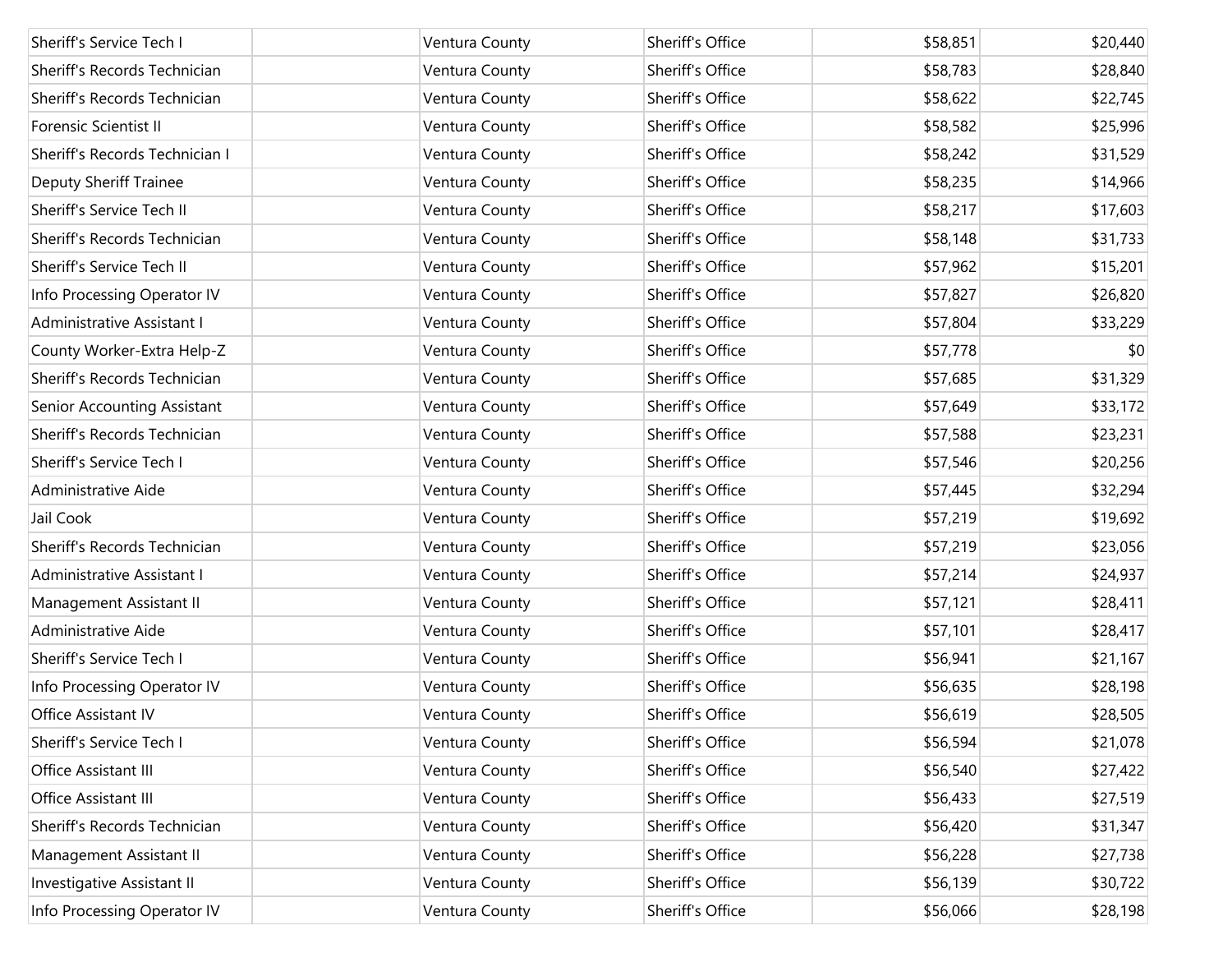| Inventory Management Asst III         | Ventura County | Sheriff's Office | \$55,982 | \$30,236 |
|---------------------------------------|----------------|------------------|----------|----------|
| County Worker-Extra Help-Z            | Ventura County | Sheriff's Office | \$55,497 | \$0      |
| Legal Processing Assistant II         | Ventura County | Sheriff's Office | \$55,449 | \$30,756 |
| Sheriff's Senior Records Techn        | Ventura County | Sheriff's Office | \$55,293 | \$21,584 |
| Management Assistant II               | Ventura County | Sheriff's Office | \$55,179 | \$31,250 |
| Forensic Lab Technician               | Ventura County | Sheriff's Office | \$55,155 | \$32,543 |
| Commander                             | Ventura County | Sheriff's Office | \$55,152 | \$8,771  |
| Sheriff's Senior Records Techn        | Ventura County | Sheriff's Office | \$55,135 | \$26,176 |
| Office Assistant III                  | Ventura County | Sheriff's Office | \$55,062 | \$27,163 |
| Administrative Assistant I            | Ventura County | Sheriff's Office | \$54,927 | \$27,052 |
| Legal Processing Assistant II         | Ventura County | Sheriff's Office | \$54,863 | \$27,593 |
| Sheriff's Records Technician          | Ventura County | Sheriff's Office | \$54,685 | \$22,050 |
| Senior Deputy Sheriff                 | Ventura County | Sheriff's Office | \$54,624 | \$16,941 |
| Sheriff's Records Technician          | Ventura County | Sheriff's Office | \$54,612 | \$22,164 |
| Info Processing Operator IV           | Ventura County | Sheriff's Office | \$54,567 | \$30,712 |
| Sheriff's Records Technician          | Ventura County | Sheriff's Office | \$54,510 | \$22,894 |
| Administrative Aide                   | Ventura County | Sheriff's Office | \$54,457 | \$27,784 |
| Sheriff's Records Technician          | Ventura County | Sheriff's Office | \$54,201 | \$22,928 |
| Management Assistant I                | Ventura County | Sheriff's Office | \$53,693 | \$24,520 |
| Photographic/Imaging Services<br>Tech | Ventura County | Sheriff's Office | \$53,682 | \$23,913 |
| Office Assistant III                  | Ventura County | Sheriff's Office | \$53,592 | \$27,461 |
| Office Assistant III                  | Ventura County | Sheriff's Office | \$53,592 | \$27,318 |
| Office Assistant III                  | Ventura County | Sheriff's Office | \$53,416 | \$27,549 |
| Office Assistant III                  | Ventura County | Sheriff's Office | \$53,000 | \$24,520 |
| Senior Accounting Assistant           | Ventura County | Sheriff's Office | \$52,770 | \$28,967 |
| Office Assistant III                  | Ventura County | Sheriff's Office | \$52,082 | \$27,003 |
| Sheriff's Service Tech I              | Ventura County | Sheriff's Office | \$51,935 | \$15,085 |
| Sheriff's Sergeant                    | Ventura County | Sheriff's Office | \$51,925 | \$22,578 |
| Office Assistant III                  | Ventura County | Sheriff's Office | \$51,654 | \$27,152 |
| Sheriff's Records Technician          | Ventura County | Sheriff's Office | \$51,444 | \$22,138 |
| Sheriff's Service Tech I              | Ventura County | Sheriff's Office | \$51,102 | \$19,288 |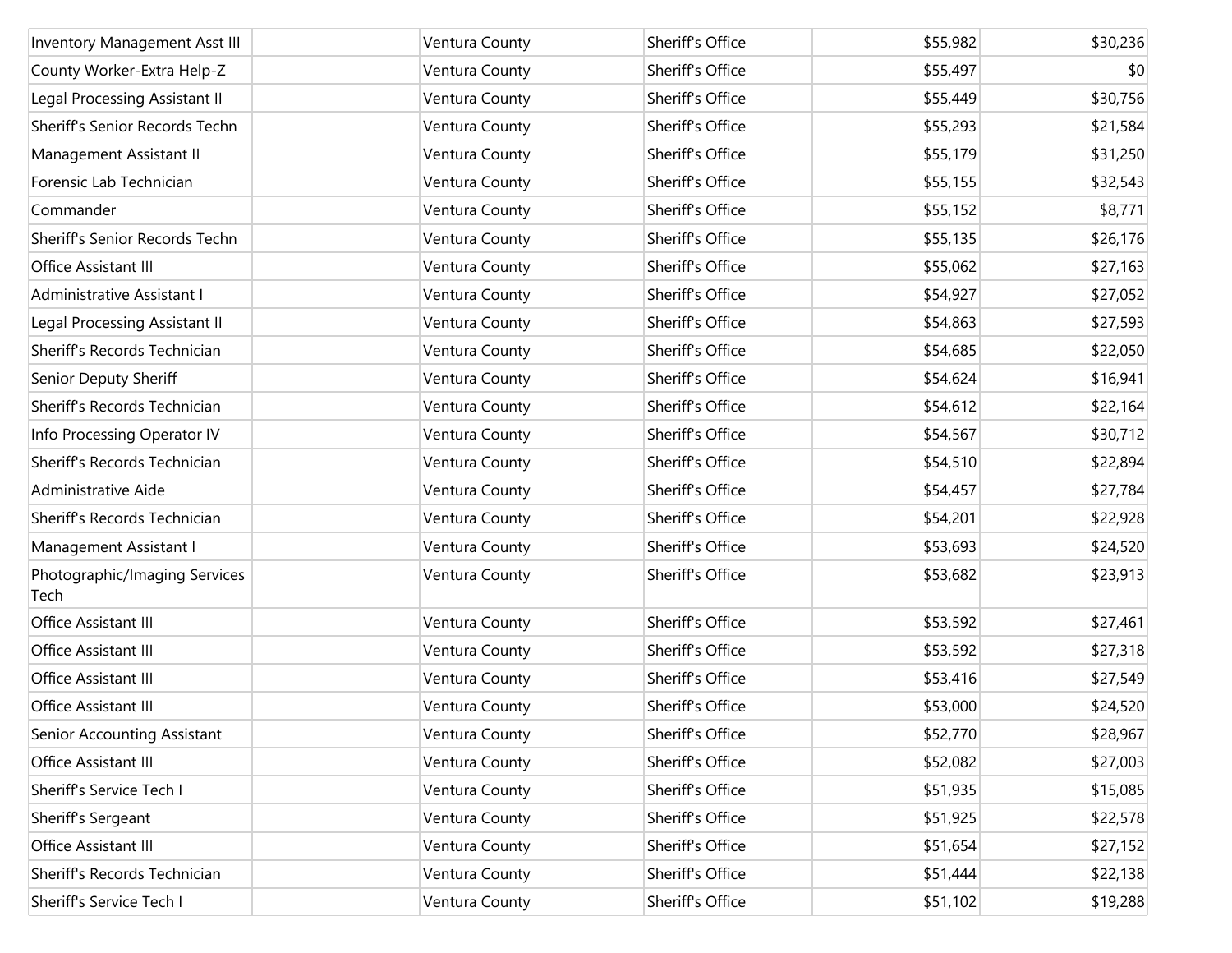| Sheriff's Records Technician         | Ventura County | Sheriff's Office | \$50,963 | \$29,974 |
|--------------------------------------|----------------|------------------|----------|----------|
| Sheriff's Service Tech I             | Ventura County | Sheriff's Office | \$50,942 | \$15,727 |
| Sheriff's Records Technician         | Ventura County | Sheriff's Office | \$50,867 | \$22,203 |
| Office Assistant IV                  | Ventura County | Sheriff's Office | \$50,844 | \$22,413 |
| Administrative Assistant I           | Ventura County | Sheriff's Office | \$50,837 | \$23,789 |
| Sheriff's Records Technician         | Ventura County | Sheriff's Office | \$50,745 | \$24,380 |
| Sheriff's Service Tech I             | Ventura County | Sheriff's Office | \$50,623 | \$20,548 |
| Sheriff's Records Technician         | Ventura County | Sheriff's Office | \$50,508 | \$22,845 |
| Helicopter Maintenance<br>Technician | Ventura County | Sheriff's Office | \$50,505 | \$19,479 |
| Deputy Sheriff                       | Ventura County | Sheriff's Office | \$50,479 | \$12,724 |
| Sheriff's Records Technician         | Ventura County | Sheriff's Office | \$50,440 | \$22,146 |
| Administrative Aide                  | Ventura County | Sheriff's Office | \$50,428 | \$30,108 |
| Forensic Lab Technician              | Ventura County | Sheriff's Office | \$49,850 | \$23,685 |
| Sheriff's Records Technician I       | Ventura County | Sheriff's Office | \$49,844 | \$26,073 |
| Management Assistant II              | Ventura County | Sheriff's Office | \$49,638 | \$23,208 |
| Sheriff's Records Technician         | Ventura County | Sheriff's Office | \$49,593 | \$21,061 |
| Administrative Aide                  | Ventura County | Sheriff's Office | \$49,439 | \$27,055 |
| Sheriff's Records Technician         | Ventura County | Sheriff's Office | \$49,317 | \$22,042 |
| Legal Processing Assistant II        | Ventura County | Sheriff's Office | \$49,214 | \$31,204 |
| Sheriff's Records Technician         | Ventura County | Sheriff's Office | \$49,091 | \$19,970 |
| County Worker-Extra Help-Z           | Ventura County | Sheriff's Office | \$49,000 | \$0      |
| Management Assistant I               | Ventura County | Sheriff's Office | \$48,967 | \$30,902 |
| Sheriff's Records Technician         | Ventura County | Sheriff's Office | \$48,720 | \$21,393 |
| Administrative Assistant II          | Ventura County | Sheriff's Office | \$48,653 | \$30,799 |
| Deputy Sheriff                       | Ventura County | Sheriff's Office | \$48,350 | \$23,465 |
| Office Assistant III                 | Ventura County | Sheriff's Office | \$48,327 | \$25,762 |
| Inventory Management Asst III        | Ventura County | Sheriff's Office | \$48,261 | \$25,352 |
| Sheriff's Records Technician         | Ventura County | Sheriff's Office | \$47,986 | \$22,320 |
| Sheriff's Service Tech I             | Ventura County | Sheriff's Office | \$47,979 | \$17,072 |
| Courier II                           | Ventura County | Sheriff's Office | \$47,885 | \$26,177 |
| Senior Accounting Assistant          | Ventura County | Sheriff's Office | \$47,316 | \$22,622 |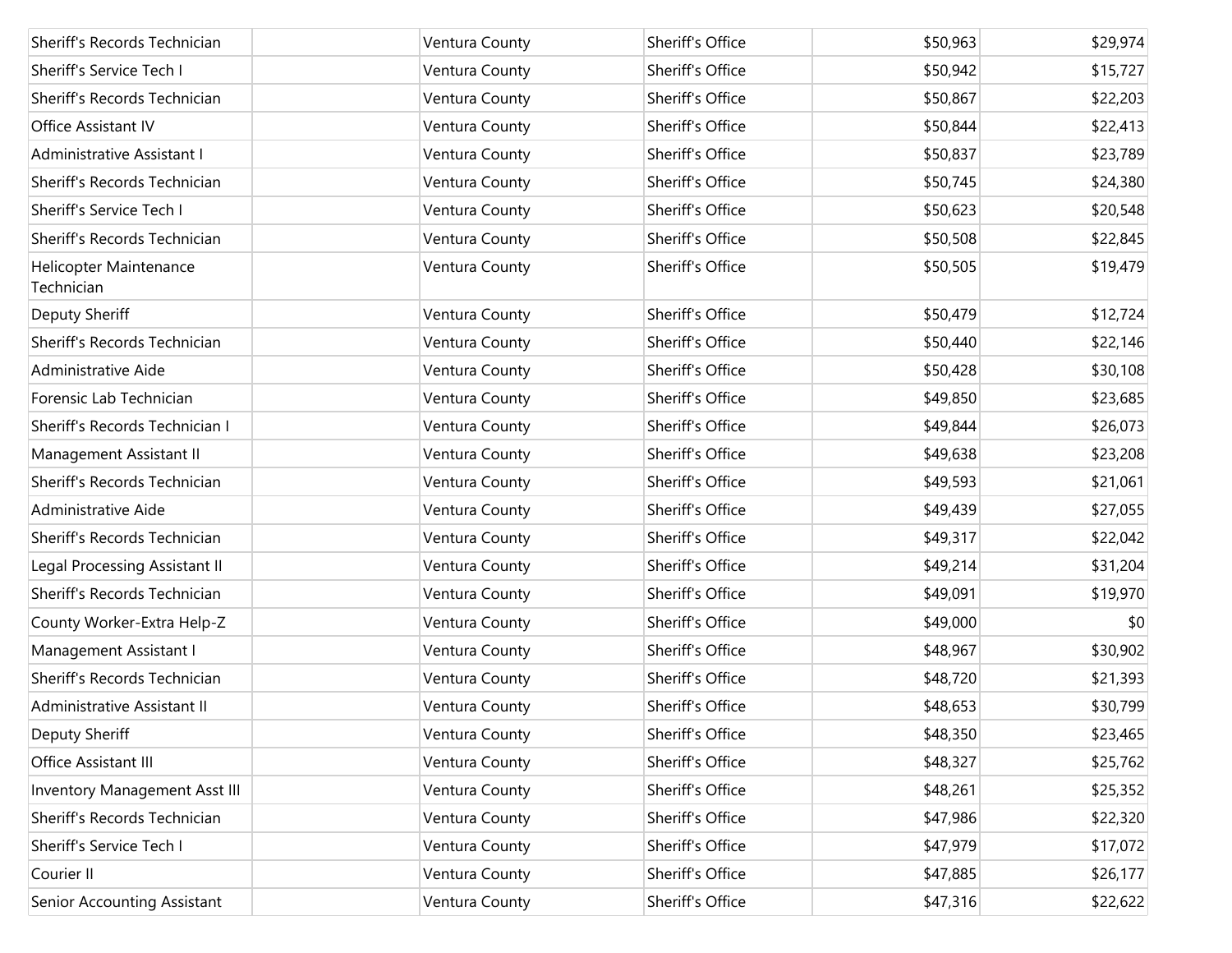| Legal Processing Assistant II        | Ventura County | Sheriff's Office | \$47,003 | \$23,315 |
|--------------------------------------|----------------|------------------|----------|----------|
| Management Assistant I               | Ventura County | Sheriff's Office | \$46,930 | \$30,507 |
| <b>Accounting Assistant II</b>       | Ventura County | Sheriff's Office | \$46,750 | \$24,084 |
| <b>Inventory Management Asst III</b> | Ventura County | Sheriff's Office | \$46,646 | \$23,041 |
| Sheriff's Records Technician I       | Ventura County | Sheriff's Office | \$46,269 | \$19,446 |
| Office Assistant III                 | Ventura County | Sheriff's Office | \$45,579 | \$24,955 |
| Sheriff's Service Tech II            | Ventura County | Sheriff's Office | \$45,501 | \$20,462 |
| Program Administrator I              | Ventura County | Sheriff's Office | \$43,864 | \$21,670 |
| Sheriff's Service Tech I             | Ventura County | Sheriff's Office | \$43,585 | \$19,348 |
| Office Assistant II                  | Ventura County | Sheriff's Office | \$43,462 | \$25,600 |
| Sheriff's Service Tech II            | Ventura County | Sheriff's Office | \$43,015 | \$16,099 |
| Sheriff's Records Technician I       | Ventura County | Sheriff's Office | \$42,976 | \$17,813 |
| Fiscal Technician II                 | Ventura County | Sheriff's Office | \$42,970 | \$16,881 |
| Legal Processing Assistant II        | Ventura County | Sheriff's Office | \$42,732 | \$21,061 |
| Deputy Sheriff Trainee               | Ventura County | Sheriff's Office | \$42,685 | \$11,895 |
| Forensic Lab Technician              | Ventura County | Sheriff's Office | \$42,487 | \$21,947 |
| Jail Cook                            | Ventura County | Sheriff's Office | \$42,319 | \$24,324 |
| Courier II                           | Ventura County | Sheriff's Office | \$42,114 | \$26,043 |
| Sheriff's Records Technician I       | Ventura County | Sheriff's Office | \$41,892 | \$20,365 |
| County Worker-Extra Help-Z           | Ventura County | Sheriff's Office | \$41,781 | \$0      |
| Sheriff Cadet II                     | Ventura County | Sheriff's Office | \$41,650 | \$20,903 |
| Office Assistant II                  | Ventura County | Sheriff's Office | \$41,343 | \$21,228 |
| County Worker-Extra Help-Z           | Ventura County | Sheriff's Office | \$40,786 | \$0      |
| Senior Accounting Assistant          | Ventura County | Sheriff's Office | \$40,765 | \$24,578 |
| Inventory Management Asst III        | Ventura County | Sheriff's Office | \$40,437 | \$20,535 |
| Sheriff's Records Technician I       | Ventura County | Sheriff's Office | \$40,183 | \$23,984 |
| Deputy Sheriff                       | Ventura County | Sheriff's Office | \$39,705 | \$1,834  |
| County Worker-Extra Help-Z           | Ventura County | Sheriff's Office | \$39,588 | \$0      |
| Sheriff's Service Tech II            | Ventura County | Sheriff's Office | \$39,330 | \$16,267 |
| Staff/Services Manager II-Ne         | Ventura County | Sheriff's Office | \$39,274 | \$4,971  |
| Sheriff Cadet II                     | Ventura County | Sheriff's Office | \$39,155 | \$20,484 |
| Deputy Sheriff Trainee               | Ventura County | Sheriff's Office | \$38,965 | \$11,538 |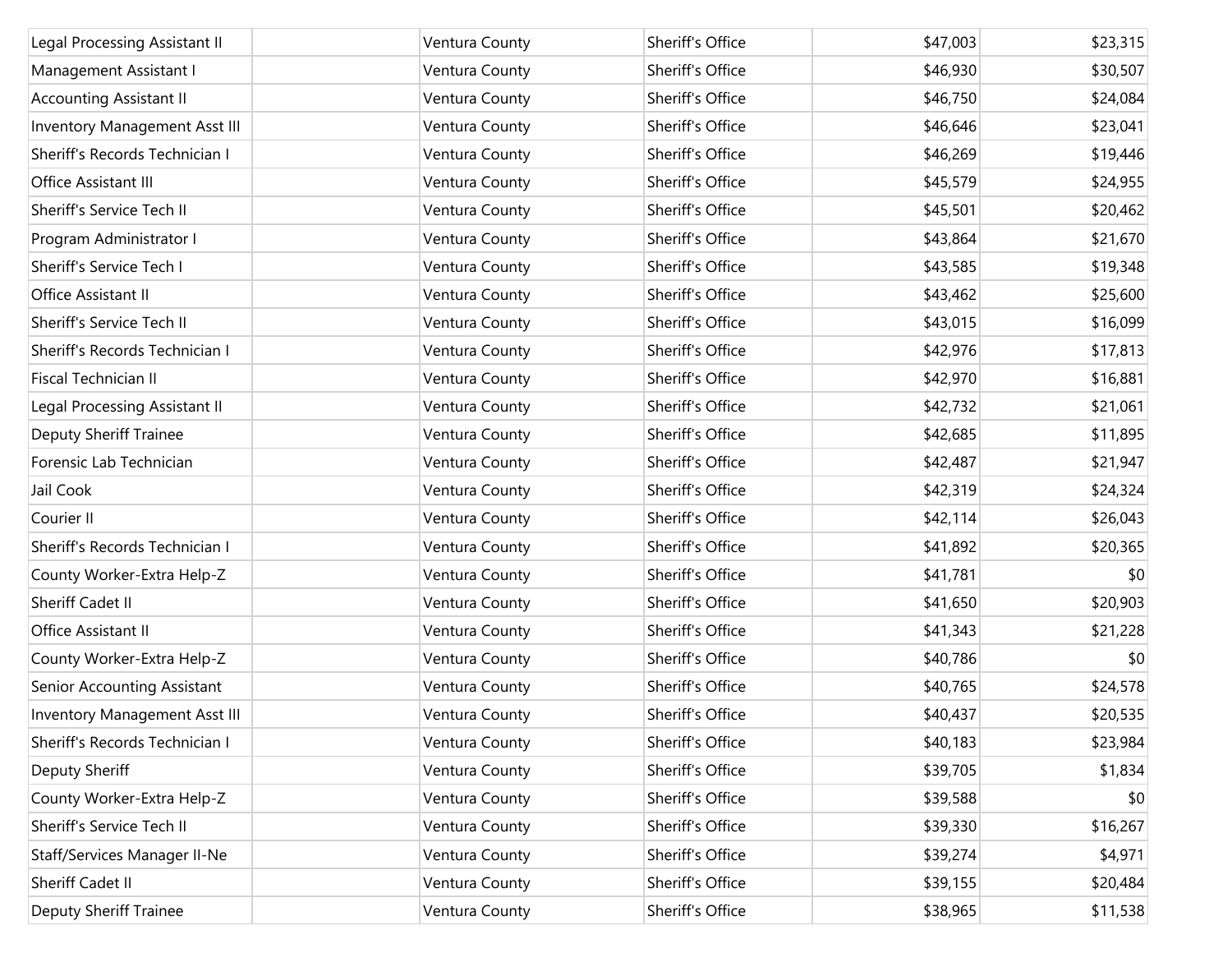| Sheriff's Records Technician   | Ventura County | Sheriff's Office | \$38,949 | \$23,310 |
|--------------------------------|----------------|------------------|----------|----------|
| Deputy Sheriff                 | Ventura County | Sheriff's Office | \$38,643 | \$14,651 |
| Office Assistant III           | Ventura County | Sheriff's Office | \$38,559 | \$19,288 |
| Office Assistant III           | Ventura County | Sheriff's Office | \$38,409 | \$24,741 |
| Sheriff's Records Technician I | Ventura County | Sheriff's Office | \$37,284 | \$14,598 |
| Inventory Management Asst I    | Ventura County | Sheriff's Office | \$36,977 | \$19,880 |
| Administrative Aide            | Ventura County | Sheriff's Office | \$36,915 | \$20,040 |
| <b>Sheriff Cadet II</b>        | Ventura County | Sheriff's Office | \$36,862 | \$22,552 |
| Deputy Sheriff                 | Ventura County | Sheriff's Office | \$36,600 | \$0      |
| Sheriff Cadet II               | Ventura County | Sheriff's Office | \$36,279 | \$18,896 |
| Deputy Sheriff                 | Ventura County | Sheriff's Office | \$35,666 | \$14,551 |
| Senior Deputy Sheriff          | Ventura County | Sheriff's Office | \$34,456 | \$31,144 |
| Jail Cook                      | Ventura County | Sheriff's Office | \$34,383 | \$16,785 |
| Inventory Management Asst I    | Ventura County | Sheriff's Office | \$34,040 | \$19,534 |
| County Worker-Extra Help-Z     | Ventura County | Sheriff's Office | \$33,859 | \$0      |
| Sheriff Cadet II               | Ventura County | Sheriff's Office | \$33,625 | \$19,471 |
| Sheriff Cadet II               | Ventura County | Sheriff's Office | \$33,110 | \$19,369 |
| Staff/Services Manager II-Ne   | Ventura County | Sheriff's Office | \$31,220 | \$4,210  |
| Jail Cook                      | Ventura County | Sheriff's Office | \$30,706 | \$16,088 |
| Administrative Assistant II    | Ventura County | Sheriff's Office | \$30,625 | \$14,205 |
| County Worker-Extra Help-Z     | Ventura County | Sheriff's Office | \$30,581 | \$0      |
| Sheriff's Service Tech II      | Ventura County | Sheriff's Office | \$30,504 | \$9,258  |
| Sheriff's Service Tech II      | Ventura County | Sheriff's Office | \$30,463 | \$5,758  |
| County Worker-Extra Help-Z     | Ventura County | Sheriff's Office | \$28,812 | \$0      |
| County Worker-Extra Help-Z     | Ventura County | Sheriff's Office | \$28,709 | \$0      |
| Deputy Sheriff                 | Ventura County | Sheriff's Office | \$27,945 | \$27,704 |
| County Worker-Extra Help-Z     | Ventura County | Sheriff's Office | \$27,841 | \$0      |
| Jail Cook                      | Ventura County | Sheriff's Office | \$27,631 | \$11,683 |
| Sheriff Cadet I                | Ventura County | Sheriff's Office | \$27,066 | \$12,951 |
| Forensic Scientist Trainee     | Ventura County | Sheriff's Office | \$26,287 | \$3,482  |
| County Worker-Extra Help-Z     | Ventura County | Sheriff's Office | \$26,056 | \$0      |
| County Worker-Extra Help-Z     | Ventura County | Sheriff's Office | \$25,958 | \$0      |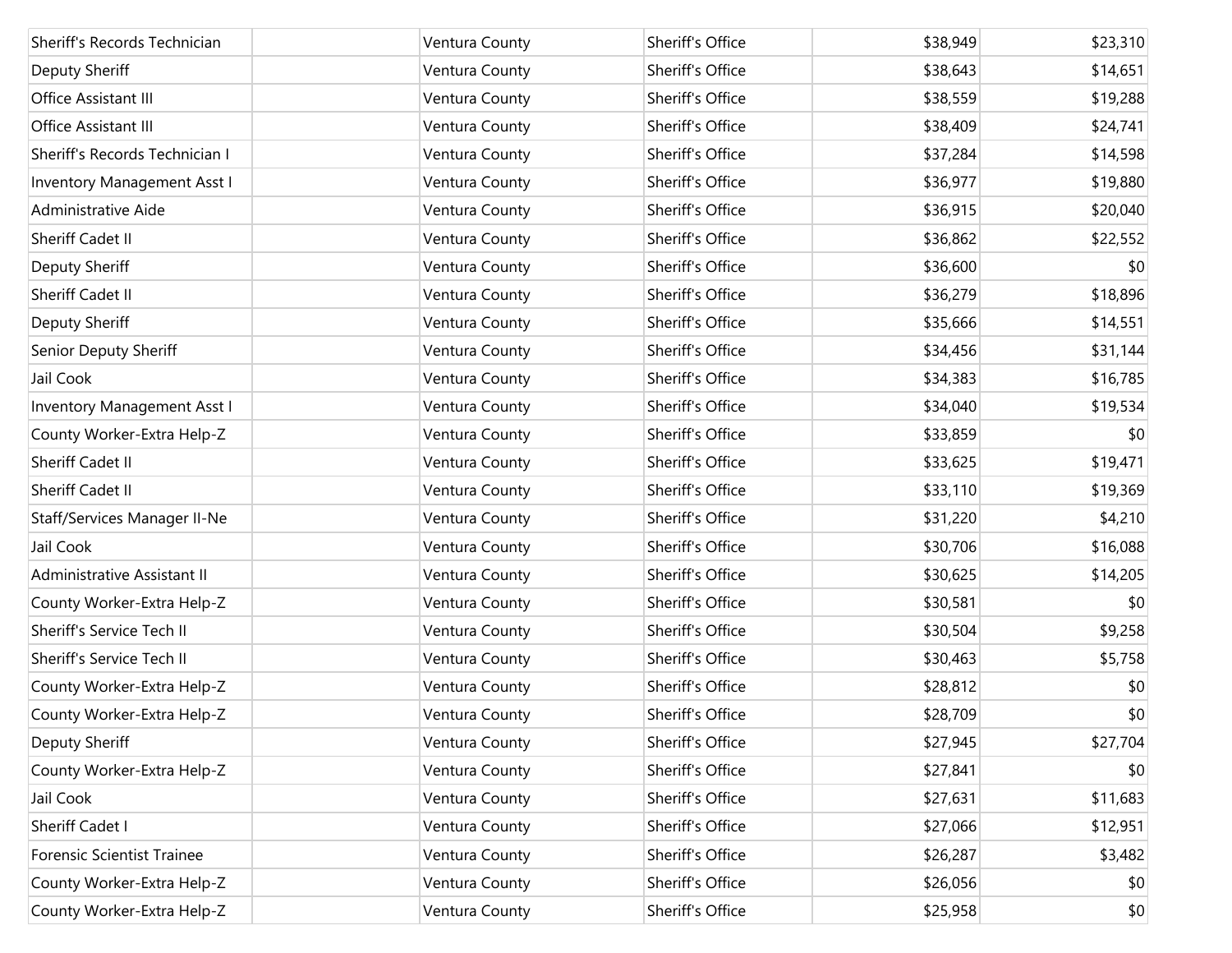| <b>Inventory Management Asst III</b> | Ventura County | Sheriff's Office | \$25,684 | \$12,461 |
|--------------------------------------|----------------|------------------|----------|----------|
| Sheriff Cadet II                     | Ventura County | Sheriff's Office | \$25,044 | \$5,396  |
| Sheriff's Records Technician I       | Ventura County | Sheriff's Office | \$23,913 | \$12,036 |
| Inventory Management Asst I          | Ventura County | Sheriff's Office | \$23,850 | \$16,483 |
| Management Assistant I               | Ventura County | Sheriff's Office | \$23,840 | \$13,291 |
| Deputy Sheriff                       | Ventura County | Sheriff's Office | \$23,627 | \$0      |
| Deputy Sheriff                       | Ventura County | Sheriff's Office | \$23,486 | \$13,177 |
| Sheriff's Tech Commun Spec I         | Ventura County | Sheriff's Office | \$23,169 | \$3,057  |
| Sheriff's Records Technician I       | Ventura County | Sheriff's Office | \$23,125 | \$10,113 |
| County Worker-Extra Help-Z           | Ventura County | Sheriff's Office | \$22,963 | \$0      |
| Sheriff's Tech Commun Spec I         | Ventura County | Sheriff's Office | \$22,640 | \$2,991  |
| <b>Technical Specialist I-Mb</b>     | Ventura County | Sheriff's Office | \$22,496 | \$3,049  |
| Sheriff's Records Technician I       | Ventura County | Sheriff's Office | \$22,283 | \$13,602 |
| Courier II                           | Ventura County | Sheriff's Office | \$22,257 | \$13,473 |
| Administrative Assistant I           | Ventura County | Sheriff's Office | \$22,003 | \$23,647 |
| Technical Specialist I-Mb            | Ventura County | Sheriff's Office | \$21,925 | \$2,998  |
| Sheriff Cadet II                     | Ventura County | Sheriff's Office | \$21,612 | \$11,772 |
| <b>Deputy Sheriff Trainee</b>        | Ventura County | Sheriff's Office | \$20,949 | \$5,227  |
| Sheriff's Tech Commun Spec I         | Ventura County | Sheriff's Office | \$20,827 | \$4,024  |
| <b>Deputy Sheriff Trainee</b>        | Ventura County | Sheriff's Office | \$20,684 | \$5,521  |
| <b>Deputy Sheriff Trainee</b>        | Ventura County | Sheriff's Office | \$20,684 | \$5,227  |
| <b>Deputy Sheriff Trainee</b>        | Ventura County | Sheriff's Office | \$20,684 | \$5,521  |
| <b>Deputy Sheriff Trainee</b>        | Ventura County | Sheriff's Office | \$20,684 | \$5,595  |
| <b>Deputy Sheriff Trainee</b>        | Ventura County | Sheriff's Office | \$20,546 | \$5,227  |
| Sheriff Cadet I                      | Ventura County | Sheriff's Office | \$20,422 | \$2,818  |
| <b>Deputy Sheriff Trainee</b>        | Ventura County | Sheriff's Office | \$20,291 | \$5,227  |
| Clerical Supervisor I                | Ventura County | Sheriff's Office | \$20,253 | \$16,573 |
| <b>Deputy Sheriff Trainee</b>        | Ventura County | Sheriff's Office | \$20,124 | \$3,931  |
| Deputy Sheriff Trainee               | Ventura County | Sheriff's Office | \$20,067 | \$5,521  |
| <b>Deputy Sheriff Trainee</b>        | Ventura County | Sheriff's Office | \$20,067 | \$5,433  |
| Senior Accounting Assistant          | Ventura County | Sheriff's Office | \$19,764 | \$11,537 |
| <b>Deputy Sheriff Trainee</b>        | Ventura County | Sheriff's Office | \$19,507 | \$3,931  |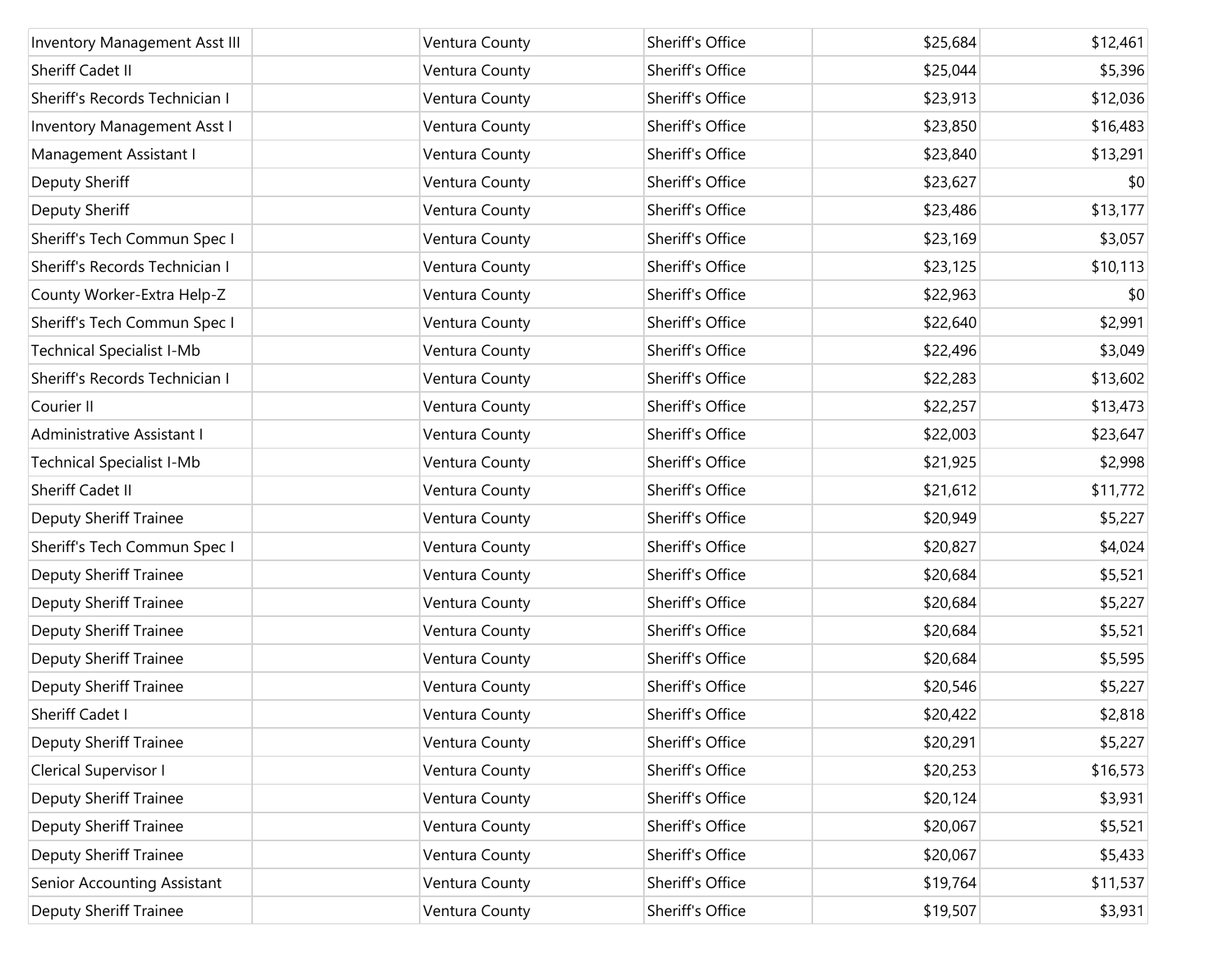| <b>Deputy Sheriff Trainee</b>  | Ventura County | Sheriff's Office | \$19,371 | \$4,795  |
|--------------------------------|----------------|------------------|----------|----------|
| Deputy Sheriff Trainee         | Ventura County | Sheriff's Office | \$19,237 | \$5,089  |
| County Worker-Extra Help-Z     | Ventura County | Sheriff's Office | \$18,922 | \$0      |
| Deputy Sheriff                 | Ventura County | Sheriff's Office | \$18,705 | \$3,570  |
| Deputy Sheriff Trainee         | Ventura County | Sheriff's Office | \$18,627 | \$5,301  |
| Sheriff's Service Tech II      | Ventura County | Sheriff's Office | \$18,422 | \$4,915  |
| Courier II                     | Ventura County | Sheriff's Office | \$18,358 | \$8,257  |
| Sheriff's Records Technician   | Ventura County | Sheriff's Office | \$18,342 | \$21,581 |
| Sheriff Cadet I                | Ventura County | Sheriff's Office | \$18,196 | \$10,879 |
| Jail Cook                      | Ventura County | Sheriff's Office | \$18,002 | \$8,887  |
| Sheriff Cadet II               | Ventura County | Sheriff's Office | \$17,986 | \$8,774  |
| Sheriff's Service Tech I       | Ventura County | Sheriff's Office | \$17,613 | \$4,496  |
| Staff/Services Manager II-Ne   | Ventura County | Sheriff's Office | \$17,512 | \$2,433  |
| Sheriff Cadet II               | Ventura County | Sheriff's Office | \$17,303 | \$10,708 |
| Sheriff's Records Technician I | Ventura County | Sheriff's Office | \$17,176 | \$8,333  |
| <b>Clerical Trainee</b>        | Ventura County | Sheriff's Office | \$17,144 | \$2,274  |
| Inventory Management Asst I    | Ventura County | Sheriff's Office | \$16,971 | \$14,359 |
| Deputy Sheriff                 | Ventura County | Sheriff's Office | \$16,742 | \$5,759  |
| Student Worker III             | Ventura County | Sheriff's Office | \$16,408 | \$2,167  |
| Student Worker III             | Ventura County | Sheriff's Office | \$16,385 | \$2,171  |
| Sheriff Cadet II               | Ventura County | Sheriff's Office | \$16,377 | \$11,479 |
| Inventory Management Asst I    | Ventura County | Sheriff's Office | \$16,071 | \$2,122  |
| Sheriff's Records Technician   | Ventura County | Sheriff's Office | \$15,651 | \$10,477 |
| Sheriff's Records Technician I | Ventura County | Sheriff's Office | \$15,479 | \$8,628  |
| Student Worker III             | Ventura County | Sheriff's Office | \$15,098 | \$2,001  |
| Sheriff's Records Technician I | Ventura County | Sheriff's Office | \$15,033 | \$6,866  |
| Sheriff Cadet I                | Ventura County | Sheriff's Office | \$15,020 | \$3,270  |
| <b>Fiscal Assistant IV</b>     | Ventura County | Sheriff's Office | \$14,951 | \$9,615  |
| Student Worker III             | Ventura County | Sheriff's Office | \$14,421 | \$1,880  |
| County Worker-Extra Help-Z     | Ventura County | Sheriff's Office | \$14,170 | \$0      |
| Student Worker III             | Ventura County | Sheriff's Office | \$14,162 | \$1,878  |
| Student Worker III             | Ventura County | Sheriff's Office | \$13,813 | \$1,832  |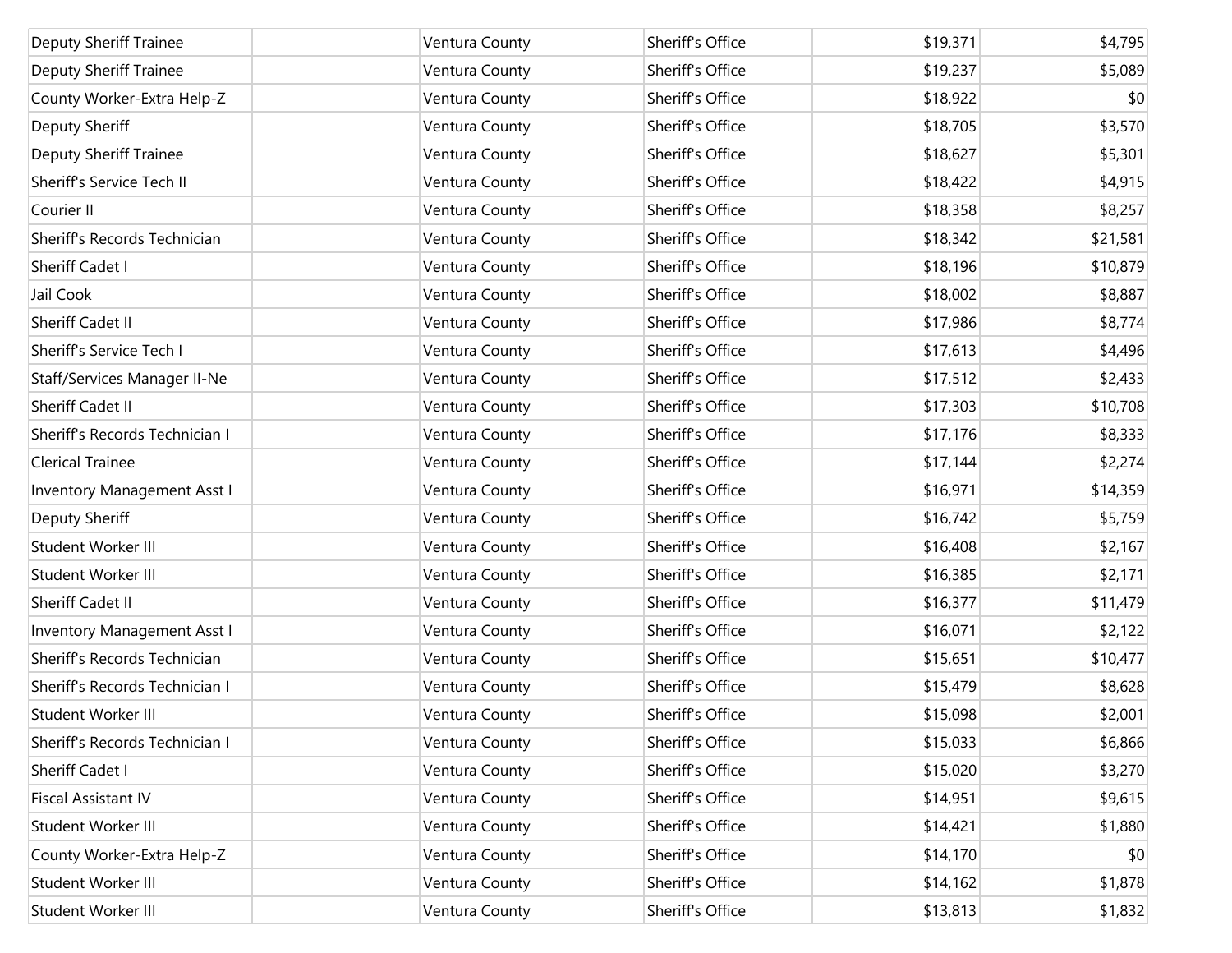| Student Worker III                | Ventura County | Sheriff's Office | \$13,808 | \$1,816  |
|-----------------------------------|----------------|------------------|----------|----------|
| Student Worker III                | Ventura County | Sheriff's Office | \$13,480 | \$1,757  |
| Sheriff's Records Technician I    | Ventura County | Sheriff's Office | \$13,423 | \$5,925  |
| <b>Forensic Scientist Trainee</b> | Ventura County | Sheriff's Office | \$13,356 | \$1,771  |
| Student Worker III                | Ventura County | Sheriff's Office | \$13,302 | \$1,758  |
| Student Worker III                | Ventura County | Sheriff's Office | \$12,968 | \$1,754  |
| Student Worker III                | Ventura County | Sheriff's Office | \$12,915 | \$1,747  |
| Sheriff Cadet II                  | Ventura County | Sheriff's Office | \$12,842 | \$8,119  |
| Student Worker III                | Ventura County | Sheriff's Office | \$12,476 | \$1,649  |
| Deputy Sheriff                    | Ventura County | Sheriff's Office | \$12,358 | \$12,295 |
| Student Worker III                | Ventura County | Sheriff's Office | \$12,352 | \$1,635  |
| <b>Accounting Assistant I</b>     | Ventura County | Sheriff's Office | \$12,133 | \$6,194  |
| Sheriff's Records Technician I    | Ventura County | Sheriff's Office | \$12,102 | \$9,425  |
| Student Worker III                | Ventura County | Sheriff's Office | \$12,084 | \$1,603  |
| County Worker-Extra Help-Z        | Ventura County | Sheriff's Office | \$11,973 | \$0      |
| Deputy Sheriff Trainee            | Ventura County | Sheriff's Office | \$11,651 | \$3,485  |
| Student Worker III                | Ventura County | Sheriff's Office | \$11,505 | \$1,519  |
| Student Worker III                | Ventura County | Sheriff's Office | \$11,228 | \$1,503  |
| Sheriff's Service Tech I          | Ventura County | Sheriff's Office | \$11,202 | \$2,705  |
| Sheriff's Service Tech I          | Ventura County | Sheriff's Office | \$11,093 | \$2,923  |
| County Worker-Extra Help-Z        | Ventura County | Sheriff's Office | \$10,969 | \$0      |
| Sheriff's Records Technician I    | Ventura County | Sheriff's Office | \$10,945 | \$4,218  |
| Sheriff's Records Technician      | Ventura County | Sheriff's Office | \$9,961  | \$1,301  |
| Jail Cook                         | Ventura County | Sheriff's Office | \$9,694  | \$4,572  |
| <b>Deputy Sheriff Trainee</b>     | Ventura County | Sheriff's Office | \$9,693  | \$2,394  |
| Deputy Sheriff Trainee            | Ventura County | Sheriff's Office | \$9,413  | \$2,705  |
| Student Worker III                | Ventura County | Sheriff's Office | \$9,412  | \$1,212  |
| Office Assistant IV               | Ventura County | Sheriff's Office | \$9,177  | \$8,843  |
| Sheriff's Service Tech I          | Ventura County | Sheriff's Office | \$9,011  | \$2,083  |
| Student Worker III                | Ventura County | Sheriff's Office | \$8,861  | \$1,186  |
| County Worker-Extra Help-Z        | Ventura County | Sheriff's Office | \$8,754  | \$0      |
| Jail Cook                         | Ventura County | Sheriff's Office | \$8,635  | \$2,312  |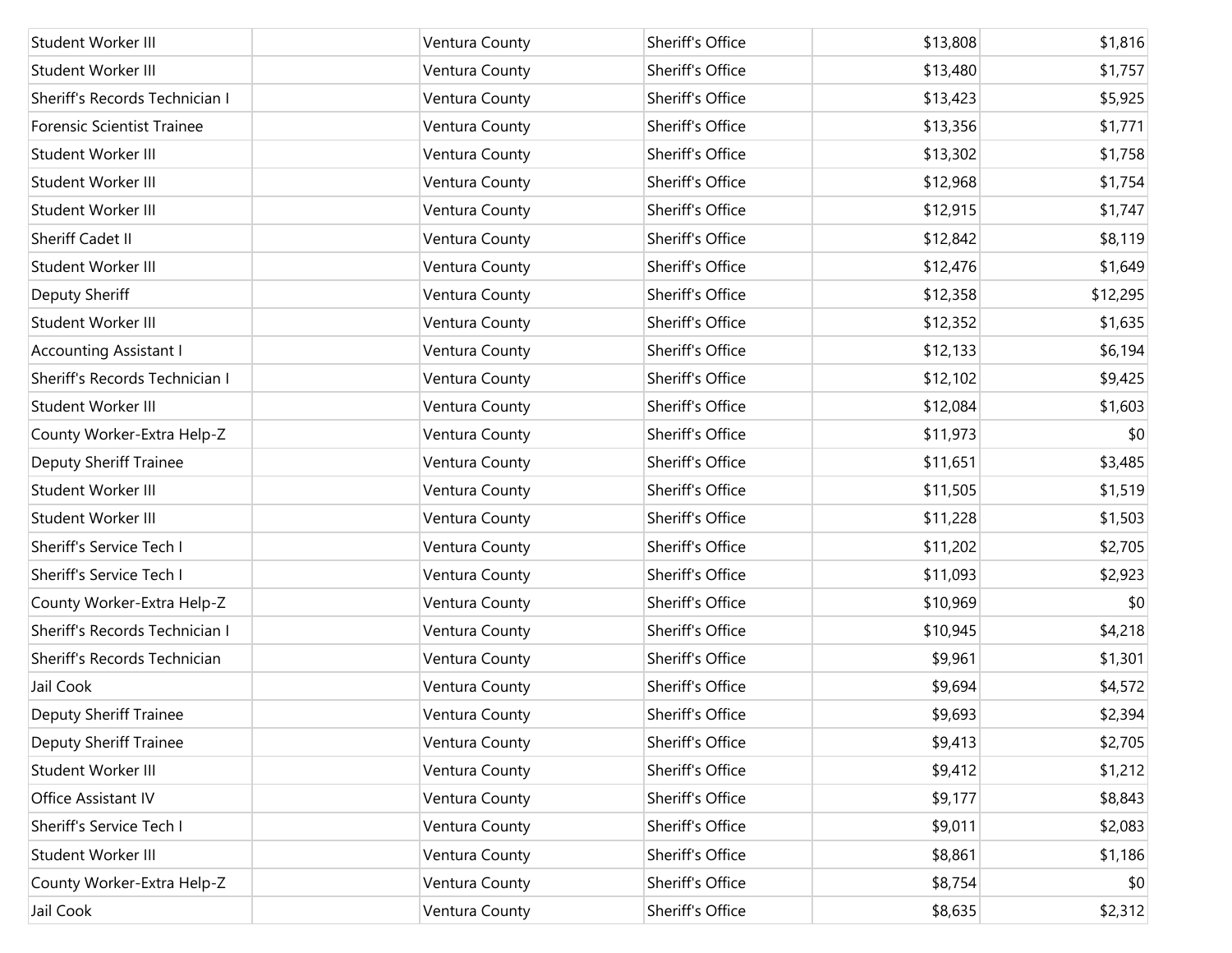| County Worker-Extra Help-Z     | Ventura County | Sheriff's Office | \$8,186 | \$0      |
|--------------------------------|----------------|------------------|---------|----------|
| Info Processing Operator III   | Ventura County | Sheriff's Office | \$8,055 | \$3,363  |
| Administrative Assistant II    | Ventura County | Sheriff's Office | \$7,633 | \$4,611  |
| Student Worker III             | Ventura County | Sheriff's Office | \$7,496 | \$915    |
| Student Worker III             | Ventura County | Sheriff's Office | \$7,414 | \$991    |
| Student Worker III             | Ventura County | Sheriff's Office | \$6,519 | \$910    |
| Sheriff's Service Tech II      | Ventura County | Sheriff's Office | \$5,927 | \$3,794  |
| Student Worker III             | Ventura County | Sheriff's Office | \$5,132 | \$745    |
| Student Worker III             | Ventura County | Sheriff's Office | \$4,993 | \$598    |
| County Worker-Extra Help-Z     | Ventura County | Sheriff's Office | \$4,970 | \$0      |
| Student Worker III             | Ventura County | Sheriff's Office | \$4,969 | \$595    |
| Legal Processing Assistant II  | Ventura County | Sheriff's Office | \$4,689 | \$561    |
| Student Worker III             | Ventura County | Sheriff's Office | \$4,291 | \$531    |
| Sheriff's Service Tech I       | Ventura County | Sheriff's Office | \$4,080 | \$1,438  |
| <b>Accounting Assistant II</b> | Ventura County | Sheriff's Office | \$4,067 | \$532    |
| Student Worker III             | Ventura County | Sheriff's Office | \$3,983 | \$551    |
| Student Worker III             | Ventura County | Sheriff's Office | \$3,666 | \$439    |
| Sheriff Cadet II               | Ventura County | Sheriff's Office | \$3,647 | \$437    |
| County Worker-Extra Help-Z     | Ventura County | Sheriff's Office | \$3,486 | \$0      |
| Student Worker III             | Ventura County | Sheriff's Office | \$3,138 | \$376    |
| Student Worker III             | Ventura County | Sheriff's Office | \$2,984 | \$408    |
| Student Worker III             | Ventura County | Sheriff's Office | \$2,666 | \$319    |
| Supervising Sheriff's Tc Spec  | Ventura County | Sheriff's Office | \$2,317 | \$0      |
| Sheriff's Service Tech I       | Ventura County | Sheriff's Office | \$1,453 | \$673    |
| Student Worker III             | Ventura County | Sheriff's Office | \$1,165 | \$139    |
| Info Processing Operator II    | Ventura County | Sheriff's Office | \$1,140 | \$246    |
| Student Worker III             | Ventura County | Sheriff's Office | \$1,024 | \$149    |
| County Worker-Extra Help-Z     | Ventura County | Sheriff's Office | \$776   | \$0      |
| Sheriff's Records Technician I | Ventura County | Sheriff's Office | \$750   | ( \$791) |
| Deputy Sheriff                 | Ventura County | Sheriff's Office | \$354   | \$0      |
| Student Worker III             | Ventura County | Sheriff's Office | \$191   | \$28     |
| County Worker-Extra Help-Z     | Ventura County | Sheriff's Office | \$106   | \$0      |